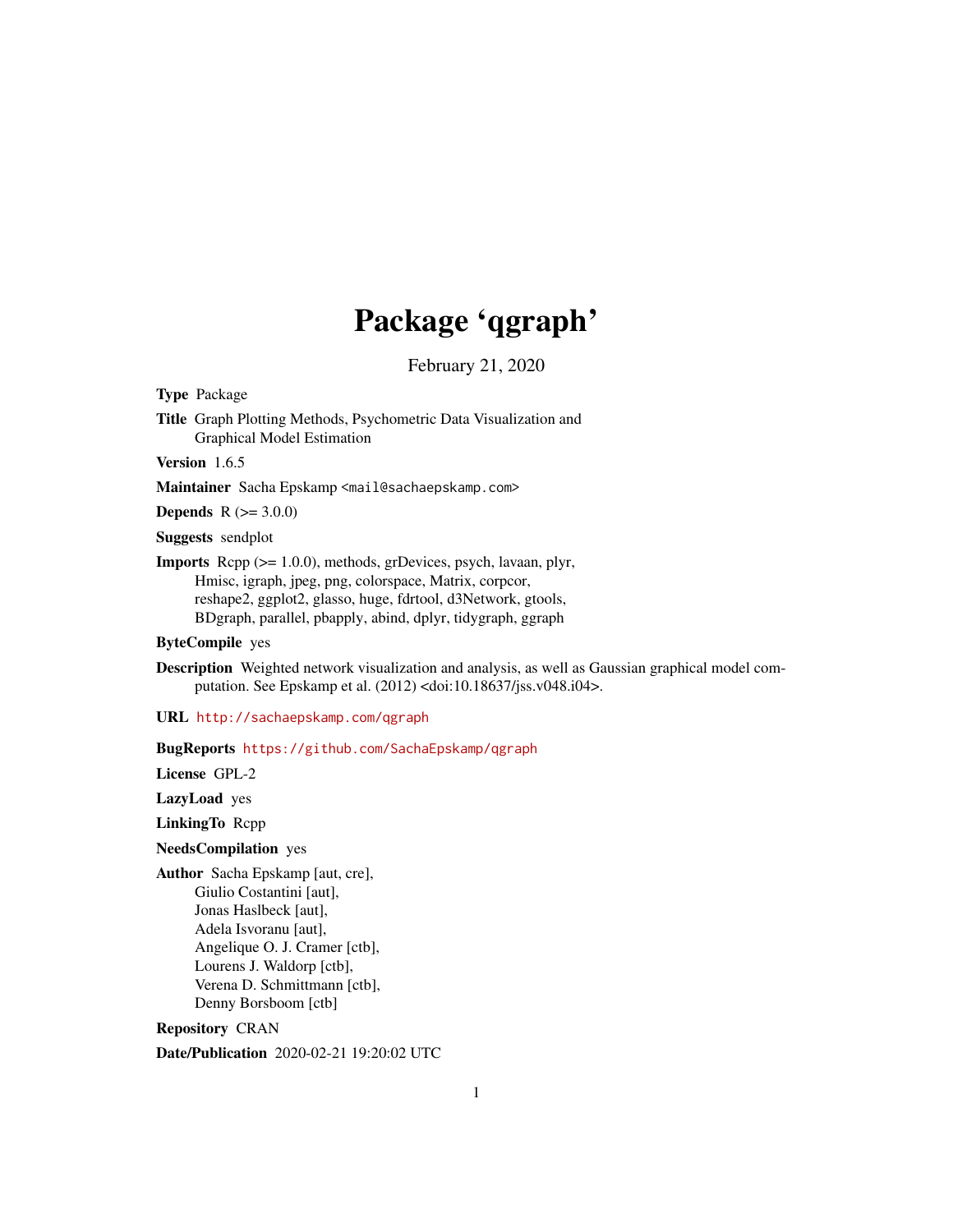## <span id="page-1-0"></span>R topics documented:

|                 | $\overline{2}$ |
|-----------------|----------------|
|                 | 3              |
|                 | $\overline{4}$ |
|                 | $\overline{4}$ |
|                 | 5              |
|                 | 6              |
|                 | 8              |
|                 | 9              |
|                 | 11             |
|                 | 13             |
|                 | 15             |
|                 | 17             |
| flow            | 19             |
|                 | 20             |
|                 | 21             |
|                 | 22             |
|                 | 24             |
|                 | 25             |
|                 | 26             |
| pathways        | 26             |
|                 | 27             |
|                 | 28             |
|                 | 29             |
|                 | 46             |
|                 | 50             |
|                 | 52             |
|                 | 54             |
|                 | 55             |
| smallworldIndex | 55             |
|                 | 56             |
|                 | 58             |
|                 | 58             |
|                 | 59             |
|                 | 61             |
|                 |                |

as.ggraph *Convert a qgraph object to ggraph object*

### Description

This is an experimental function to convert a qgraph object to ggraph object

### Usage

as.ggraph(object)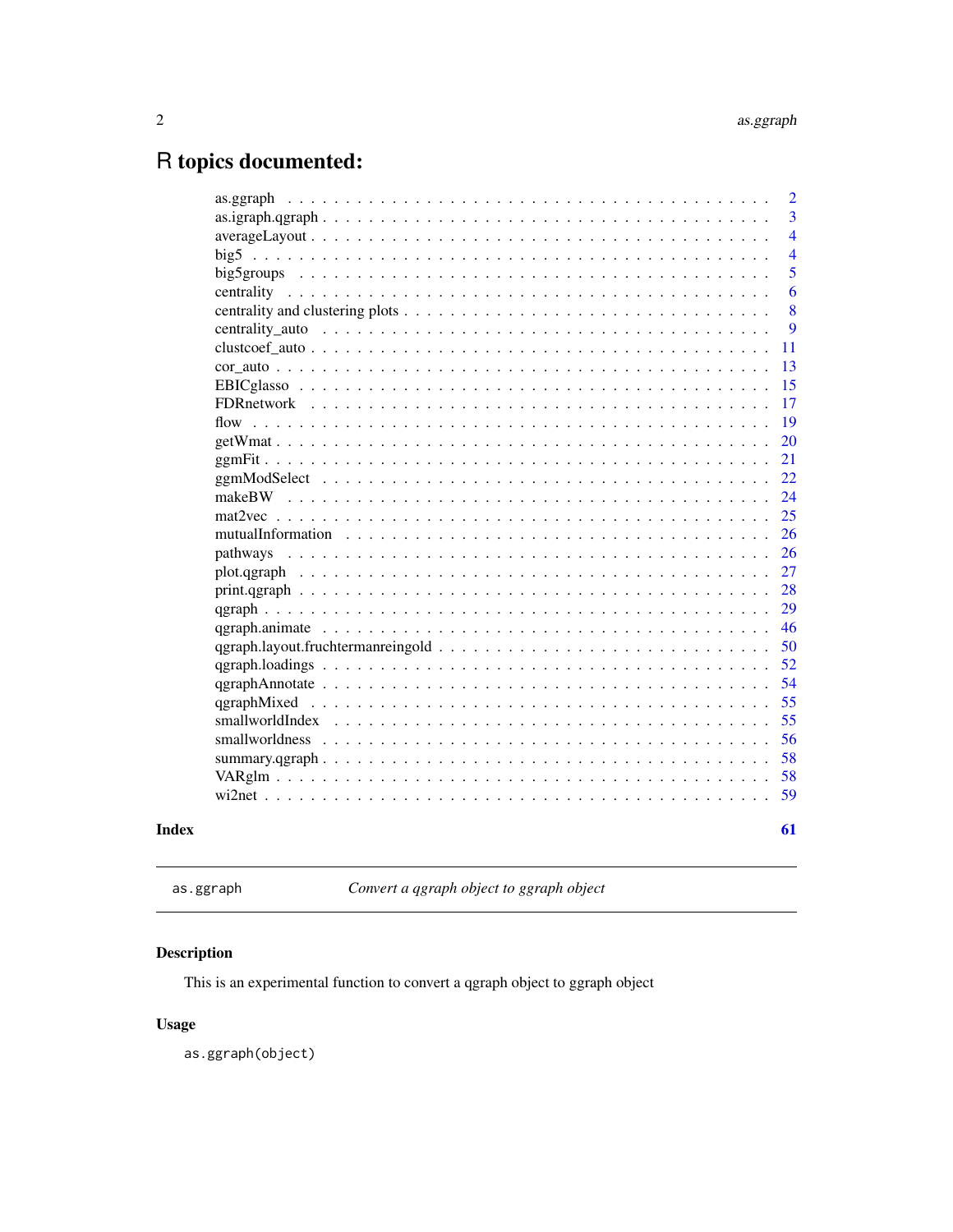#### <span id="page-2-0"></span>as.igraph.qgraph 3

#### Arguments

object A qgraph object

#### Author(s)

Sacha Epskamp <mail@sachaepskamp.com>

as.igraph.qgraph *Converts qgraph object to igraph object.*

#### Description

This function converts the output of [qgraph](#page-28-1) to an 'igraph' object that can be used in the igraph package (Csardi & Nepusz, 2006)

#### Usage

## S3 method for class 'qgraph' as.igraph(object, attributes = TRUE)

#### Arguments

| object     | A "qgraph" object                                         |
|------------|-----------------------------------------------------------|
| attributes | Logical, should graphical attributes also be transferred? |

#### Author(s)

Sacha Epskamp <mail@sachaepskamp.com>

#### References

Csardi G, Nepusz T (2006). The igraph software package for complex network research, InterJournal, Complex Systems 1695. http://igraph.sf.net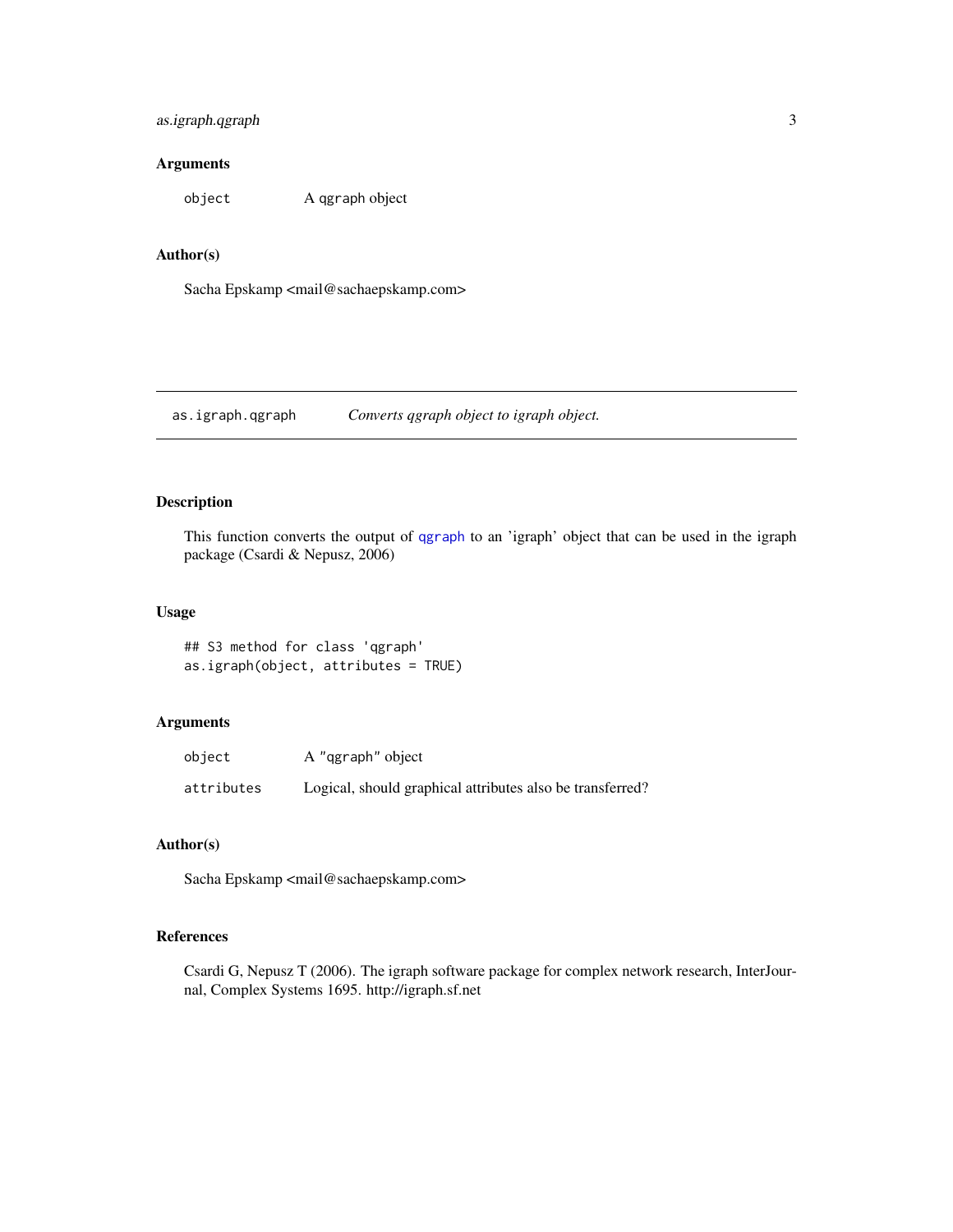<span id="page-3-0"></span>

#### Description

This function can be used to compute a joint layout over several graphs.

#### Usage

```
averagedLayout(..., layout = "spring", repulsion = 1, layout.par)
```
#### Arguments

| $\cdot$    | Multiple graph objects such as ggraph objects or weights matrices. |
|------------|--------------------------------------------------------------------|
| layout     | Same as in garaph                                                  |
| repulsion  | The repulsion parameter as used in graph.                          |
| layout.par | Same as in garaph                                                  |

#### Value

A layout matrix

#### Author(s)

Sacha Epskamp <mail@sachaepskamp.com>

big5 *Big 5 dataset*

#### Description

This is a dataset of the Big 5 personality traits that will be used in talks and the paper. It is a measurement of the Dutch translation of the NEO-PI-R on 500 first year psychology students (Dolan, Oort, Stoel, Wicherts, 2009).

#### Usage

data(big5)

#### Format

The format is: num [1:500, 1:240] 2 3 4 4 5 2 2 1 4 2 ... - attr(\*, "dimnames")=List of 2 ..\$ : NULL ..\$ : chr [1:240] "N1" "E2" "O3" "A4" ...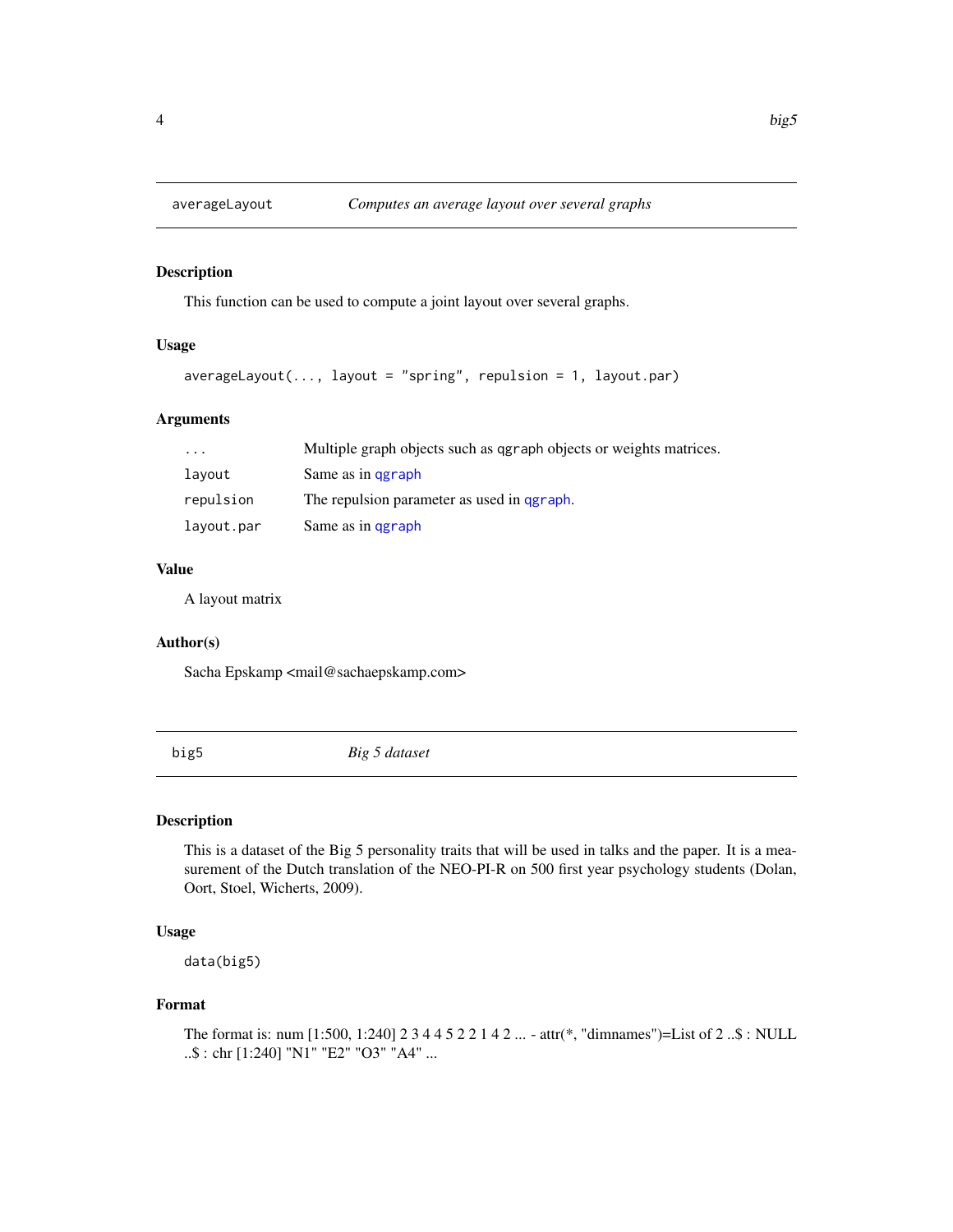#### <span id="page-4-0"></span>big5groups 5

#### References

Hoekstra, H. A., Ormel, J., & De Fruyt, F. (2003). NEO-PI-R/NEO-FFI: Big 5 persoonlijkheidsvragenlijst. Handleiding \[Manual of the Dutch version of the NEO-PI-R/NEO-FFI\]. Lisse, The Netherlands: Swets and Zeitlinger.

Dolan, C. V., Oort, F. J., Stoel, R. D., & Wicherts, J. M. (2009). Testing measurement invariance in the target rotates multigroup exploratory factor model. Structural Equation Modeling, 16, 295<96>314.

big5groups *Big 5 groups list*

#### Description

This is the groups list of the big 5 data. It is a measurement of the Dutch translation of the NEO-PI-R on 500 first year psychology students (Dolan, Oort, Stoel, Wicherts, 2009).

#### Usage

data(big5groups)

#### Format

The format is: List of 5 \$ Neuroticism : num [1:48] 1 6 11 16 21 26 31 36 41 46 ... \$ Extraversion : num [1:48] 2 7 12 17 22 27 32 37 42 47 ... \$ Openness : num [1:48] 3 8 13 18 23 28 33 38 43 48 ... \$ Agreeableness : num [1:48] 4 9 14 19 24 29 34 39 44 49 ... \$ Conscientiousness: num [1:48] 5 10 15 20 25 30 35 40 45 50 ...

#### References

Hoekstra, H. A., Ormel, J., & De Fruyt, F. (2003). NEO-PI-R/NEO-FFI: Big 5 persoonlijkheidsvragenlijst. Handleiding [Manual of the Dutch version of the NEO-PI-R/NEO-FFI]. Lisse, The Netherlands: Swets and Zeitlinger.

Dolan, C. V., Oort, F. J., Stoel, R. D., & Wicherts, J. M. (2009). Testing measurement invariance in the target rotates multigroup exploratory factor model. Structural Equation Modeling, 16, 295<96>314.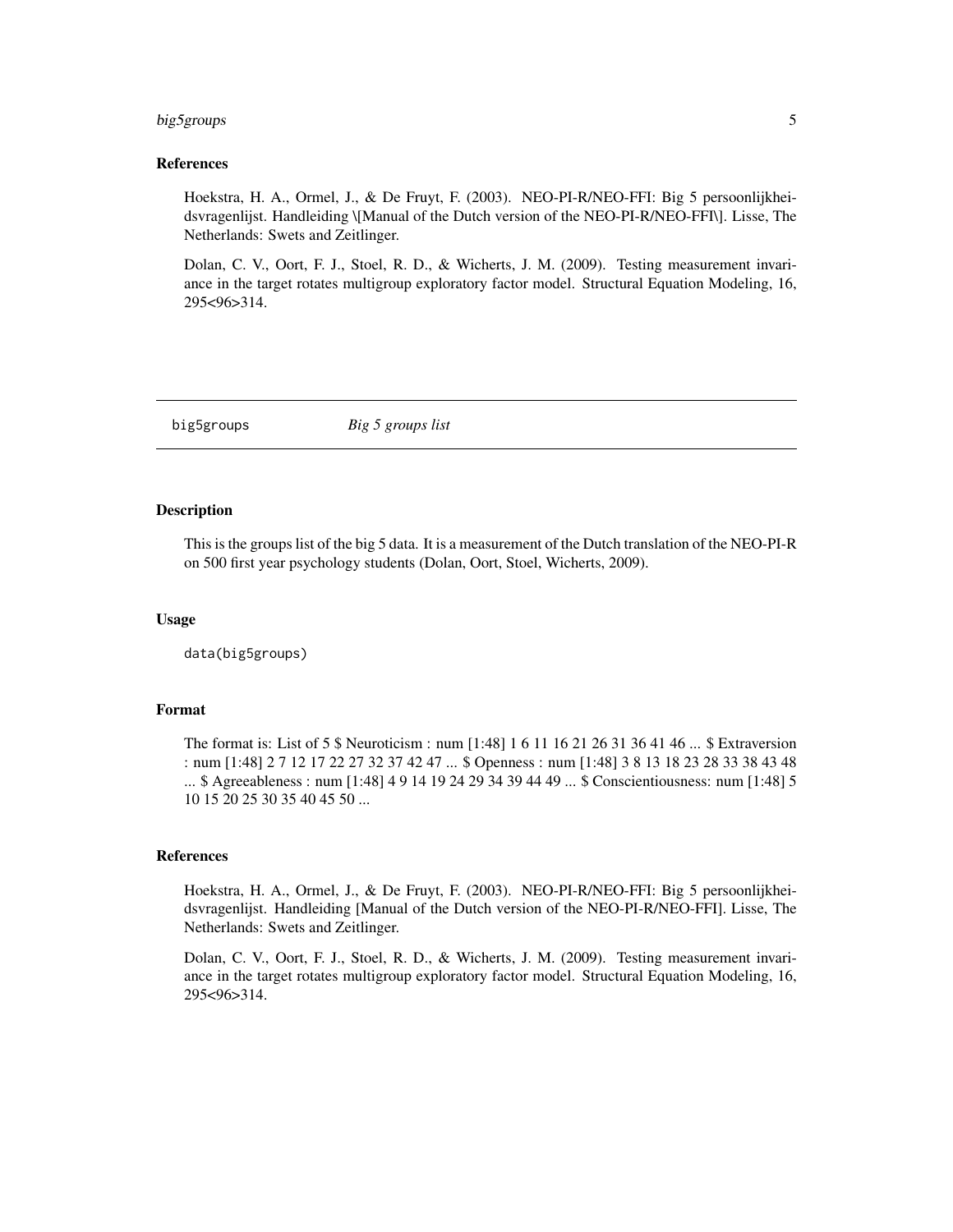<span id="page-5-1"></span><span id="page-5-0"></span>

#### Description

This function can be used on the output of [qgraph](#page-28-1) to compute the node centrality statistics for weighted graphs proposed by Opsahl, Agneessens and Skvoretz (2010).

#### Usage

```
centrality(graph, alpha = 1, posfun = abs, pkg, all.shortest.paths = FALSE,
           weighted = TRUE, signed = TRUE)
```
#### **Arguments**

| graph              | A "qgraph" object obtained from qgraph                                                                                                              |  |  |  |
|--------------------|-----------------------------------------------------------------------------------------------------------------------------------------------------|--|--|--|
| alpha              | The tuning parameter. Defaults to 1.                                                                                                                |  |  |  |
| posfun             | A function that converts positive and negative values to only positive. Defaults<br>to the absolute value.                                          |  |  |  |
| pkg                | Package to use. Either "qgraph" or "igraph". Defaults to "qgraph" for di-<br>rected networks and "igraph" for undirected networks.                  |  |  |  |
| all.shortest.paths |                                                                                                                                                     |  |  |  |
|                    | Logical if all shortest paths should be returned. Defaults to FALSE. Setting this<br>to true can greatly increase computing time if pkg = "igraph". |  |  |  |
| weighted           | Logical, set to FALSE to set all edge weights to 1 or -1                                                                                            |  |  |  |
| signed             | Logical, set to FALSE to make all edge weights absolute                                                                                             |  |  |  |

#### Details

This function computes and returns the in and out degrees, closeness and betweenness as well as the shortest path lengths and shortest paths between all pairs of nodes in the graph. For more information on these statistics, see Opsahl, Agneessens and Skvoretz (2010).

Self-loops are ignored in computing centrality indices. These statistics are only defined for positive edge weights, and thus negative edge weights need to be transformed into positive edge weights. By default, this is done by taking the absolute value.

The algorithm used for computing the shortest paths is the well known "Dijkstra's algorithm" (Dijkstra, 1959). The algorithm has been implemented in R, which can make this function take several minutes to run for large graphs (over 100 nodes). A future version of qgraph will include a compiled version to greatly speed up this function.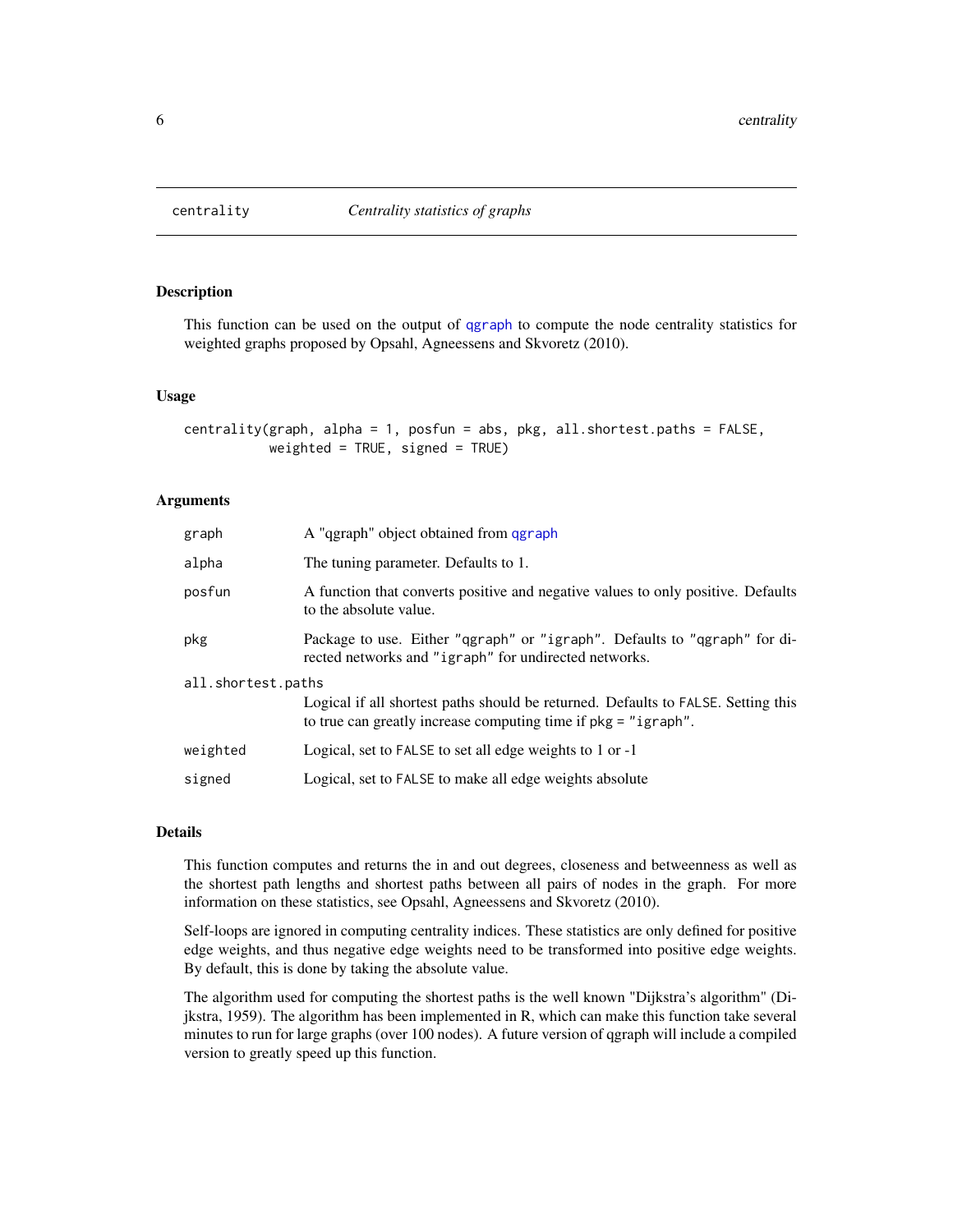#### <span id="page-6-0"></span>centrality 7

#### Value

A list containing:

| OutDegree            | A vector containing the outward degree of each node.                                                                                                                                                                                                        |  |  |
|----------------------|-------------------------------------------------------------------------------------------------------------------------------------------------------------------------------------------------------------------------------------------------------------|--|--|
| InDegree             | A vector containing the inward degree of each node.                                                                                                                                                                                                         |  |  |
| Closeness            | A vector containing the closeness of each node.                                                                                                                                                                                                             |  |  |
| Betweenness          | A vector containing the betweenness of each node                                                                                                                                                                                                            |  |  |
| InExpectedInfluence  |                                                                                                                                                                                                                                                             |  |  |
|                      | Expected incoming influence - sum of incomming edge weights connected to a<br>node (not made absolute)                                                                                                                                                      |  |  |
| OutExpectedInfluence |                                                                                                                                                                                                                                                             |  |  |
|                      | Expected outgoing influence - sum of outgoing edge weights connected to a<br>node (not made absolute)                                                                                                                                                       |  |  |
| ShortestPathLengths  |                                                                                                                                                                                                                                                             |  |  |
|                      | A matrix containing the shortest path lengths of each pairs of nodes. These path<br>lenghts are based on the inverse of the absolute edge weights raised to the power<br>alpha.                                                                             |  |  |
| ShortestPaths        | A matrix of lists containing all shortest path lengths between all pairs of nodes.<br>Use double square brackets to index. E.g., if the list is called 'res', res\$ShortestPaths[[i,j]]<br>gives a list containing all shortest paths between node i and j. |  |  |
|                      |                                                                                                                                                                                                                                                             |  |  |

#### Author(s)

Sacha Epskamp (mail@sachaepskamp.com)

#### References

Opsahl, T., Agneessens, F., Skvoretz, J. (2010). Node centrality in weighted networks: generalizing degree and shortest paths. Soc Netw. 32:245–251.

Dijkstra, E.W. (1959). A note on two problems in connexion with graphs. Numerische Mathematik 1, 269–271.

#### See Also

[qgraph](#page-28-1)

#### Examples

```
set.seed(1)
adj <- matrix(sample(0:1,10^2,TRUE,prob=c(0.8,0.2)),nrow=10,ncol=10)
Q <- qgraph(adj)
```
centrality(Q)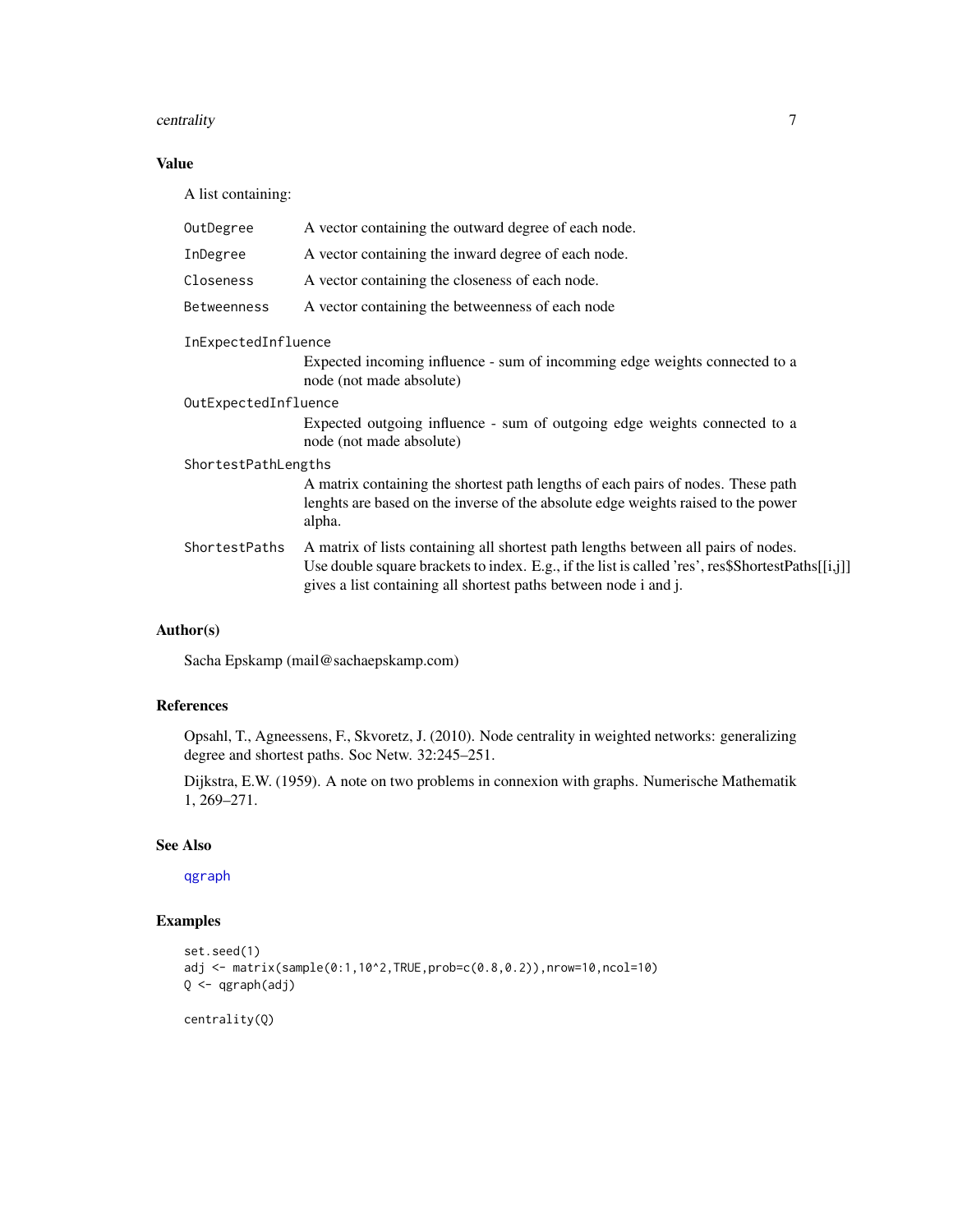<span id="page-7-0"></span>centrality and clustering plots *Centrality and Clustering plots and tables*

#### Description

These functions can be used to facilitate interpreting centrality and clustering coefficients. The plot functions use ggplot2 (Wickham, 2009). The table functions create a long format table which can easilly be plotted in ggplot2.

#### Usage

```
centralityPlot(..., labels, scale = c("z-scores", "raw", "raw0","relative"),
           include =c("Degree","Strength","OutDegree","InDegree","OutStrength",
                 "InStrength"), theme_bw = TRUE, print = TRUE, verbose = TRUE,
                 standardized, relative, weighted = TRUE, signed = TRUE,
                 orderBy = "default", decreasing = FALSE)
clusteringPlot(..., scale = c("z-scores", "raw", "raw0","relative"), labels,
                 include , signed = FALSE, theme_bw = TRUE, print = TRUE,
                  verbose = TRUE, standardized, relative,orderBy = "default",
                  decreasing = FALSE)
centralityTable(..., labels, standardized = TRUE, relative = FALSE, weighted =
                TRUE, signed = TRUE)
clusteringTable(..., labels, standardized = TRUE, relative = FALSE,
                signed = FALSE)
```
#### Arguments

| .        | Objects usuable in the getWmat generic, such as qgraph objects and weights<br>matrices. Can also be lists containing these objects. Graphs in a list will be<br>plotted in the same panel as different lines and graphs in seperate arguments<br>will be plotted in seperate panels.                     |
|----------|----------------------------------------------------------------------------------------------------------------------------------------------------------------------------------------------------------------------------------------------------------------------------------------------------------|
| scale    | Scale of the x-axis. "z-scores" to plot standardized coefficients, "raw" to plot<br>raw coefficients, "raw0" to plot raw coefficients while including 0 on the x-axis<br>and "relative" to show values on a relative scale from 0 (lowest) to 1 (highest).                                               |
| labels   | A vector overwriting the labels used. Can be missing.                                                                                                                                                                                                                                                    |
| include  | A vector of measures to include. if missing all measures available will be in-<br>cluded. Not included by default are "Closeness", "Betweenness", "ExpectedInfluence",<br>"OutExpectedInfluence", and "InExpectedInfluence". Can also be "all"<br>or "All" to include all available centrality measures. |
| theme_bw | Adds the ggplot2 black and white theme to the plot                                                                                                                                                                                                                                                       |
| print    | If TRUE, the plot is sent to the print command and returned invisible, if FALSE<br>the plot is returned normally. Needed to include plots in e.g., pdf files.                                                                                                                                            |
| verbose  | Should messages be printed to the console?                                                                                                                                                                                                                                                               |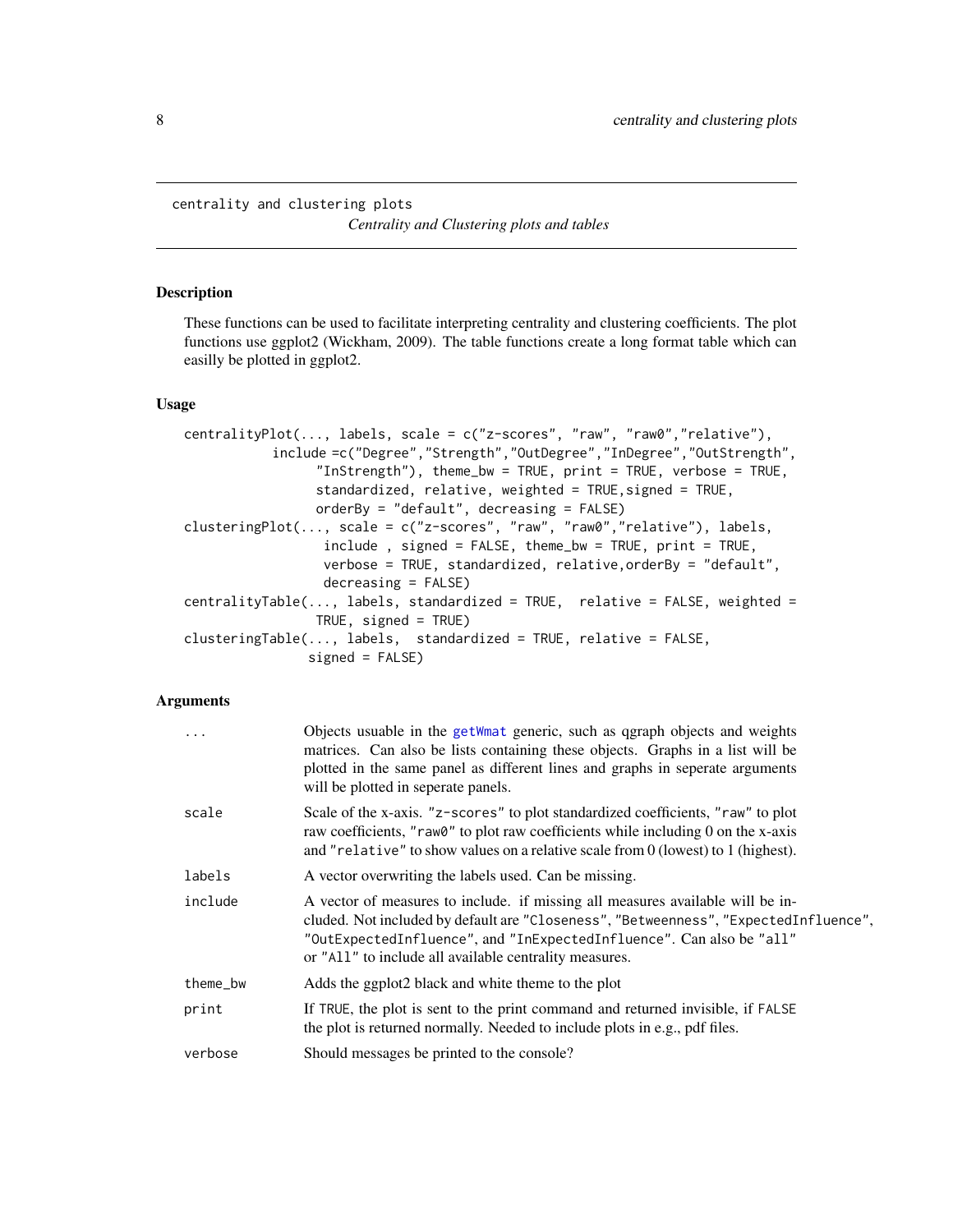#### <span id="page-8-0"></span>centrality\_auto 9

| standardized | Logical, should all measures be standardized? Argument is deprecated and will<br>be removed.                                     |
|--------------|----------------------------------------------------------------------------------------------------------------------------------|
| relative     | Logical, should all measures be scaled relative to the largest value? Argument<br>is deprecated and will be removed.             |
| weighted     | Logical, set to FALSE to set all edge weights to 1 or -1                                                                         |
| signed       | Logical, set to FALSE to make all edge weights absolute                                                                          |
| orderBy      | String indicating which measure to order by. Can be default (alphabetical), or<br>one of the measures plotted (e.g., "Strength") |
| decreasing   | Logical indicating if the nodes should be ordered increasing or decreasing                                                       |

#### Details

Note that under default setting the plot functions show the standardized centrality indices. That is, z-scores instead of raw centrality indices. This is done to allow easier comparison of multiple networks.

#### Author(s)

Sacha Epskamp <mail@sachaepskamp.com> \& Jolanda Kossakowski

#### References

H. Wickham. ggplot2: elegant graphics for data analysis. Springer New York, 2009.

<span id="page-8-1"></span>

| centrality_auto | Automatic centrality statistics of graphs |  |  |
|-----------------|-------------------------------------------|--|--|
|                 |                                           |  |  |

#### Description

This function can be used on several kinds of graphs to compute several node centrality statistics and the edge-betweenness centrality. The input graph can be an adjacency matrix, a weight matrix, an edgelist (weighted or unweighted), a [qgraph](#page-28-1) object or an [igraph](#page-0-0) object.

#### Usage

```
centrality_auto(x, weighted = TRUE, signed = TRUE)
```
#### Arguments

|          | A graph. Can be a qgraph object, an igraph object, an adjacency matrix, a<br>weight matrix and an edgelist, or a weighted edgelist. |
|----------|-------------------------------------------------------------------------------------------------------------------------------------|
| weighted | Logical, set to FALSE to set all edge weights to 1 or -1                                                                            |
| signed   | Logical, set to FALSE to make all edge weights absolute                                                                             |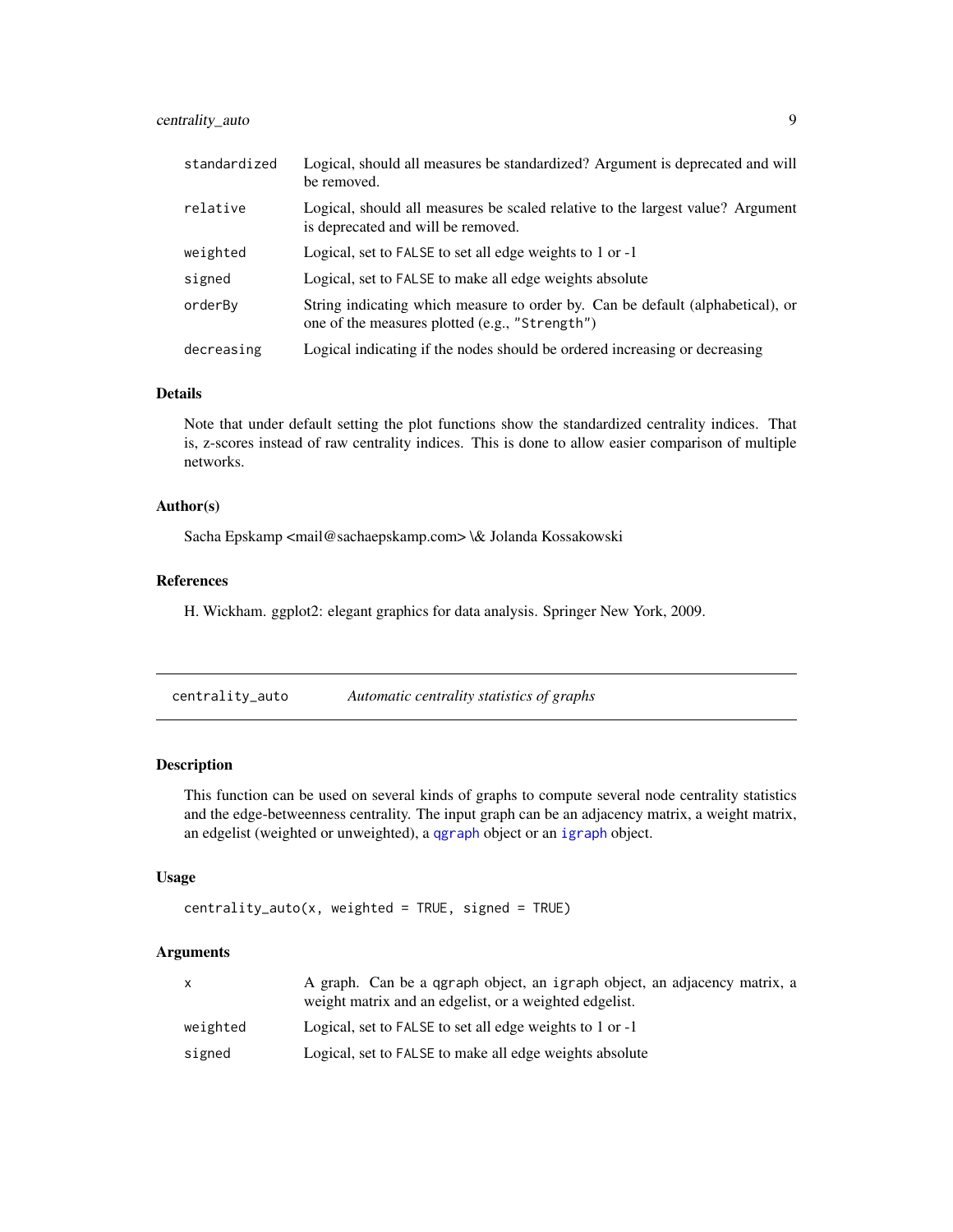#### <span id="page-9-0"></span>Details

The function recognizes whether the network is unweighted vs. weighted, undirected vs. directed, and connected vs. disconnected and computes a set of centrality indices that is best suited for that particular kind of network. Edge signs are always disregarded, while edge weights and directions, if present, are considered in the computation of the indices. If the network is disconnected, closeness centrality is computed only considering the largest component (notice that this is different from what function [centrality](#page-5-1) does).

If x is unweighted and directed, then the indegree, the outdegree, the node betweenness centrality, the closenes centrality, and the edge betweenness centrality are computed. If x is unweighted and undirected, then the degree, the node betweenness centrality, the closenes centrality, and the edge betweenness centralities are computed. If x is weighted and directed, then the instrength and the outstrength (same as indegree and outdegree, but considering weights), the node betweenness centrality, the closeness centrality, and edge betweenness centralities are computed If x is weighted and undirected, then the strength, the node betweenness centrality, the closenes centrality, and edge betweenness centralities are computed. Additionally, the shortest path length between each pair of nodes is also computed for all the kinds of networks.

#### Value

A list containing:

node.centrality

A dataframe that includes the node centrality statistics. A subset of the following centrality indices is included, depending on the input network: Degree, InDegree, OutDegree, Strength, InStrength, OutStrength, Betweenness, and Closeness.

#### ShortestPathLengths

A matrix containing the shortest path lengths of each pairs of nodes. These path lenghts are based on the inverse of the absolute edge weights.

#### edge.betweenness.centrality

The edge betweenness centrality statistic (Newman & Girvan, 2004). Edges are ordered by their decreasing centrality.

#### Author(s)

Giulio Costantini (giulio.costantini@unimib.it), Sacha Epskamp (mail@sachaepskamp.com)

#### References

Newman, M. E. J., Girvan, M. (2004). Finding and evaluating community structure in networks. Phisical Review E 69(026113).

Costantini, G., Epskamp, S., Borsboom, D., Perugini, M., Mõttus, R., Waldorp, L., Cramer, A. O. J., State of the aRt personality research: A tutorial on network analysis of personality data in R. Manuscript submitted for publication.

#### See Also

[qgraph](#page-28-1), [centrality](#page-5-1)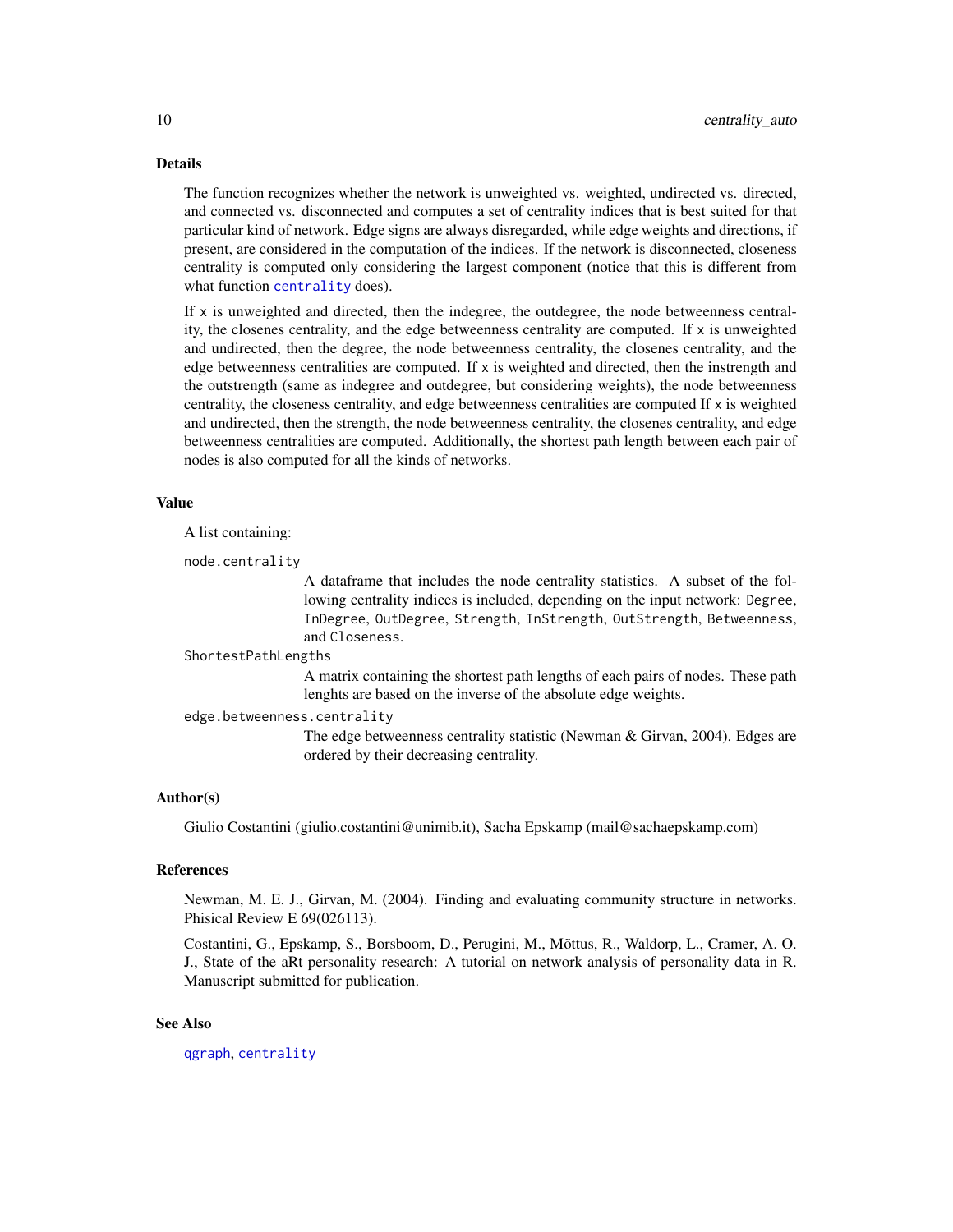#### <span id="page-10-0"></span>clustcoef\_auto 11

#### Examples

```
set.seed(1)
adj <- matrix(sample(0:1,10^2,TRUE,prob=c(0.8,0.2)),nrow=10,ncol=10)
Q \leftarrow qgraph(adj)
centrality_auto(Q)
# notice that a value NA is returned for the closeness centrality of nodes 3 and 9, which are not
# strongly connected to the largest component of the network (3 cannot reach other nodes, 9 cannot
# be reached).
```
clustcoef\_auto *Local clustering coefficients.*

#### Description

Compute local clustering coefficients, both signed and unsigned and both for weighted and for unweighted networks.

#### Usage

```
cluster_auto(x, thresholdWS = 0, thresholdON = 0)clustWS(x, thresholdWS=0)
clustZhang(x)
clustOnnela(x, thresholdON=0)
```
#### Arguments

| $\mathsf{x}$ | An undirected graph. Can be a qgraph object, an igraph object, an adjacency<br>matrix, a weight matrix and an edgelist, or a weighted edgelist.                                                                                                                                           |
|--------------|-------------------------------------------------------------------------------------------------------------------------------------------------------------------------------------------------------------------------------------------------------------------------------------------|
| thresholdWS  | The threshold used to binarize a weighted network x to compute the binary clus-<br>tering coefficients clustWS and signed_clustWS. Edges with weights lower<br>than threshold ws in absolute value are zeroed. For unweighted networks,<br>threshold $\theta$ = 0 is the suggested value. |
| thresholdON  | In the computation of Onnela's clustering coefficient clustOnnela, edge of<br>weights lower than threshold ON in absolute value are excluded. The value<br>threshold $ON = 0$ (i.e., no edge is excluded) is generally suggested also for<br>weighted networks.                           |

#### Details

clustWS computes the clustering coefficient for unweighted networks introduced by Watts & Strogatz (1998) and the corresponding signed version (Costantini & Perugini, in press). ClustZhang computes the clustering coefficient for weighted networks introduced by Zhang & Horvath (2005) and the corresponding signed version (Costantini & Perugini, in press). clustOnnela computes the clustering coefficient for weighted networks introduced by Onnela et al. (2005) and the corresponding signed version (Costantini  $&$  Perugini, in press). clustering\_auto automatically recognizes the kind of the input network x (weighted vs. unweighted, signed vs. unsigned) and computes a subset of indices according to the kind of the network: signed indices are not computed for unsigned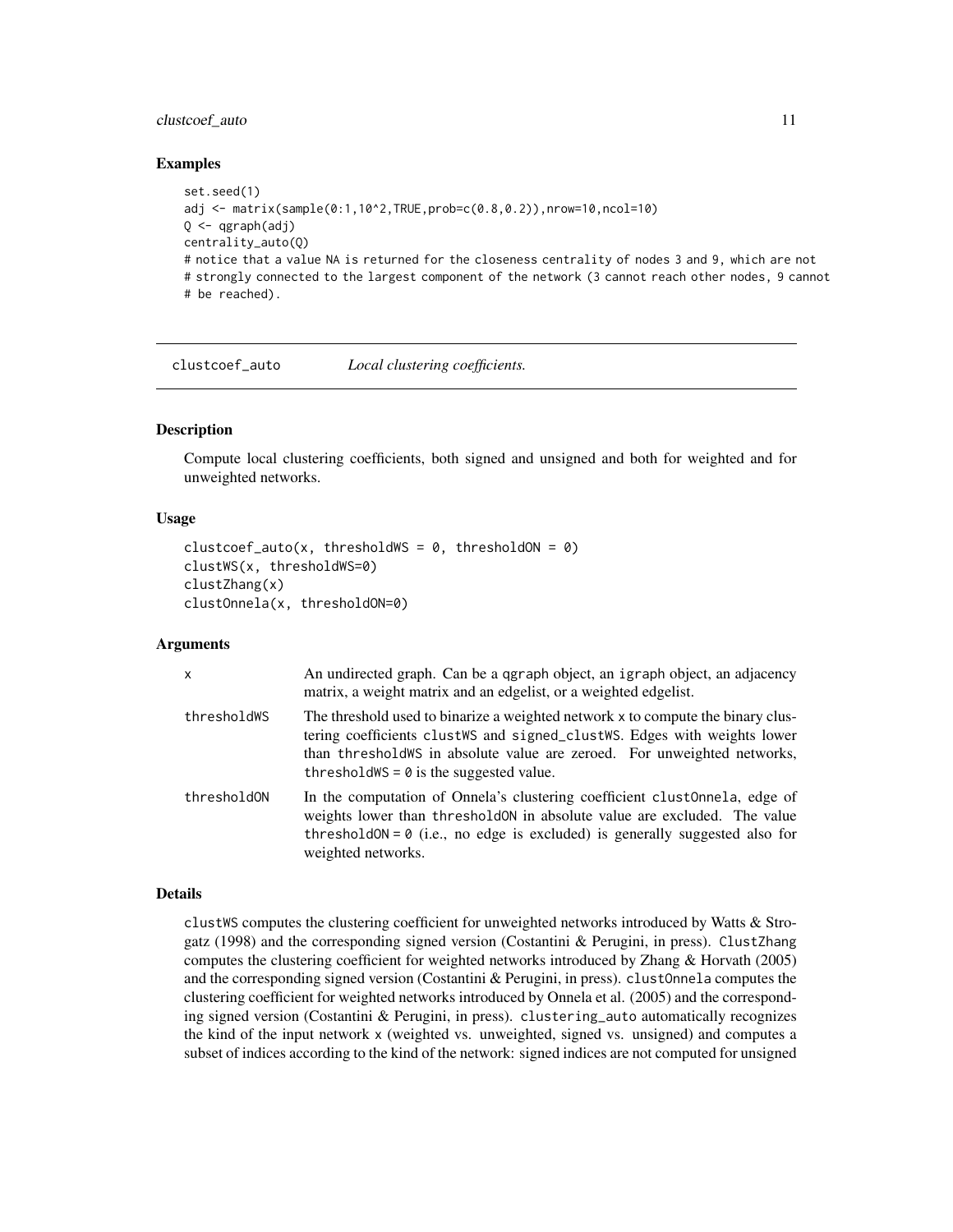<span id="page-11-0"></span>networks and weighted indices are not computed for unweighted networks. However the unsigned indices are computed for signed networks, by considering the absolute value of the weights, and the unweighted indices are computed for weighted networks, after a binarization according to the parameter thresholdWS. clustering\_auto computes also the weighted clustering coefficient by Barrat et al. (2004), relying on function [transitivity](#page-0-0) from package [igraph](#page-0-0). For the computation of the local clustering coefficient, a node must have at least two neighbors: for nodes with less than two neighbors NaN is returned.

#### Value

A dataframe that includes one or more of the following indices.

| clustWS            | The Watts $&$ Strogatz's (1998) unweighted clustering coefficient                    |  |
|--------------------|--------------------------------------------------------------------------------------|--|
|                    | signed_clustWS The signed version of the Watts $&$ Strogatz's clustering coefficient |  |
| clustZhang         | The Zhang $& Horvath's (2005)$ weighted clustering coefficient                       |  |
| signed_clustZhang  |                                                                                      |  |
|                    | The signed version of the Zhang & Horvath's $(2005)$ clustering coefficient          |  |
| clustOnnela        | The Onnela et al.'s (2005) clustering coefficient                                    |  |
| signed_clustOnnela |                                                                                      |  |
|                    | The signed version of the Onnela et al.'s (2005) clustering coefficient              |  |
| clustBarrat        | The Barrat et al.'s (2004) weighted clustering coefficient                           |  |

#### Warning

The function requires an undirected network. To convert a directed network to undirected use for instance function [upper.tri](#page-0-0) (see examples).

#### **Note**

Part of the code has been adapted from package WGCNA (Langfelder & Horvath, 2008).

### Author(s)

Giulio Costantini (giulio.costantini@unimib.it), Sacha Epskamp (mail@sachaepskamp.com)

#### References

Barrat, A., Barthelemy, M., Pastor-Satorras, R., & Vespignani, A. (2004). The architecture of complex weighted networks. In Proc. Natl. Acad. Sci. USA 101 (pp. 3747-3752).

Costantini, G., Perugini, M. (in press), Generalization of Clustering Coefficients to Signed Correlation Networks

Langfelder, P., & Horvath, S. (2008). WGCNA: an R package for weighted correlation network analysis. BMC Bioinformatics, 9, 559.

Onnela, J. P., Saramaki, J., Kertesz, J., & Kaski, K. (2005). Intensity and coherence of motifs in weighted complex networks. Physical Review E, 71(6), 065103.

Watts, D. J., & Strogatz, S. H. (1998). Collective dynamics of "small-world" networks. Nature, 393(6684), 440-442.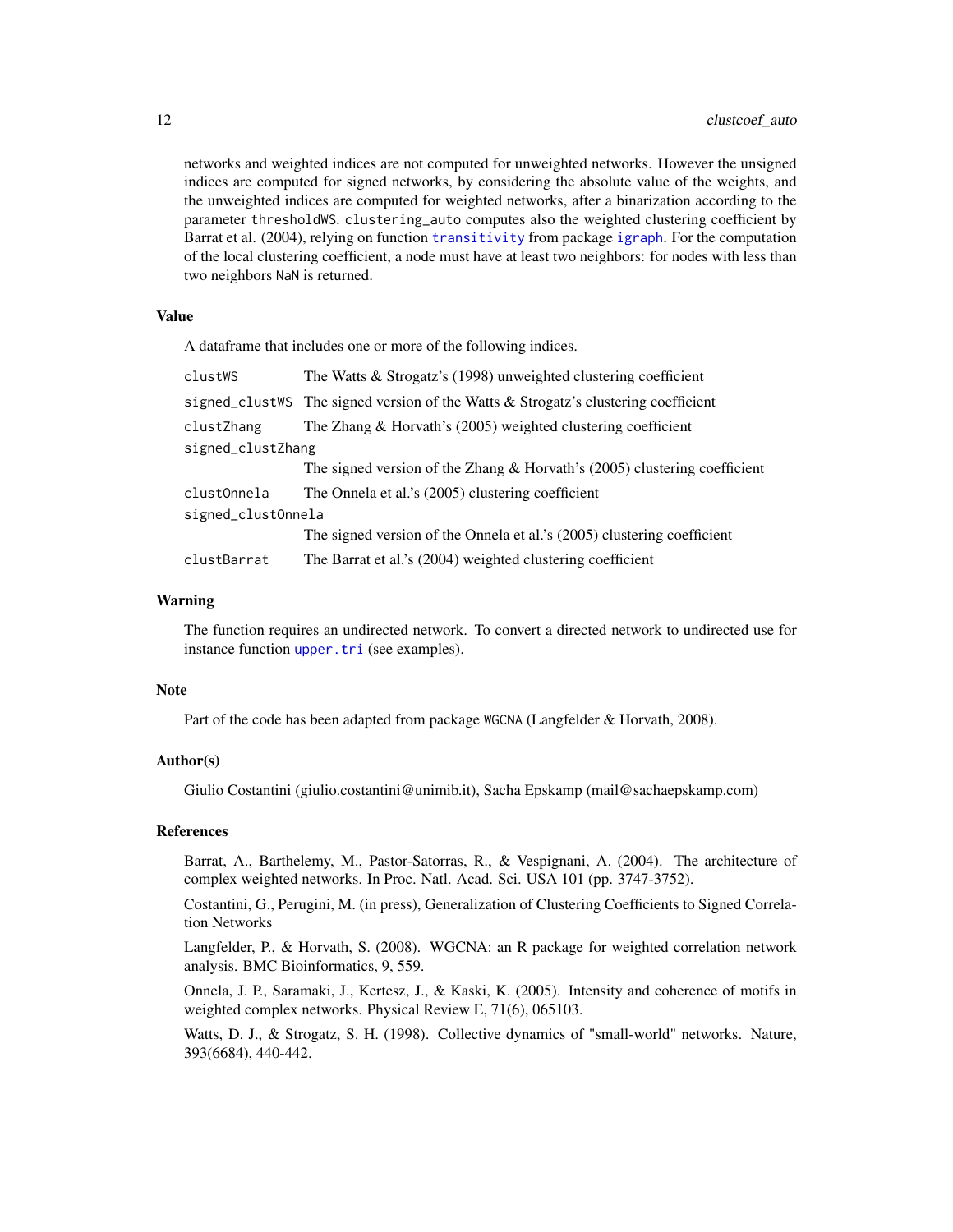#### <span id="page-12-0"></span>cor\_auto 13

Zhang, B., & Horvath, S. (2005). A general framework for weighted gene co-expression network analysis. Statistical Applications in Genetics and Molecular Biology, 4(1).

#### See Also

[centrality\\_auto](#page-8-1)

#### Examples

```
set.seed(1)
# generate a random (directed) network:
net_ig <- igraph::erdos.renyi.game(n=8, p.or.m=.4, type="gnp", directed=TRUE)
# convert it to an adjacency matrix:
net <- as.matrix(igraph:::get.adjacency(net_ig, type="both"))
# convert it to a signed and weighted network:
net <- net*matrix(rnorm(ncol(net)^2), ncol=ncol(net))
# make it undirected:
net[upper.tri(net)] <- t(net)[upper.tri(net)]
clustcoef_auto(net)
```
<span id="page-12-1"></span>cor\_auto *Automatically compute an apppropriate correlation matrix*

#### Description

This is mainly a wrapper around Lavaan function [lavCor](#page-0-0) (Rosseel, 2012) to compute a correlation matrix based on pychoric, polyserial and/or Pearson correlations. The wrapper removes all factors and searches for possible ordinal variabes. A variable is classified as ordinal if it is either ordered or if it consist of at most 7 unique integer values. After computing the correlations an additional check will be performed to see if the correlation matrix is positive definite.

#### Usage

```
cor_auto(data, select, detectOrdinal = TRUE, ordinalLevelMax = 7, npn.SKEPTIC = FALSE,
          forcePD = FALSE, missing = "pairwise", verbose = TRUE)
```
#### Arguments

| data            | A data frame                                                                                                                              |
|-----------------|-------------------------------------------------------------------------------------------------------------------------------------------|
| select          | Variables to select from the data frame (as used in subset)                                                                               |
|                 | detect0rdinal Logical, should ordinal variables be detected? If FALSE only variables that are<br>ordered are treated as ordinal variables |
| ordinalLevelMax |                                                                                                                                           |
|                 | Integer specyfying the amount of unique integer values a variable should have<br>to be classified as ordinal                              |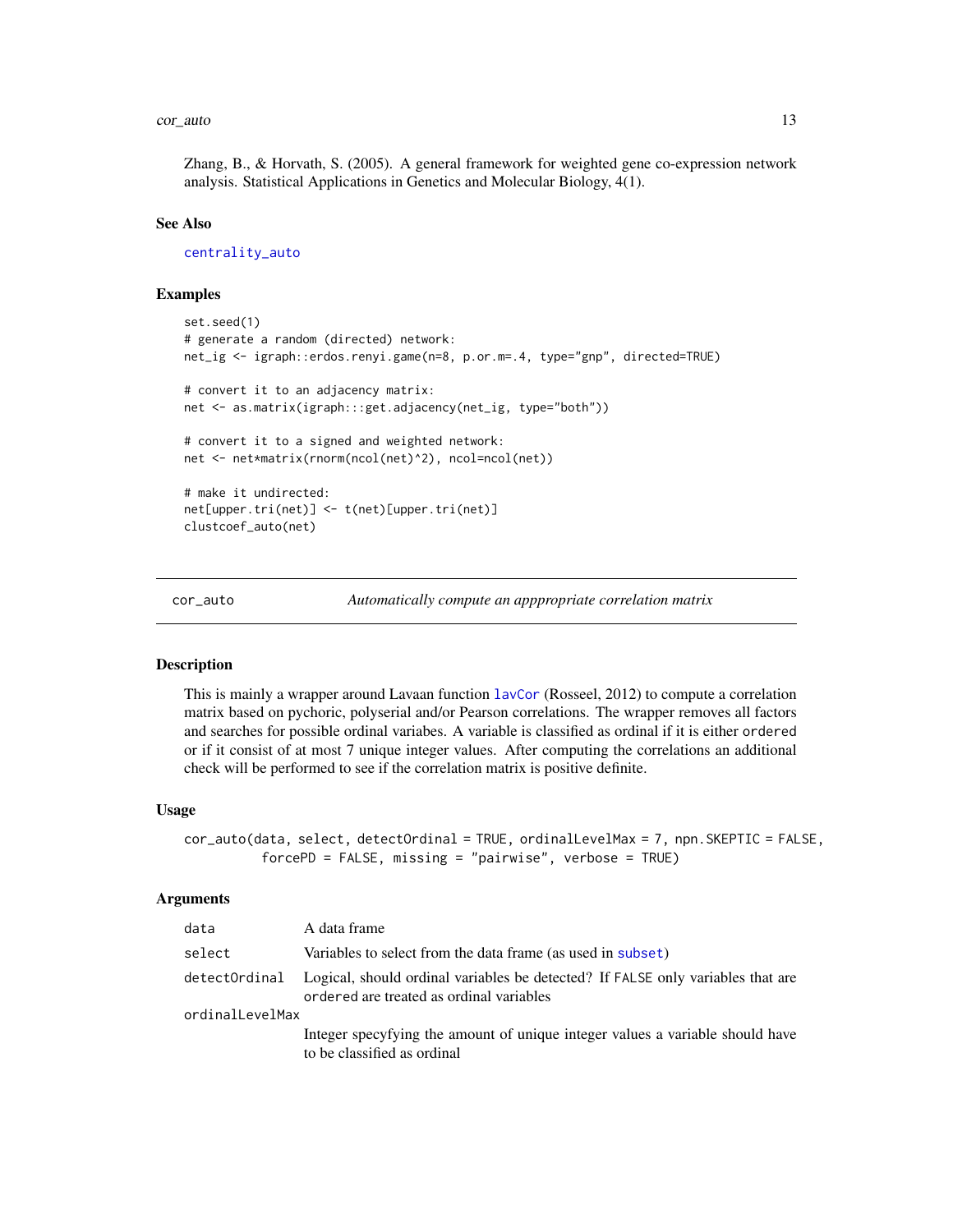<span id="page-13-0"></span>

| npn.SKEPTIC | Logical, should the Nonparanormal SKEPTIC from the huge package be ap-<br>plied if the data is continuous? See huge.npn (Zhao, Liu, Roeder, Lafferty and<br>Wasserman, 2014)                     |
|-------------|--------------------------------------------------------------------------------------------------------------------------------------------------------------------------------------------------|
| forcePD     | If TRUE the function checks if the correlation matrix is positive definite. If the<br>matrix is not positive definite nearPD from the Matrix package will be used<br>(Bates and Maechler, 2014). |
| missing     | Corresponds to the missing argument in layCor                                                                                                                                                    |
| verbose     | Logical, should information be printed to the console?                                                                                                                                           |

#### Value

A correlation matrix

#### Author(s)

Sacha Epskamp <mail@sachaepskamp.com>

#### References

Yves Rosseel (2012). lavaan: An R Package for Structural Equation Modeling. Journal of Statistical Software, 48(2), 1-36. URL http://www.jstatsoft.org/v48/i02/.

Tuo Zhao, Han Liu, Kathryn Roeder, John Lafferty and Larry Wasserman (2014). huge: Highdimensional Undirected Graph Estimation. R package version 1.2.6. http://CRAN.R-project.org/package=huge

Douglas Bates and Martin Maechler (2014). Matrix: Sparse and Dense Matrix Classes and Methods. R package version 1.1-3. http://CRAN.R-project.org/package=Matrix

#### Examples

```
## Not run:
### Examples from lavCor (lavaan): ###
library("lavaan")
# Holzinger and Swineford (1939) example
HS9 <- HolzingerSwineford1939[,c("x1","x2","x3","x4","x5",
                                 "x6","x7","x8","x9")]
# Pearson correlations
cor_auto(HS9)
# ordinal version, with three categories
HS9ord <- as.data.frame( lapply(HS9, cut, 3, labels=FALSE) )
# polychoric correlations, two-stage estimation
cor_auto(HS9ord)
## End(Not run)
```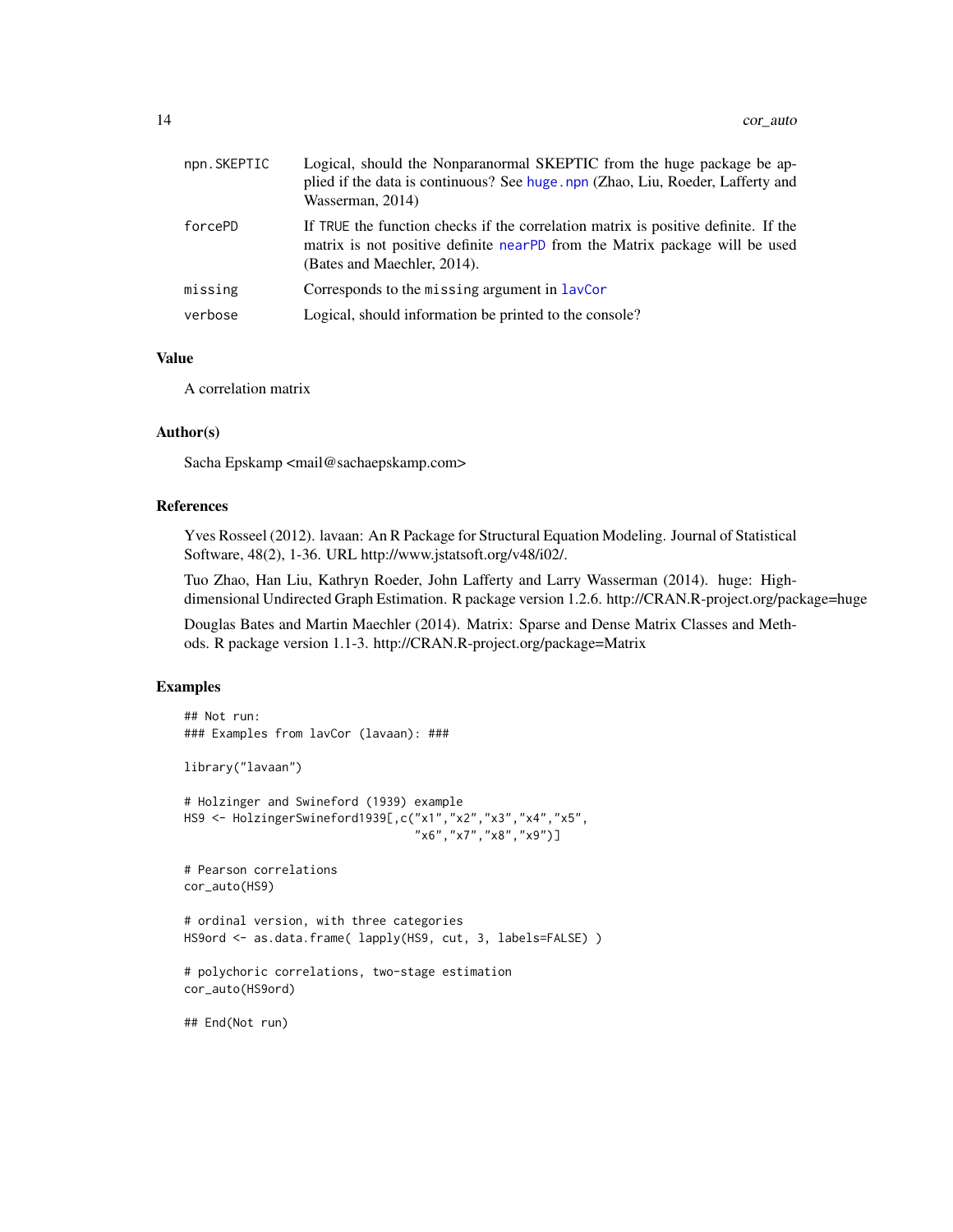<span id="page-14-1"></span><span id="page-14-0"></span>EBICglasso *Compute Gaussian graphical model using graphical lasso based on extended BIC criterium.*

#### Description

This function uses the [glasso](#page-0-0) package (Friedman, Hastie and Tibshirani, 2011) to compute a sparse gaussian graphical model with the graphical lasso (Friedman, Hastie \& Tibshirani, 2008). The tuning parameter is chosen using the Extended Bayesian Information criterium (EBIC).

#### Usage

```
EBICglasso(S, n, gamma = 0.5, penalize.diagonal = FALSE, nlambda = 100,
            lambda.min.ratio = 0.01, returnAllResults = FALSE, checkPD = TRUE,
         penalizeMatrix, countDiagonal = FALSE, refit = FALSE, threshold = FALSE,
            verbose = TRUE, ...)
```
#### Arguments

| S                           | A covariance or correlation matrix                                                                                                                                                                                                                                         |  |
|-----------------------------|----------------------------------------------------------------------------------------------------------------------------------------------------------------------------------------------------------------------------------------------------------------------------|--|
| n                           | Sample size used in computing S                                                                                                                                                                                                                                            |  |
| gamma                       | EBIC tuning parameter. 0.5 is generally a good choice. Setting to zero will<br>cause regular BIC to be used.                                                                                                                                                               |  |
| penalize.diagonal           |                                                                                                                                                                                                                                                                            |  |
|                             | Should the diagonal be penalized?                                                                                                                                                                                                                                          |  |
| nlambda<br>lambda.min.ratio | Number of lambda values to test.                                                                                                                                                                                                                                           |  |
|                             | Ratio of lowest lambda value compared to maximal lambda                                                                                                                                                                                                                    |  |
| returnAllResults            |                                                                                                                                                                                                                                                                            |  |
|                             | If TRUE this function does not return a network but the results of the entire glasso<br>path.                                                                                                                                                                              |  |
| checkPD                     | If TRUE, the function will check if S is positive definite and return an error if<br>not. It is not advised to use a non-positive definite matrix as input as (a) that can<br>not be a covariance matrix and (b) glasso can hang if the input is not positive<br>definite. |  |
|                             | penalizeMatrix Optional logical matrix to indicate which elements are penalized                                                                                                                                                                                            |  |
| countDiagonal               | Should diagonal be counted in EBIC computation? Defaults to FALSE. Set to<br>TRUE to mimic $qgraph < 1.3$ behavior (not recommended!).                                                                                                                                     |  |
| refit                       | Logical, should the optimal graph be refitted without LASSO regularization?<br>Defaults to FALSE.                                                                                                                                                                          |  |
| threshold                   | Logical, should elements of the precision matrix that are below $(\log(p*(p-1)/2))$<br>/ sqrt(n) be removed (both before EBIC computation and in final model)? Set to<br>TRUE to ensure high specificity.                                                                  |  |
| verbose                     | Logical, should progress output be printed to the console?                                                                                                                                                                                                                 |  |
| $\cdots$                    | Arguments sent to glasso                                                                                                                                                                                                                                                   |  |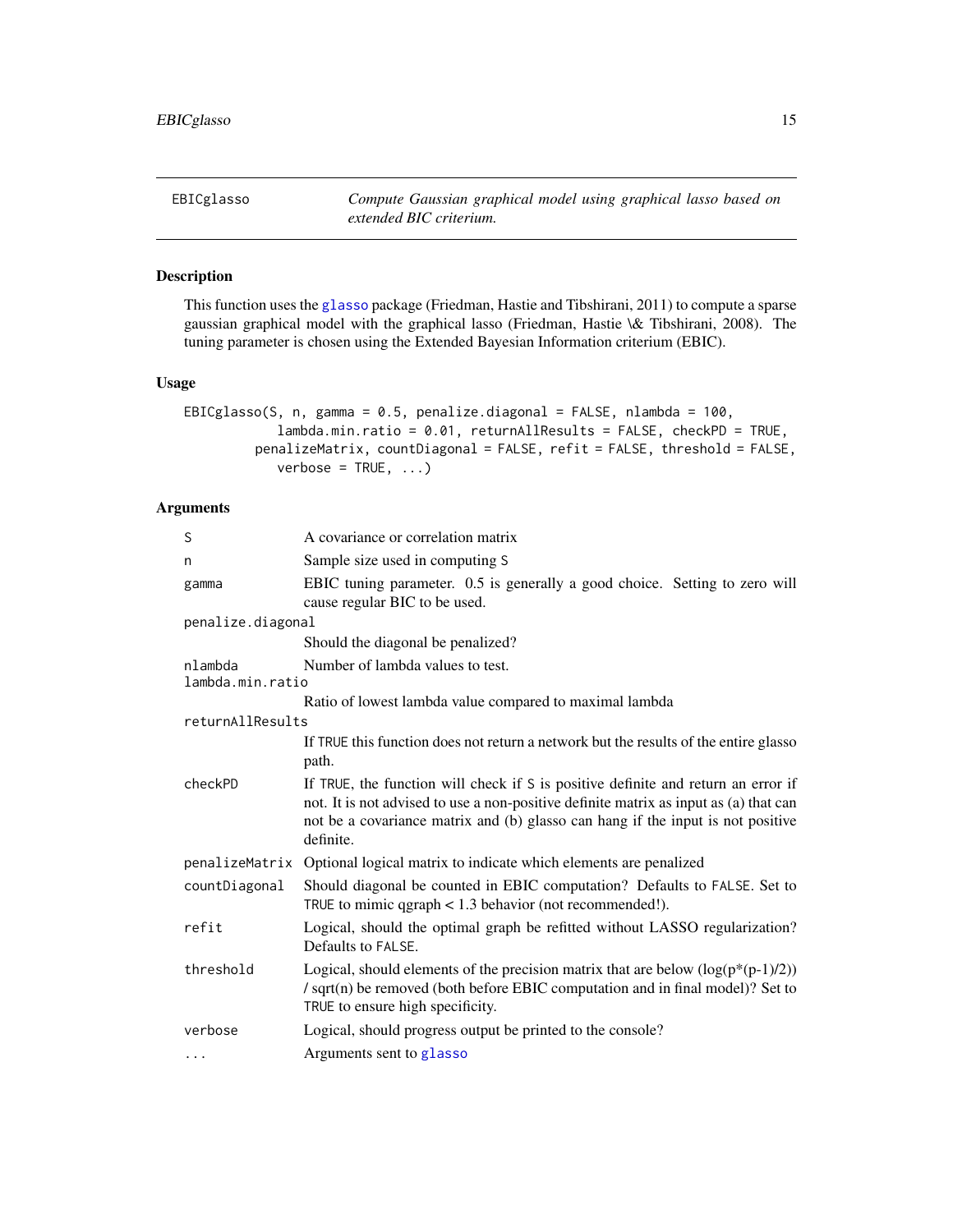#### <span id="page-15-0"></span>Details

The glasso is run for 100 values of the tuning parameter logarithmically spaced between the maximal value of the tuning parameter at which all edges are zero, lamba\_max, and lambda\_max/100. For each of these graphs the EBIC is computed and the graph with the best EBIC is selected. The partial correlation matrix is computed using [wi2net](#page-58-1) and returned. When threshold = TRUE, elements of the inverse variance-covariance matrix are first thresholded using the theoretical bound (Jankova and van de Geer, 2018).

#### Value

A partial correlation matrix

#### Author(s)

Sacha Epskamp <mail@sachaepskamp.com>

#### References

Friedman, J., Hastie, T., & Tibshirani, R. (2008). Sparse inverse covariance estimation with the graphical lasso. Biostatistics, 9(3), 432-441. Chicago

Jerome Friedman, Trevor Hastie and Rob Tibshirani (2011). glasso: Graphical lasso-estimation of Gaussian graphical models. R package version 1.7. http://CRAN.R-project.org/package=glasso

Foygel, R., & Drton, M. (2010, November). Extended Bayesian Information Criteria for Gaussian Graphical Models. In NIPS (pp. 604-612). Chicago

Revelle, W. (2014) psych: Procedures for Personality and Psychological Research, Northwestern University, Evanston, Illinois, USA, http://CRAN.R-project.org/package=psych Version = 1.4.4.

Bates, D., and Maechler, M. (2014). Matrix: Sparse and Dense Matrix Classes and Methods. R package version 1.1-3. http://CRAN.R-project.org/package=Matrix

Jankova, J., and van de Geer, S. (2018) Inference for high-dimensional graphical models. In: Handbook of graphical models (editors: Drton, M., Maathuis, M., Lauritzen, S., and Wainwright, M.). CRC Press: Boca Raton, Florida, USA.

#### Examples

```
## Not run:
### Using bfi dataset from psych ###
library("psych")
data(bfi)
# Compute correlations:
CorMat <- cor_auto(bfi[,1:25])
# Compute graph with tuning = 0 (BIC):
BICgraph <- EBICglasso(CorMat, nrow(bfi), 0, threshold = TRUE)
# Compute graph with tuning = 0.5 (EBIC)
EBICgraph <- EBICglasso(CorMat, nrow(bfi), 0.5, threshold = TRUE)
```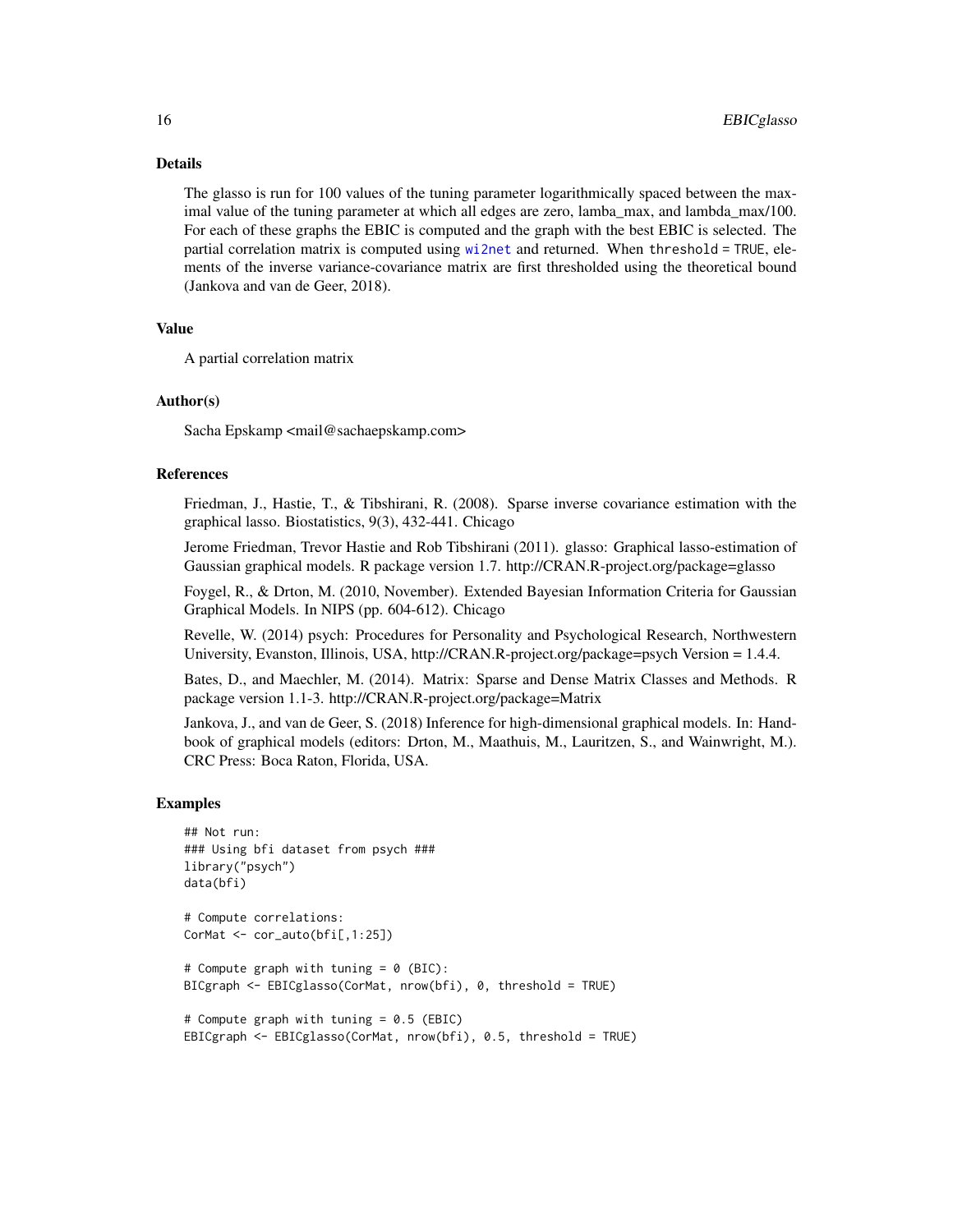#### <span id="page-16-0"></span>FDRnetwork 17

```
# Plot both:
layout(t(1:2))BICgraph <- qgraph(BICgraph, layout = "spring", title = "BIC", details = TRUE)
EBICgraph <- qgraph(EBICgraph, layout = "spring", title = "EBIC")
# Compare centrality and clustering:
layout(1)
centralityPlot(list(BIC = BICgraph, EBIC = EBICgraph))
clusteringPlot(list(BIC = BICgraph, EBIC = EBICgraph))
## End(Not run)
```
<span id="page-16-1"></span>

FDRnetwork *Model selection using local False Discovery Rate*

#### Description

This function is a wrapper arounf [fdrtool](#page-0-0) to easilly compute a correlation or partial correlation network in which all nonsignificant edges are set to zero.

#### Usage

```
FDRnetwork(net, cutoff = 0.1, method = c('1fdr', 'pval', 'qval'))
```
#### Arguments

| net    | A correlation or partial correlation matrix                                                                                                                                                                                                 |
|--------|---------------------------------------------------------------------------------------------------------------------------------------------------------------------------------------------------------------------------------------------|
| cutoff | The cutoff value to use. The edges of which the value of the first element of<br>method are higher than the cutoff are removed. Thus, by default, edges with a<br>local false discovery rate of higher than 0.1 are removed from the graph. |
| method | The method to use with the cutoff. Can be '1fdr' for the local false discobvery<br>rate, 'pval' for the p-value of 'qval' for the q-value.                                                                                                  |

#### Details

method = 'lfdr' could result in a very sparse network, so also looking at other values is advisable.

#### Author(s)

Sacha Epskamp <mail@sachaepskamp.com>

#### References

Bernd Klaus and Korbinian Strimmer. (2014). fdrtool: Estimation of (Local) False Discovery Rates and Higher Criticism. R package version 1.2.12. http://CRAN.R-project.org/package=fdrtool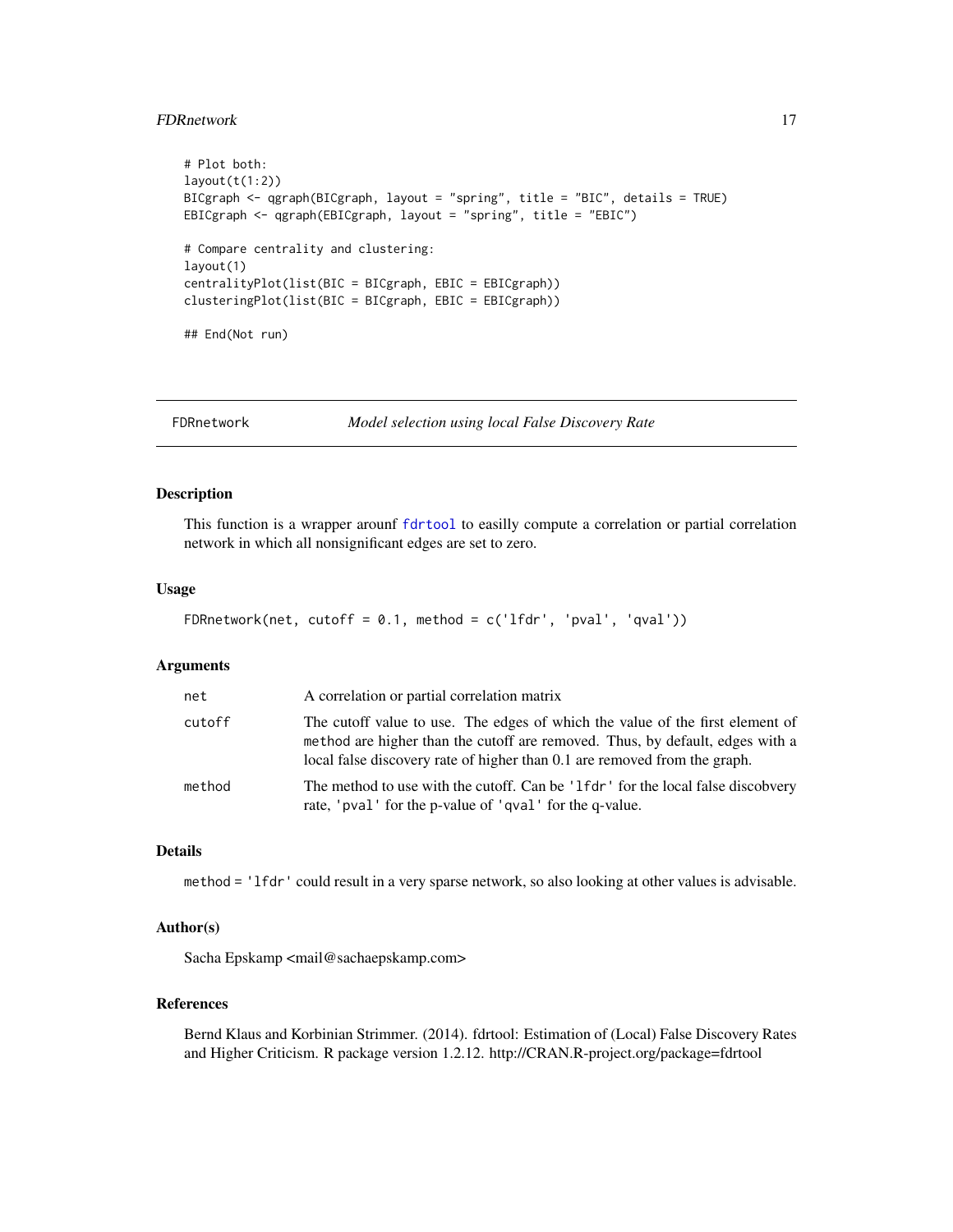#### Examples

```
## Not run:
### Using bfi dataset from psych ###
library("psych")
data(bfi)
### CORRELATIONS ###
# Compute correlations:
CorMat <- cor_auto(bfi[,1:25])
# Run local FDR:
CorMat_FDR <- FDRnetwork(CorMat)
# Number of edges remaining:
mean(CorMat_FDR[upper.tri(CorMat_FDR,diag=FALSE)]!=0)
# None, so might use different criterion:
CorMat_FDR <- FDRnetwork(CorMat, method = "pval")
# Compare:
L <- averageLayout(CorMat, CorMat_FDR)
layout(t(1:2))qgraph(CorMat, layout = L, title = "Correlation network",
       maximum = 1, cut = 0.1, minimum = 0, esize = 20)
qgraph(CorMat_FDR, layout = L, title = "Local FDR correlation network",
       maximum = 1, cut = 0.1, minimum = 0, esize = 20)
# Centrality:
centralityPlot(list(cor=CorMat, fdr = CorMat_FDR))
### PARTIAL CORRELATIONS ###
# Partial correlation matrix:
library("parcor")
PCorMat <- cor2pcor(CorMat)
# Run local FDR:
PCorMat_FDR <- FDRnetwork(PCorMat, cutoff = 0.1, method = "pval")
# Number of edges remaining:
mean(PCorMat_FDR[upper.tri(PCorMat_FDR,diag=FALSE)]!=0)
# Compare:
L <- averageLayout(PCorMat, PCorMat_FDR)
layout(t(1:2))qgraph(PCorMat, layout = L, title = "Partial correlation network",
          maximum = 1, cut = 0.1, minimum = 0, esize = 20)
qgraph(PCorMat_FDR, layout = L, title = "Local FDR partial correlation network",
          maximum = 1, cut = 0.1, minimum = 0, esize = 20)
```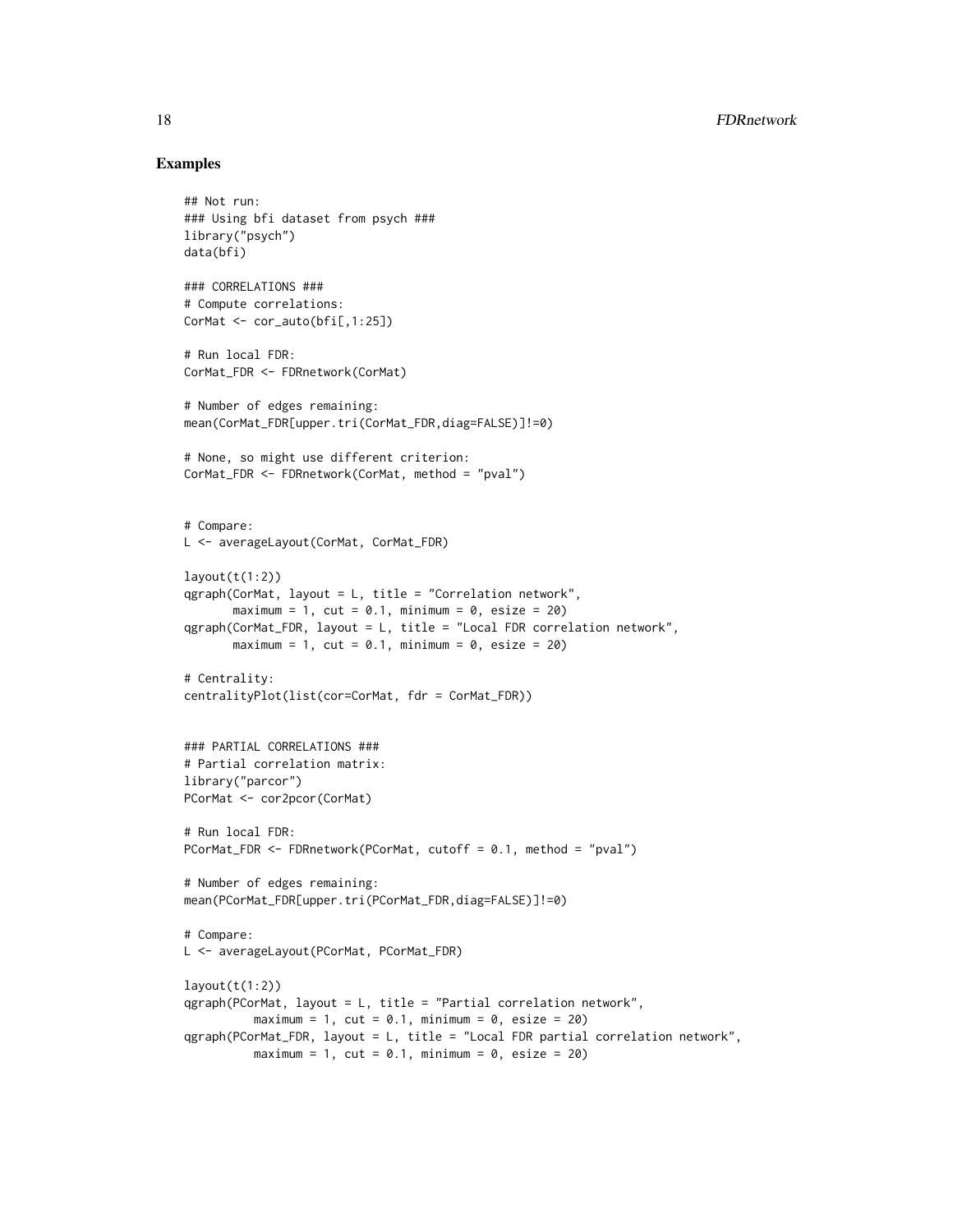<span id="page-18-0"></span> $f$ low  $19$ 

```
# Centrality:
centralityPlot(list(cor=PCorMat, fdr = PCorMat_FDR))
## End(Not run)
```
flow *Draws network as a flow diagram showing how one node is connected to all other nodes*

#### Description

This function will draw one node of interest on the left, then subsequently draw all other nodes in vertical levels to the right, in the order of direct (unweighted) connectiveness to the node of interest. Layout is based on the layout\_as\_tree function from the igraph package. This allows one to see how one node connects to other nodes in the network.

#### Usage

```
flow(object, from, horizontal = TRUE, equalize = TRUE, minCurve = 1, maxCurve = 4,
      unfadeFirst = FALSE, fade = TRUE, labels, \ldots)
```
#### Arguments

| object      | A qgraph object                                                        |
|-------------|------------------------------------------------------------------------|
| from        | Integer or character indicating the (label of the) node of interest.   |
| horizontal  | Logical, should the flow diagram be plotted horizontally or vertically |
| equalize    | Logical, should the placement of nodes be equalized per level.         |
| minCurve    | Minimum curve of edges on the same level                               |
| maxCurve    | Maximum curve of edges on the same level                               |
| unfadeFirst | Logical, should edges between the node of interest be unfaded?         |
| fade        | 'fade' argument as used in ggraph                                      |
| labels      | labels' argument as used in qgraph                                     |
| $\ddotsc$   | Arguments sent to qgraph                                               |

#### Author(s)

Sacha Epskamp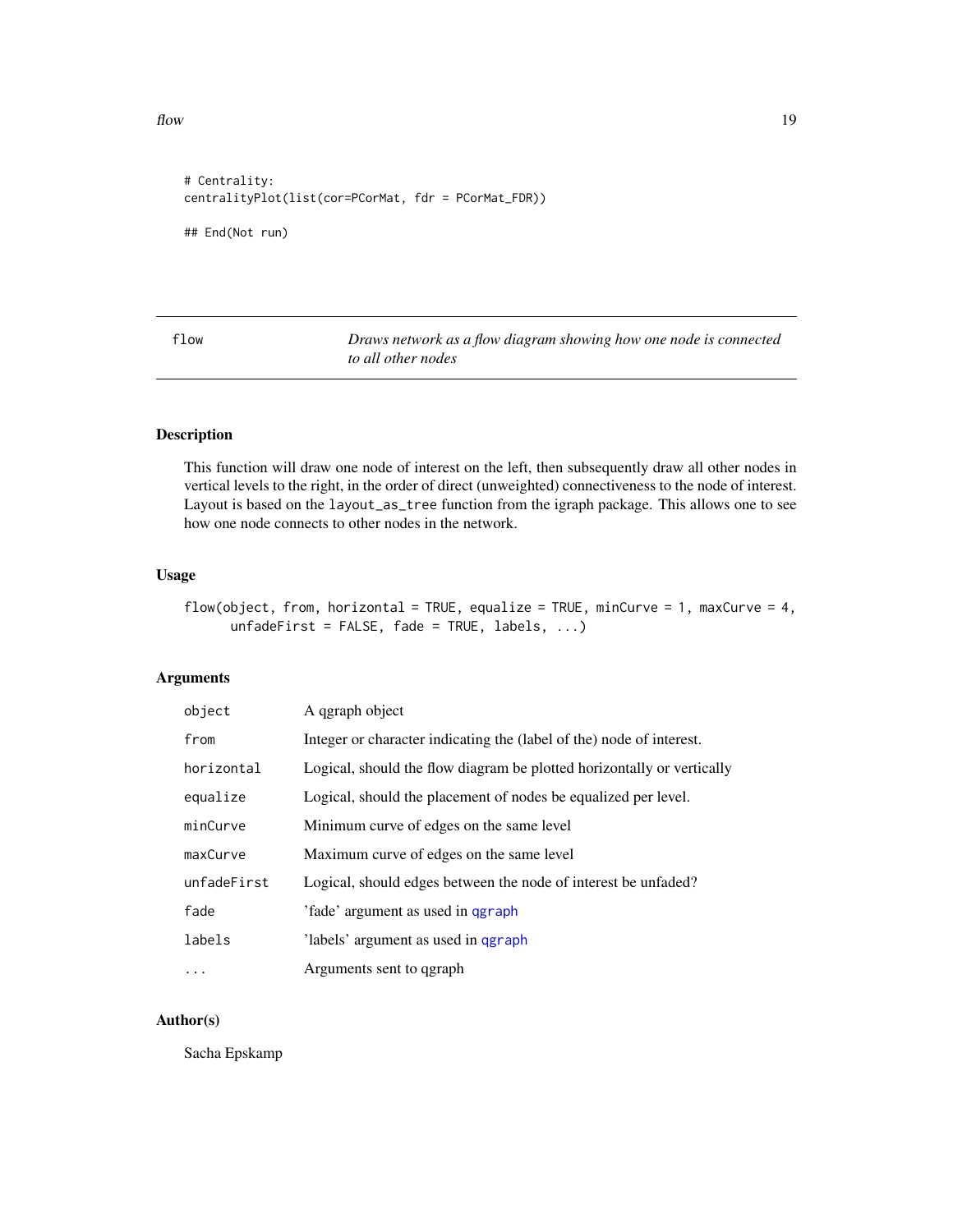#### Examples

```
## Not run:
# Load data:
library("psych")
data(bfi)
# Compute polychoric correlations:
corMat <- cor_auto(bfi[,1:25])
# Glasso network:
g2 \le qgraph(corMat, cut = 0, graph = "glasso", sampleSize = nrow(bfi),
             threshold = TRUE)
# Flow from A2:
flow(g2, "A2", horizontal = TRUE)## End(Not run)
```
<span id="page-19-1"></span>getWmat *Obtain a weights matrix*

#### Description

This function extracts a weights matrix from various kinds of objects.

#### Usage

```
## S3 method for class 'matrix'
getWmat(x,nNodes,labels, directed = TRUE,...)
## S3 method for class 'data.frame'
getWmat(x,nNodes,labels, directed = TRUE,...)
## S3 method for class 'igraph'
getWmat(x,labels,...)
## S3 method for class 'qgraph'
getWmat(x,directed,...)
```
#### Arguments

| x        | An input object                                    |
|----------|----------------------------------------------------|
| nNodes   | Number of Nodes                                    |
| labels   | A vector specifying the labels of each node        |
| directed | Logical indicating if the graph should be directed |
|          | Ignored                                            |

#### Value

A weights matrix

<span id="page-19-0"></span>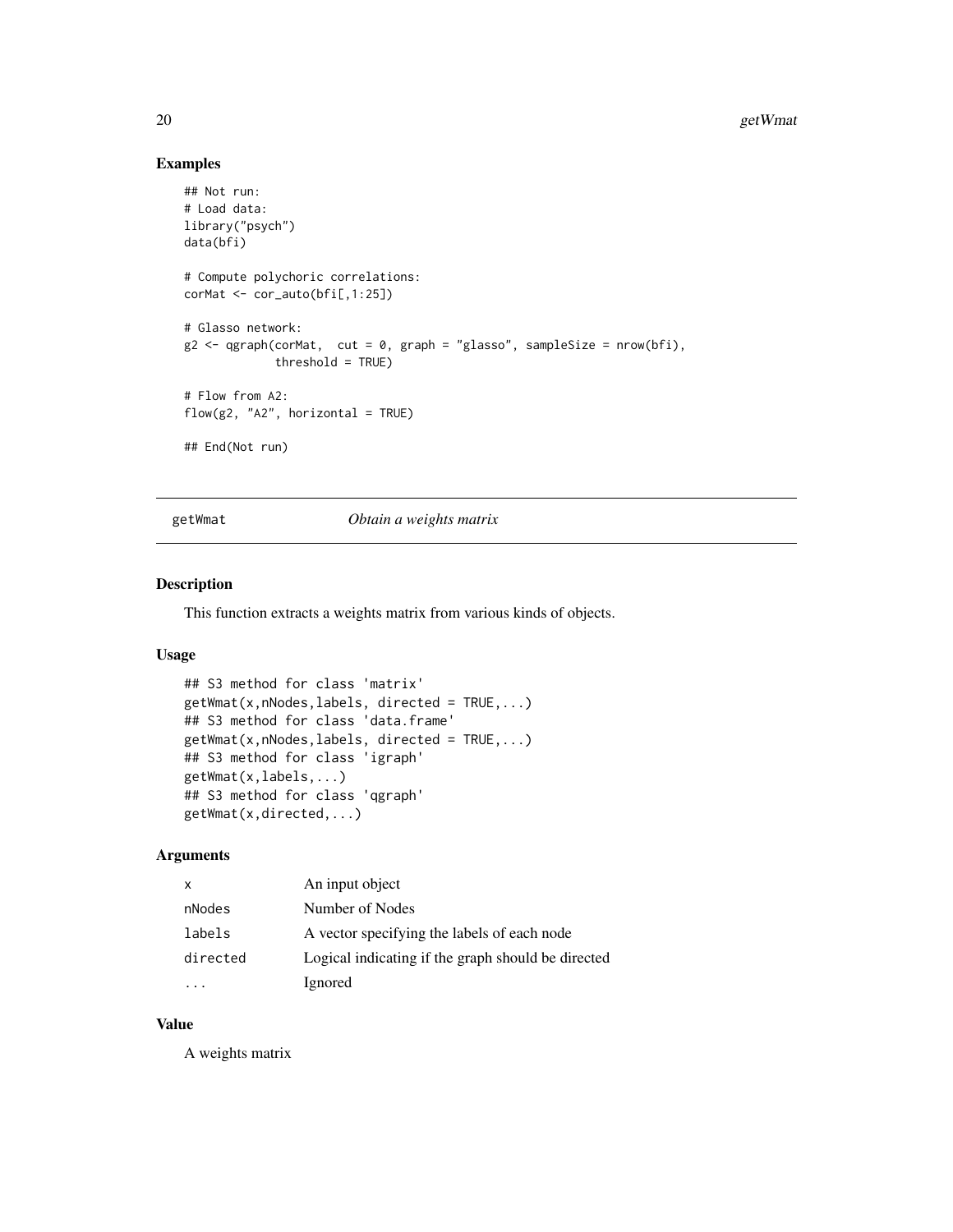#### <span id="page-20-0"></span>ggmFit  $\qquad \qquad 21$

#### Author(s)

Sacha Epskamp <mail@sachaepskamp.com>

#### <span id="page-20-1"></span>ggmFit *Obtain fit measures of a Gaussian graphical model*

#### Description

Obtain fit measures of a given Gaussian graphical model (GGM). Input can be either a partial correlation matrix, inverse covariance matrix or qgraph object.

#### Usage

```
ggmFit(pcor, covMat, sampleSize, refit = TRUE, ebicTuning = 0.5,
        nPar, invSigma, tol = sqrt(.Machine$double.eps), verbose = TRUE,
        countDiagonalPars = TRUE)
```
#### Arguments

| pcor              | Implied partial correlation matrix or qgraph object.                                                                                                                                                              |  |
|-------------------|-------------------------------------------------------------------------------------------------------------------------------------------------------------------------------------------------------------------|--|
| covMat            | Observed variance-covariance matrix                                                                                                                                                                               |  |
| sampleSize        | The sample size used in computing the variance-covariance matrix                                                                                                                                                  |  |
| refit             | Logical, should the network be refitted using glasso?                                                                                                                                                             |  |
| ebicTuning        | EBIC tuning parameter.                                                                                                                                                                                            |  |
| invSigma          | Implied inverse variance-covariance matrix. If this object is assigned pcor is<br>not used.                                                                                                                       |  |
| nPar              | Number of parameters, if not specified this is retrieved from the number of ze-<br>roes in the inverse variance-covariance matrix. Can be used to compute fit mea-<br>sures of any statistical model (e.g., SEM). |  |
| tol               | Tolerance for setting an edge to zero.                                                                                                                                                                            |  |
| verbose           | Logical, should progress reports be printed to the console?                                                                                                                                                       |  |
| countDiagonalPars |                                                                                                                                                                                                                   |  |
|                   | Logical, should the diagonal of the precision matrix be counted as parameters?                                                                                                                                    |  |

#### Author(s)

Sacha Epskamp <mail@sachaepskamp.com>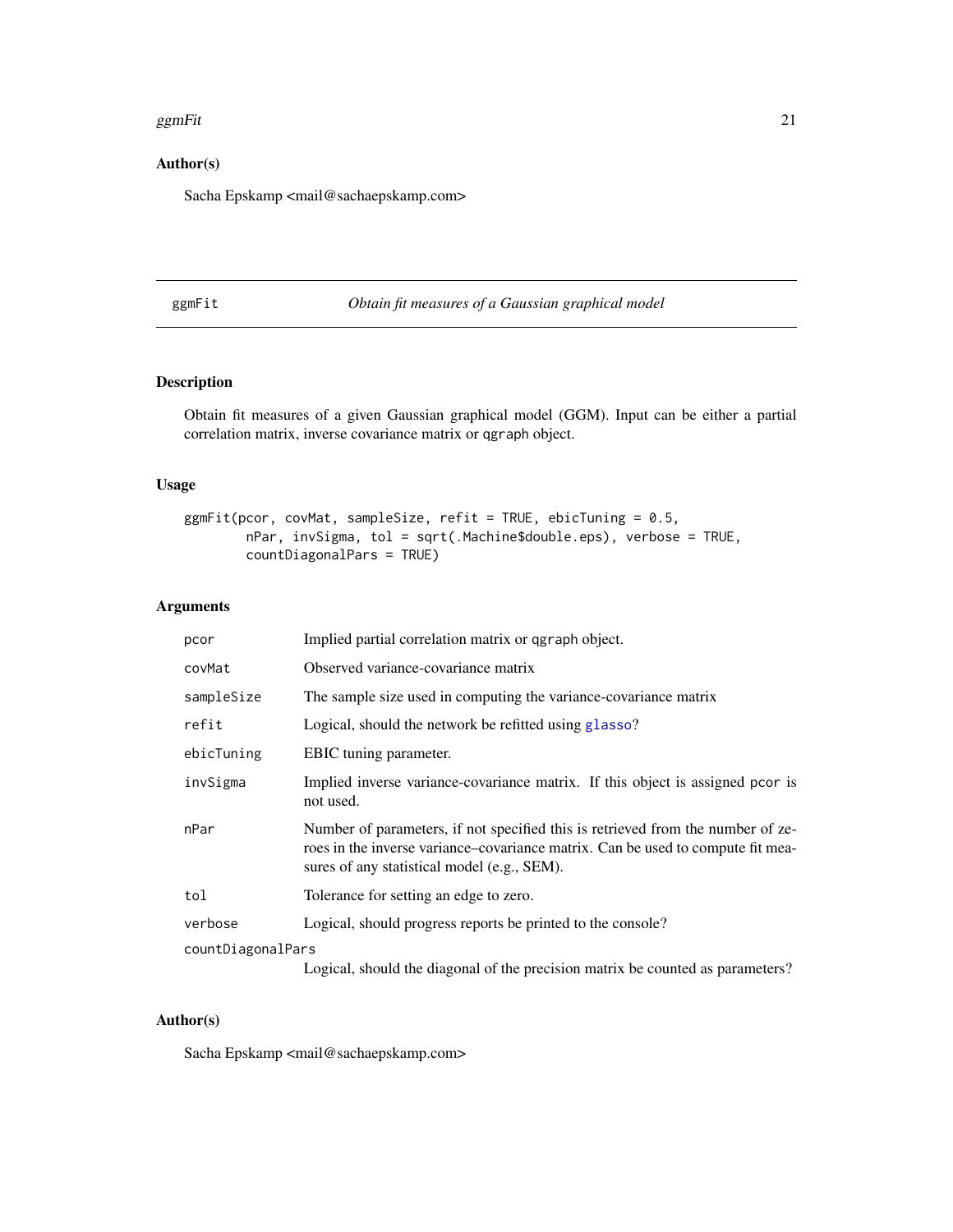#### Examples

```
library("psych")
# Load BFI data:
data(bfi)
bfi <- bfi[,1:25]
# Covariance matrix:
CovMat <- cov(bfi[,1:25], use="pairwise.complete.obs")
# Compute network:
EBICgraph <- qgraph(CovMat, graph = "glasso", sampleSize = nrow(bfi),
                    tuning = 0.5, layout = "spring", title = "BIC", details = TRUE)
# Obtain fit measures:
fitNetwork <- ggmFit(EBICgraph, CovMat, nrow(bfi))
fitNetwork
```
ggmModSelect *Unregularized GGM model search*

#### Description

This function will search for an optimal Gaussian graphical model by minimizing the (extended) Bayesian information criterion of unregularized GGM models. Selecting unregularized GGMs according to EBIC has been shown to converge to the true model (Foygel & Drton, 2010). The algorithm starts with refitting models from the glassopath, and subsequently adds and removes edges until EBIC can no longer be improved (see details). Note, contrary to [EBICglasso](#page-14-1), the default for the EBIC hyperparameter gamma is set to 0, indicating BIC model selection.

#### Usage

```
ggmModSelect(S, n, gamma = 0, start = c("glasso", "empty", "full"), stepwise = TRUE,
 considerPerStep = c("subset", "all"), verbose = TRUE, nCores = 1, checkPD = TRUE,
 criterion = 'ebic', ...)
```
#### Arguments

| S.       | A covariance or correlation matrix                                                                                                                                                                                          |
|----------|-----------------------------------------------------------------------------------------------------------------------------------------------------------------------------------------------------------------------------|
| n        | Sample size used in computing S                                                                                                                                                                                             |
| gamma    | EBIC tuning parameter. 0 (default) leads to BIC model selection. 0.25 or 0.5<br>are typical choices for more conservative model selection.                                                                                  |
| start    | What model should stepwise search start from? "glasso" to first run glasso<br>to obtain the best fitting model, "empty" for an empty network, "full" for a<br>saturated network, or a matrix encoding the starting network. |
| stepwise | Logical indicating if stepwise model search should be used.                                                                                                                                                                 |

<span id="page-21-0"></span>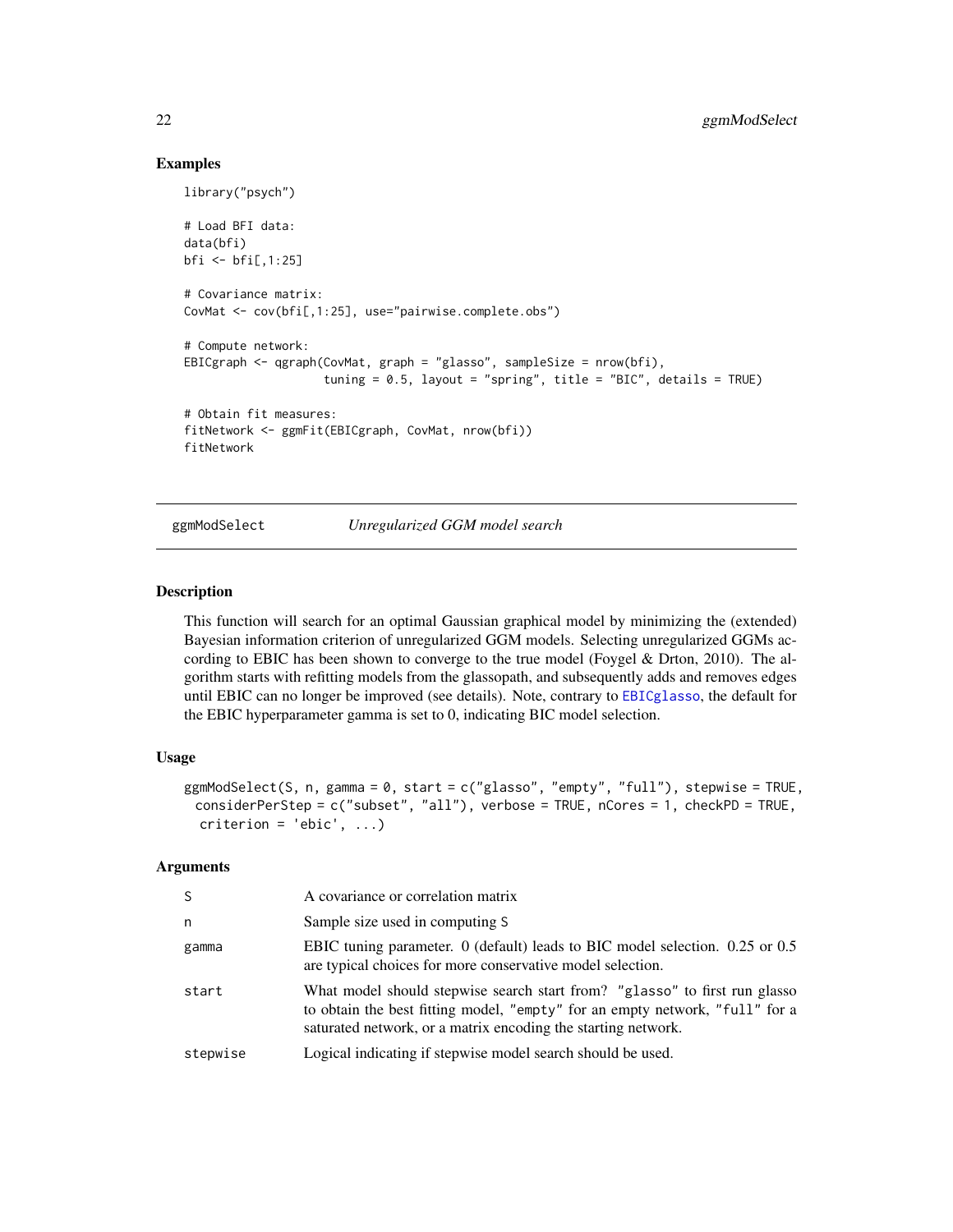#### <span id="page-22-0"></span>ggmModSelect 23

| considerPerStep |                                                                                                                                                                                                                                                                             |
|-----------------|-----------------------------------------------------------------------------------------------------------------------------------------------------------------------------------------------------------------------------------------------------------------------------|
|                 | "subet" to only consider changing edges that previously indicated improvement<br>in EBIC, unless changing no edge indicated an improvement to EBIC, in which<br>case all edges are again considered (see details). "all" will consider changing<br>all edges at every step. |
| verbose         | Logical, should progress reports be printed to the console?                                                                                                                                                                                                                 |
| nCores          | The number of cores to use in testing models.                                                                                                                                                                                                                               |
| checkPD         | If TRUE, the function will check if S is positive definite and return an error if<br>not. It is not advised to use a non-positive definite matrix as input as (a) that can<br>not be a covariance matrix and (b) glasso can hang if the input is not positive<br>definite.  |
| criterion       | String indicating an output of ggmFit to be minimized                                                                                                                                                                                                                       |
| $\cdot$         | Arguments sent to glasso                                                                                                                                                                                                                                                    |

#### Details

The full algorithm is as follows:

- 1. Run glasso to obtain 100 models
- 2. Refit all models without regularization
- 3. Choose the best according to EBIC
- 4. Test all possible models in which one edge is changed (added or removed)
- 5. If no edge can be added or changed to improve EBIC, stop here

6. Change the edge that best improved EBIC, now test all other edges that would have also lead to an increase in EBIC again

7. If no edge can be added or changed to improve EBIC, go to 4, else, go to 6.

When stepwise = FALSE, steps 4 to 7 are ignored. When considerPerStep = "all", all edges are considered at every step. Note that this algorithm is very slow in higher dimensions (e.g., above 30- 40 nodes). Note that EBIC computation is slightly different as in [EBICglasso](#page-14-1) and instead follows the implementation in Lavaan.

#### Value

A list with the following elements:

| graph | The optimal partial correlation network |
|-------|-----------------------------------------|
| EBIC  | EBIC corresponding to optimal network.  |

#### Author(s)

Sacha Epskamp

#### References

Foygel, R., & Drton, M. (2010). Extended Bayesian information criteria for Gaussian graphical models. In Advances in neural information processing systems (pp. 604-612).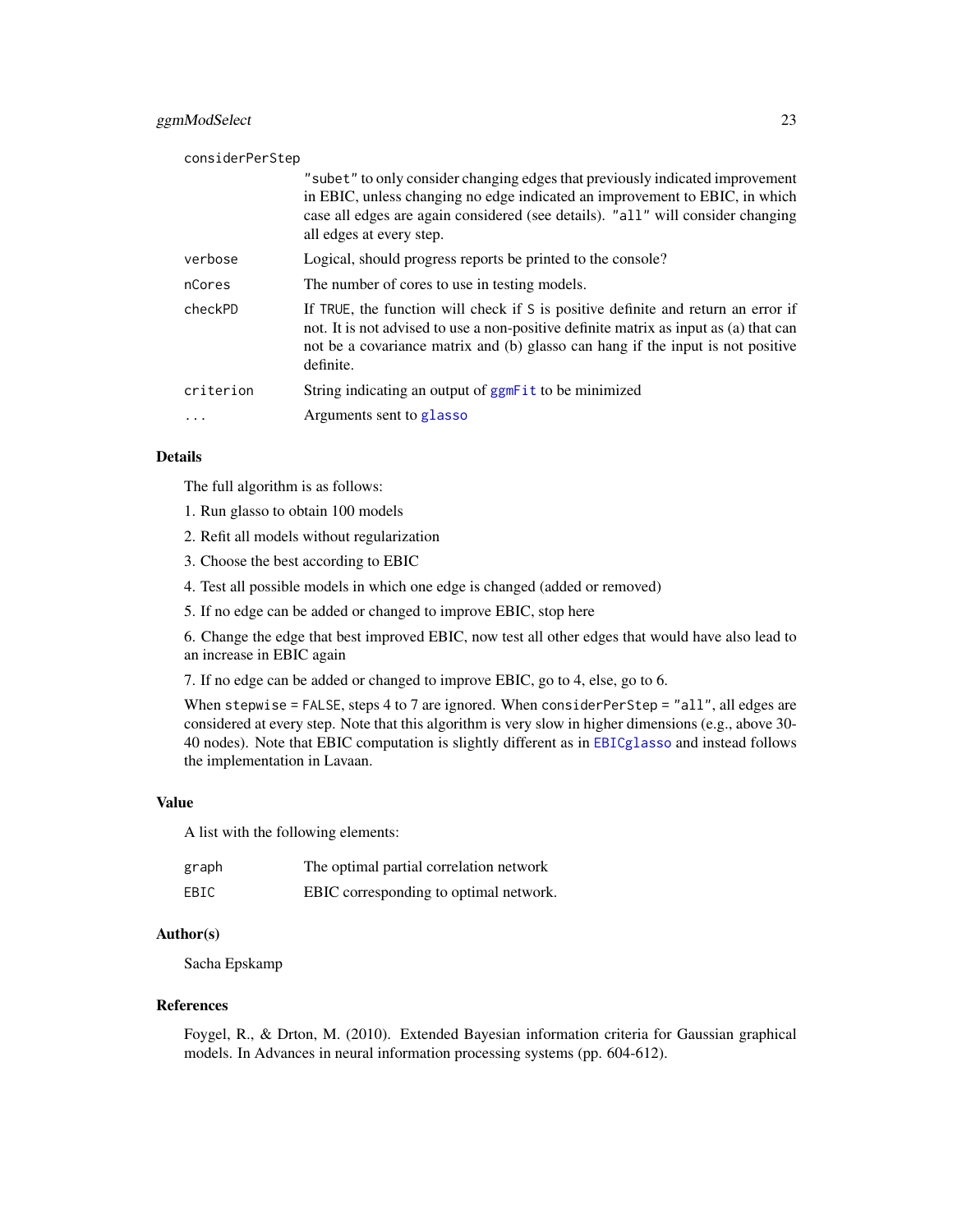#### Examples

```
## Not run:
# Load data:
library("psych")
data(bfi)
# Compute polychoric correlations:
corMat <- cor_auto(bfi[,1:25])
# Optimize network:
Results <- ggmModSelect(corMat, nrow(bfi), gamma = 0.5, nCores = 8)
# Plot results:
qgraph(Results$graph, layout = "spring", cut = 0)
## End(Not run)
```
makeBW *A qgraph plot can be understood in black and white*

#### Description

Plot a qgraph network that can be understood also in black and white or grayscale. Positive lines are full and negative ones are dashed. Nodes colors are associated to unique motifs. Up to 12 different motifs are supported at the moment.

#### Usage

 $makeBW(x, colorlist = NA, plot = TRUE)$ 

#### Arguments

| X         | A qgraph object                                |
|-----------|------------------------------------------------|
| colorlist | Optional: a vector of colors. See details.     |
| plot      | logical: if FALSE, the network is not plotted. |

#### Details

If no colorlist is specified, each color is randomly associated to one of the motifs. Specifying colorlist serves for (a) assigning colors to a specific motif, because the first color in the vector will always be associated to the first motif (this can be used e.g., for being consistent across plots), or (b) for associating motifs only to some of the colors, but not to others, since only in colors in the colorlist are associated to motifs if a colorlist is specified.

#### Value

Silently returns a qgraph object "x" in which two new elements are present, "\$graphAttributes\$Nodes\$density" and "\$graphAttributes\$Nodes\$angles", which affect how the nodes are plotted. Can also be further customized and then re-plotted using  $plot(x)$ .

<span id="page-23-0"></span>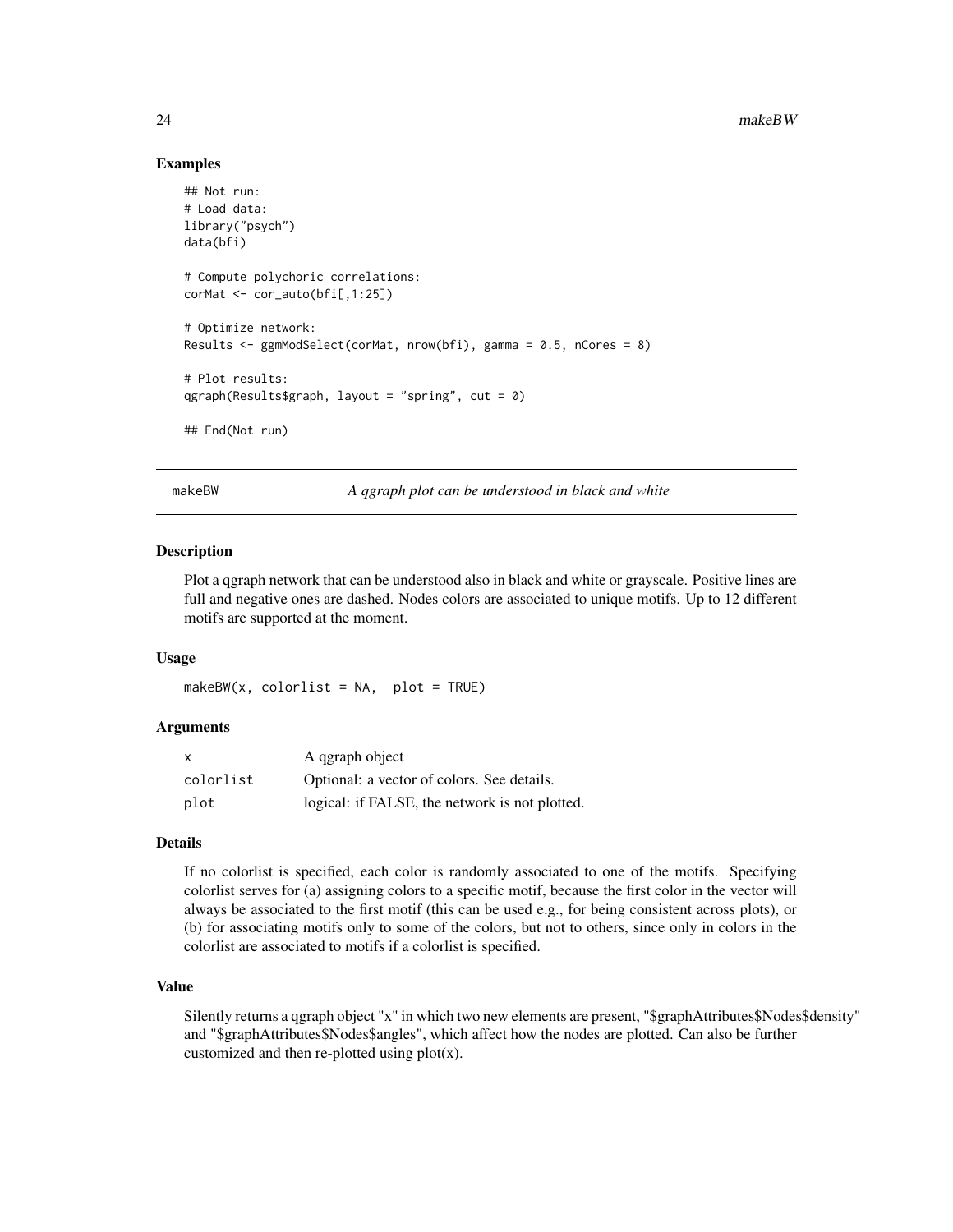#### <span id="page-24-0"></span> $\text{mat2vec}$  25

#### Author(s)

Giulio Costantini

#### Examples

```
set.seed(1)
x \leftarrow cor(matrix(rnorm(25), nrow = 5))colors <- c("red", "red", "blue", "blue", "white")
# colored qgraph plot
qg <- qgraph(x, colors = colors)
# randomly assing motifs to colors (notice that white nodes stay white)
makeBW(qg)
# associate a motif only to one of the colors
makeBW(qg, colorlist = c("blue"))
# define an order, which allows to choose motifs
makeBW(qg, colorlist = c("blue", "red"))
makeBW(qg, colorlist = c("red", "blue"))
```
#### mat2vec *Weights matrix to vector*

#### Description

Converts a weights matrix to a vector of weights. If the matrix is symmetrical only upper triangle values are returned in the vector.

#### Usage

 $mat2vec(x, diag = FALSE, tol = 1e-10)$ 

#### Arguments

| $\mathsf{x}$ | A weights matrix                             |
|--------------|----------------------------------------------|
| diag         | Logical: should diagonal values be included? |
| tol          | Tolerance level                              |

#### Author(s)

Sacha Epskamp <mail@sachaepskamp.com>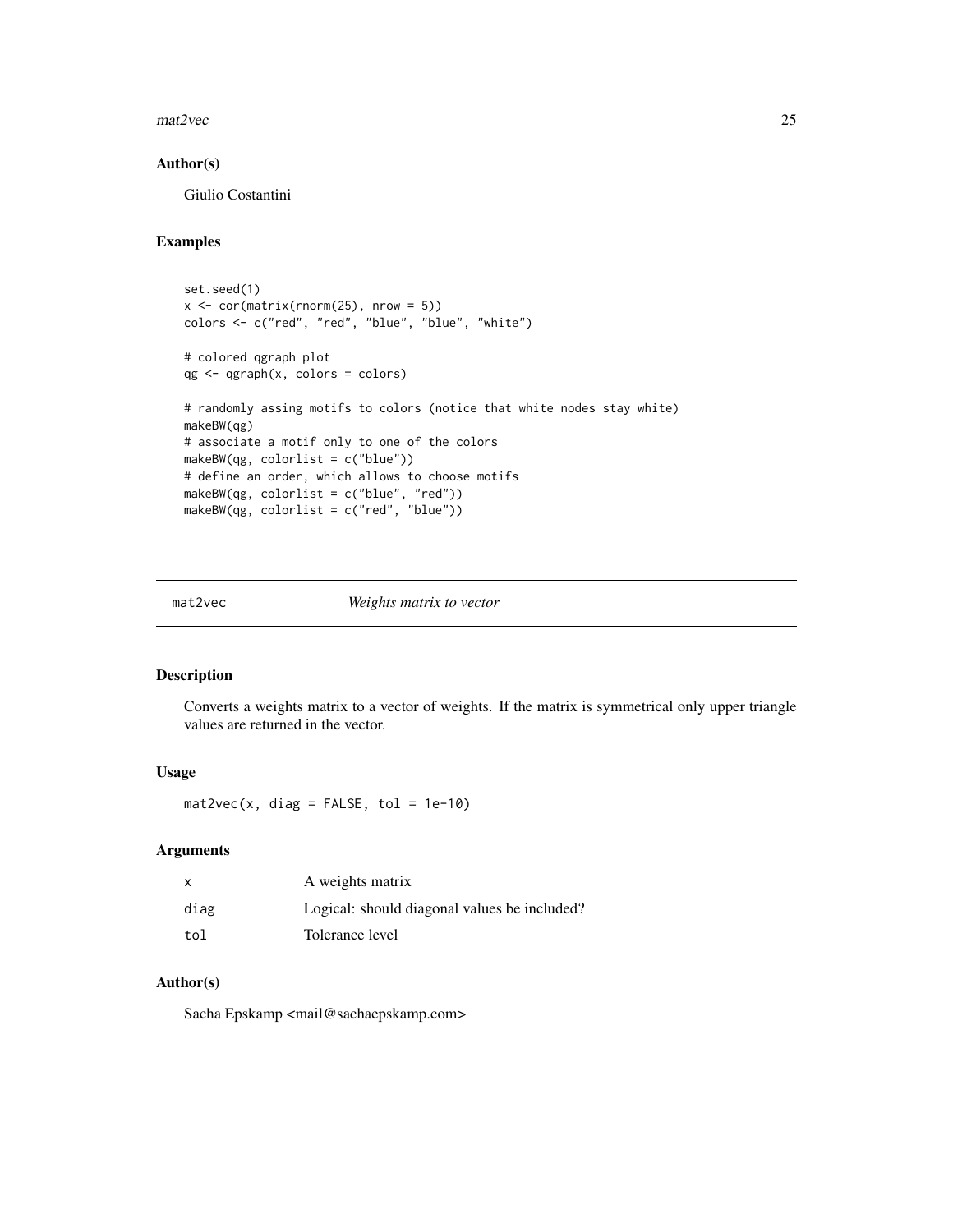<span id="page-25-0"></span>

#### Description

Computes the mutual information from one node to all other nodes, or between sets of nodes.

#### Usage

mutualInformation(ggm, from, to = "all", covMat)

#### Arguments

| ggm    | Partial correlation network. Can be missing if 'covMat' is supplied.                                                                 |
|--------|--------------------------------------------------------------------------------------------------------------------------------------|
| from   | Integer vector corresponding to one set of nodes. Defaults to all nodes.                                                             |
| to     | Integer vector corresponding to another set of nodes, or 'all' to compute the<br>mutual information of each node to all other nodes. |
| covMat | Variance-covariance matrix. Can be missing if 'ggm' is supplied.                                                                     |

#### Author(s)

Sacha Epskamp

pathways *Highlight shortest pathways in a network*

#### Description

This function highlights the shortest paths between nodes in a network made by [qgraph](#page-28-1). Based on Isvoranu et al. (2016).

#### Usage

```
pathways(graph, from, to, fading = 0.25, lty = 3)
```
#### Arguments

| graph  | Output from qgraph.                                                                                                                                     |
|--------|---------------------------------------------------------------------------------------------------------------------------------------------------------|
| from   | A vector indicating the first set of nodes between which pathways should be<br>highlighted. Can be numeric or characters corresponding to node labels.  |
| to     | A vector indicating the second set of nodes between which pathways should be<br>highlighted. Can be numeric or characters corresponding to node labels. |
| fading | The fading of the edges that are not part of shortest paths between 'from' and<br>$\alpha$ .                                                            |
| lty    | The line type of the edges that are not part of shortest paths between 'from' and<br>$\alpha$ .                                                         |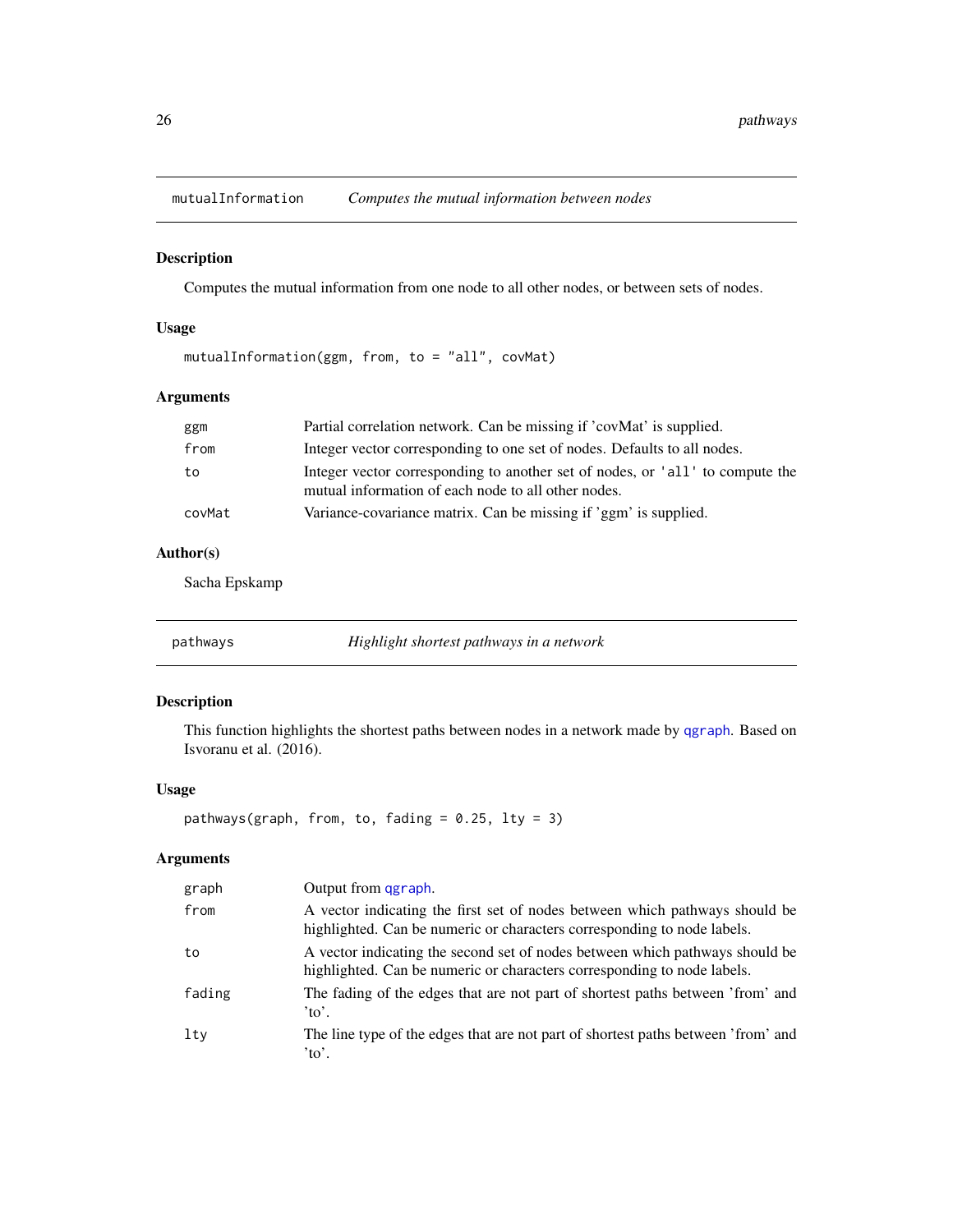#### <span id="page-26-0"></span>plot.qgraph 27

#### Author(s)

Sacha Epskamp \& Adela M. Isvoranu

#### References

Isvoranu, A. M., van Borkulo, C. D., Boyette, L. L., Wigman, J. T., Vinkers, C. H., Borsboom, D., & Group Investigators. (2016). A Network Approach to Psychosis: Pathways Between Childhood Trauma and Psychotic Symptoms. Schizophrenia bulletin, sbw055.

#### See Also

[qgraph](#page-28-1)

#### Examples

```
library("qgraph")
library("psych")
data(bfi)
# Compute correlations:
CorMat <- cor_auto(bfi[,1:25])
# Compute graph with tuning = 0 (BIC):
BICgraph <- qgraph(CorMat, graph = "glasso", sampleSize = nrow(bfi),
                   tuning = 0, layout = "spring", title = "BIC", details = TRUE)
# All paths between Agreeableness and Neuroticism:
pathways(BICgraph,
         from = c("A1","A2","A3","A4","A5"),
         to = c("N1", "N2", "N3", "N4", "N5"))
```
plot.qgraph *Plot method for "qgraph"*

#### Description

Plots an object created by [qgraph](#page-28-1).

#### Usage

## S3 method for class 'qgraph' plot(x, ...)

#### Arguments

| x | A "qgraph" object |
|---|-------------------|
| . | Not used          |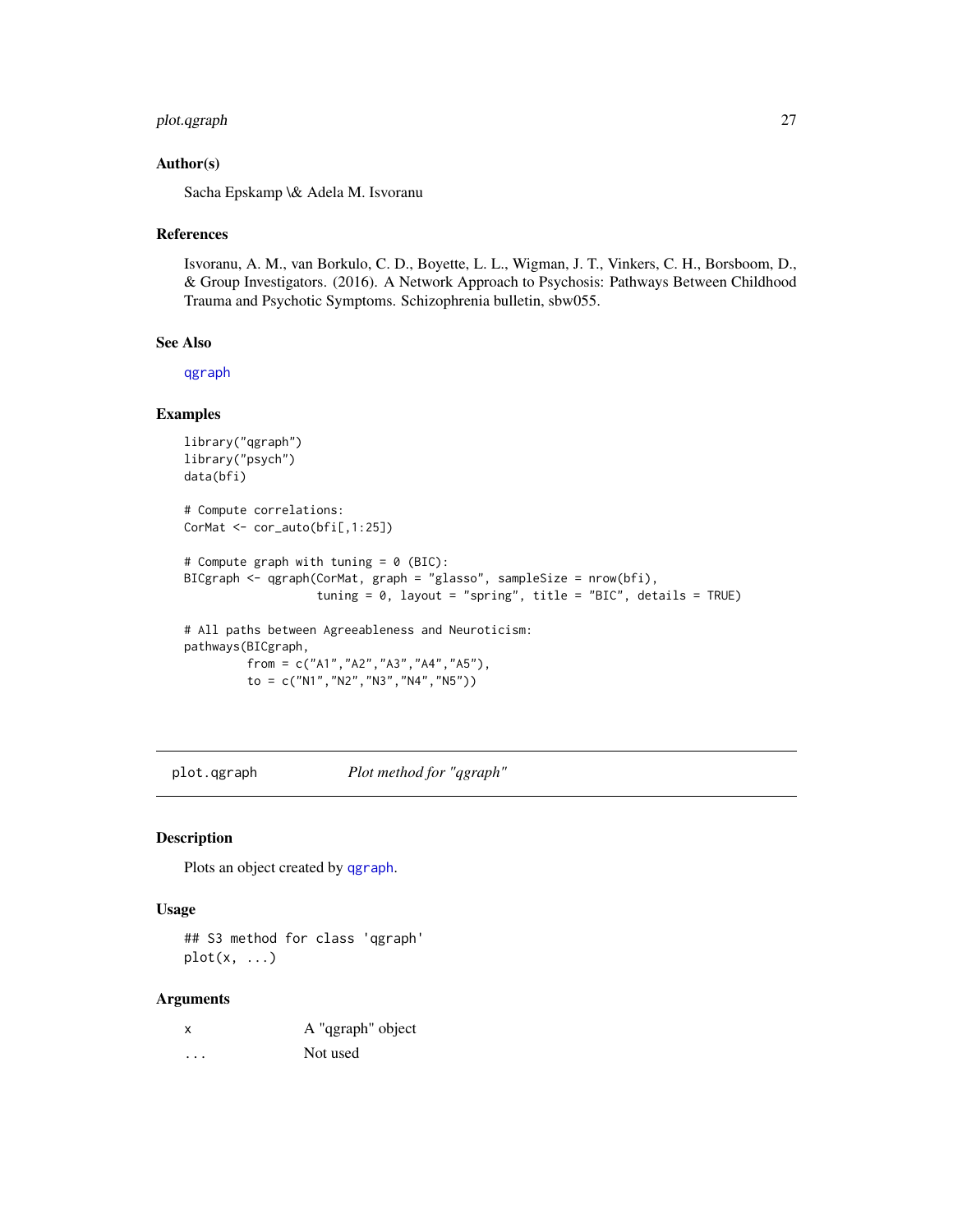#### Details

If the result of [qgraph](#page-28-1) is stored, such as  $Graph < -qgraph(...)$ , the plot can be recreated in two ways.  $qgraph(Graph, \ldots)$  reruns  $qgraph$  with the same arguments used in the origina call except those restated in the dots. For example ggraph(Graph, shape = "square") will recreate the same plot but now use square nodes instead of circular. plot(Graph) will NOT rerun qgraph but simply plot the qgraph object. This means that now specific graph attributes can be changed before plotting.

More specific, qgraph(Graph) will base the new plot on the Arguments element of the qgraph object and plot(qgraph) will base the new plot on the graphAttributes element of qgraph.

#### Author(s)

Sacha Epskamp (mail@sachaepskamp.com)

print.qgraph *Print edgelist*

#### Description

This function prints the edgelist of a "qgraph" object

#### Usage

## S3 method for class 'qgraph'  $print(x, \ldots)$ 

#### Arguments

|          | A "qgraph" object            |
|----------|------------------------------|
| $\cdots$ | These arguments are not used |

#### Author(s)

Sacha Epskamp (mail@sachaepskamp.com)

#### See Also

[qgraph](#page-28-1)

<span id="page-27-0"></span>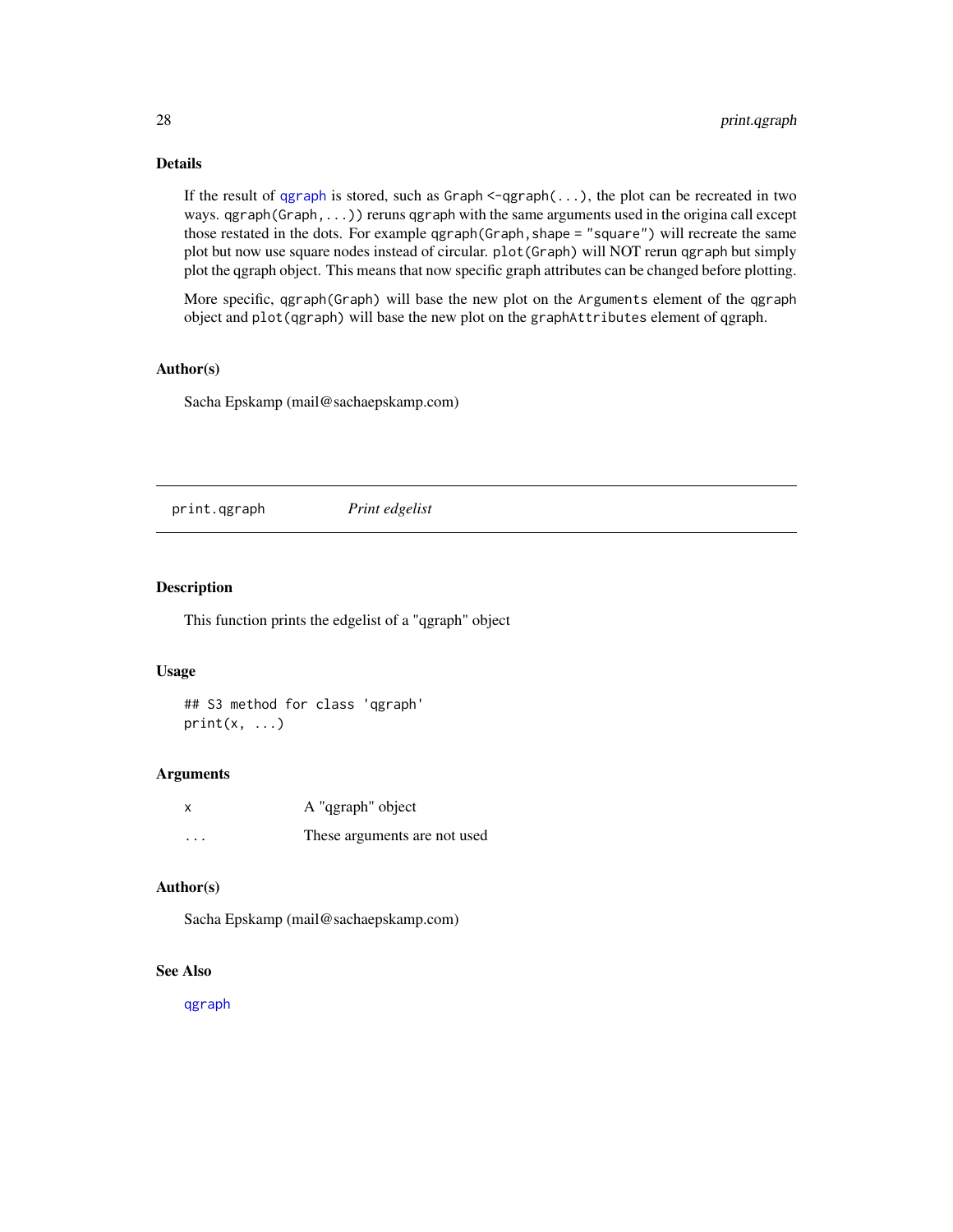<span id="page-28-1"></span><span id="page-28-0"></span>qgraph *qgraph*

#### **Description**

This is the main function of qgraph which automatically creates an appropriate network and sends it to the plotting method.

#### Usage

qgraph( input, ... )

#### Arguments

| input   | Can be either a weights matrix or an edgelist. Can also be an object of class    |
|---------|----------------------------------------------------------------------------------|
|         | "sem" (sem), "mod" (sem), "lavaan" (lavaan), "principal" (psych), "loadings"     |
|         | (stats), "factanal" (stats), "graphNEL" (Rgraphviz), "pcAlgo" (pcalg), "huge"    |
|         | (huge), "select" (huge) or the output of glasso                                  |
| $\cdot$ | Any additional arguments described below. Also a list with class "geraph" can    |
|         | be added that contains any of these arguments (this is returned invisibly by the |
|         | function)                                                                        |

#### Details

Because of the amount of arguments the usage of the qgraph function has been reduced by using the ... method for clarity. This does mean that arguments need to be specified by using their exact name. For instance, to specify color="red" you can not use col="red".

Important to note is that qgraph needs to compute in many graphs where the border of nodes are in the plotting area. If the graph is manually rescaled (such as through the "zoom" option in RStudio) the plotting area is changed. This means that the computed location of the border of nodes is no longer valid if the nodes are to remain perfectly square or circular. To overcome this, the usePCH argument can be used. If this argument is set to FALSE nodes will be plotted as polygons meaning they will rescale with rescaling the graph (circles can become ovals) and not have perfect resolution in PDF files. If usePCH is set to TRUE a default plotting symbol is used meaning the graph can not be rescaled but the node will look good in PDF. By defaut, qgraph sets usePCH to TRUE if it detects the graph is stored in a file.

While the usePCH argument makes graphs rescalable it is not a perfect solution. It is highly recommended to NOT RESCALE PLOTTING AREAS when using qgraph, or to rerun qgraph after the plotting area is rescaled. This means using save graph option fro RStudio shoud be avoided in favor of the filetype argument in qgraph

#### Value

qgraph returns (invisibly) a 'qgraph' object containing:

Edgelist A list containing for each edge the node of origin, node of destination, weight en wether the edge is directed and bidirectional.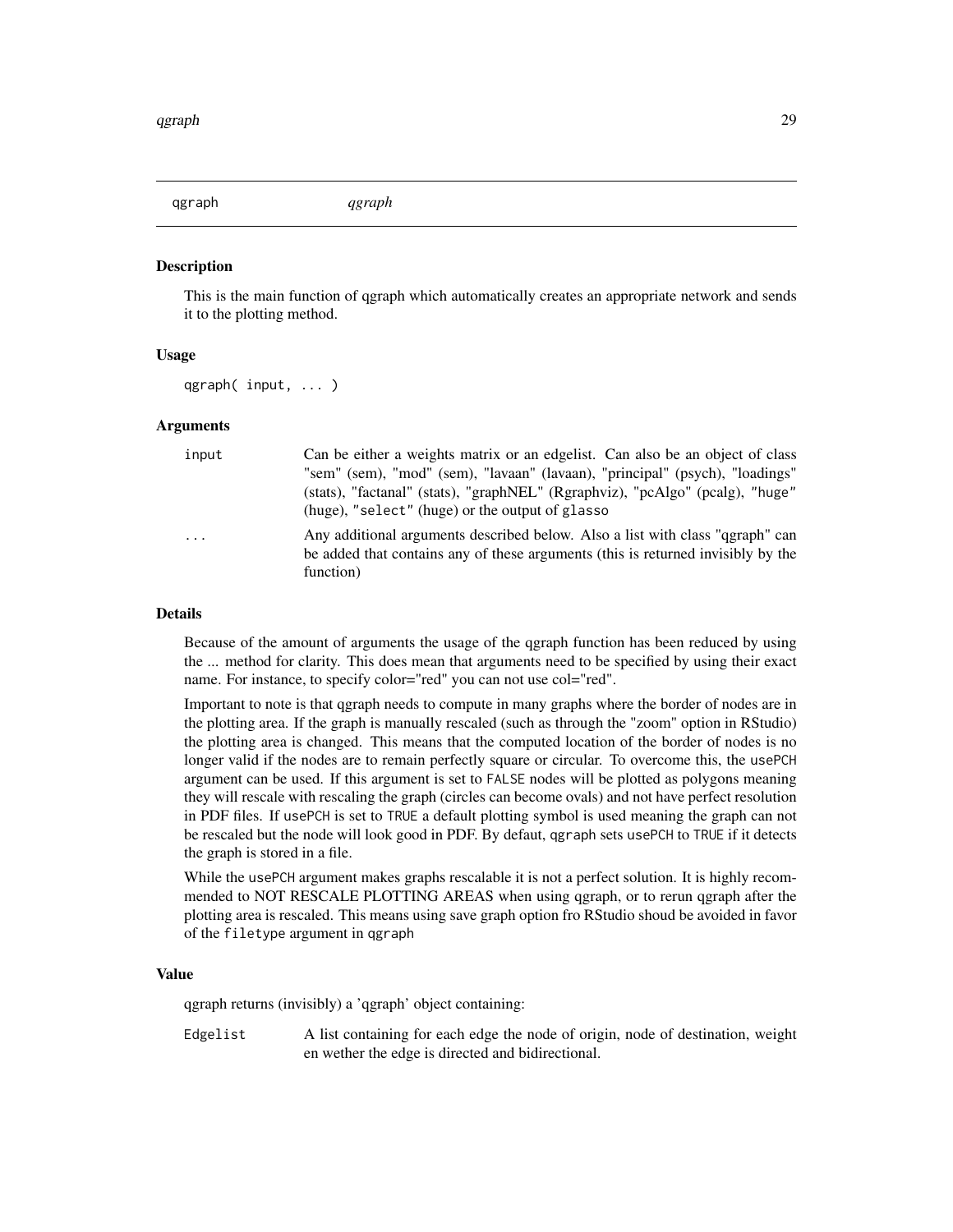30 qgraph

| Arguments                      | A list containing the arguments used in the qgraph call.                    |
|--------------------------------|-----------------------------------------------------------------------------|
| plotOptions<br>graphAttributes | A list containing numerous options used in the plotting method.             |
|                                | A list containing numerous attributes for nodes, edges and the entire graph |
| layout                         | A matrix containing the layout used in the plot                             |
| layout.orig                    | A matrix containing the original (unscaled) layout.                         |

#### Important additional arguments

- layout This argument controls the layout of the graph. "circle" places all nodes in a single circle, "groups" gives a circular layout in which each group is put in separate circles and "spring" gives a force embedded layout. It also can be a matrix with a row for each node and x and y coordinates in the first and second column respectively. Defaults to "circular" in weighted graphs without a groups list, "groups" in weighted graphs with a groups list, and "spring" in unweighted graphs. Can also be a function from the igraph package.
- groups An object that indicates which nodes belong together. Can be a list in which each element is a vector of integers identifying the numbers of the nodes that belong together, or a factor.
- minimum Edges with absolute weights under this value are not shown (but not omitted). Defaults to 0. Can also be set to "sig" to only show significant edges for graph = "cor" and graph = "pcor"). Significance level is controlled by alpha and bonf arguments
- **maximum** ggraph regards the highest of the maximum or highest absolute edge weight as the highest weight to scale the edge widths too. To compare several graphs, set this argument to a higher value than any edge weight in the graphs (typically 1 for correlations).
- cut In weighted graphs, this argument can be used to cut the scaling of edges in width and color saturation. Edges with absolute weights over this value will have the strongest color intensity and become wider the stronger they are, and edges with absolute weights under this value will have the smallest width and become vaguer the weaker the weight. If this is set to  $\theta$ , no cutoff is used and all edges vary in width and color. Defaults to 0 for graphs with less then 20 nodes. For larger graphs the cut value is automatically chosen to be equal to the maximum of the 75th quantile of absolute edge strengths or the edge strength corresponding to 2n-th edge strength (n being the number of nodes.)
- details Logical indicating if minimum, maximum and cutoff score should be printed under the graph. Defaults to FALSE.
- threshold A numeric value that defaults to 0. Edges with absolute weight that are not above this value are REMOVED from the network. This differs from minimum which simply changes the scaling of width and color so that edges with absolute weight under minimum are not plotted/invisible. Setting a threshold influences the spring layout and centrality measures obtained with the graph whereass setting a minimum does not. In the case of correlation (graph = "cor") or partial correlation (graph = "pcor") networks this argument can also be given a string to omit insignificant edges. See description of this argumet in the next section (Additional options for correlation/covariance matrices).
- palette The palette used for coloring nodes when the groups argument is used. Can be one of "rainbow" (default), "colorblind" (making use of http://jfly.iam.u-tokyo.ac.jp/color/), "pastel", "gray", "R" and "ggplot2".
- theme This argument sets different defaults for various graphical arguments (most notably posCol, negCol and palette). Can be "classic", "colorblind", "gray", "Hollywood", "Borkulo", "gimme", "TeamFortress", "Reddit", "Leuven" or "Fried".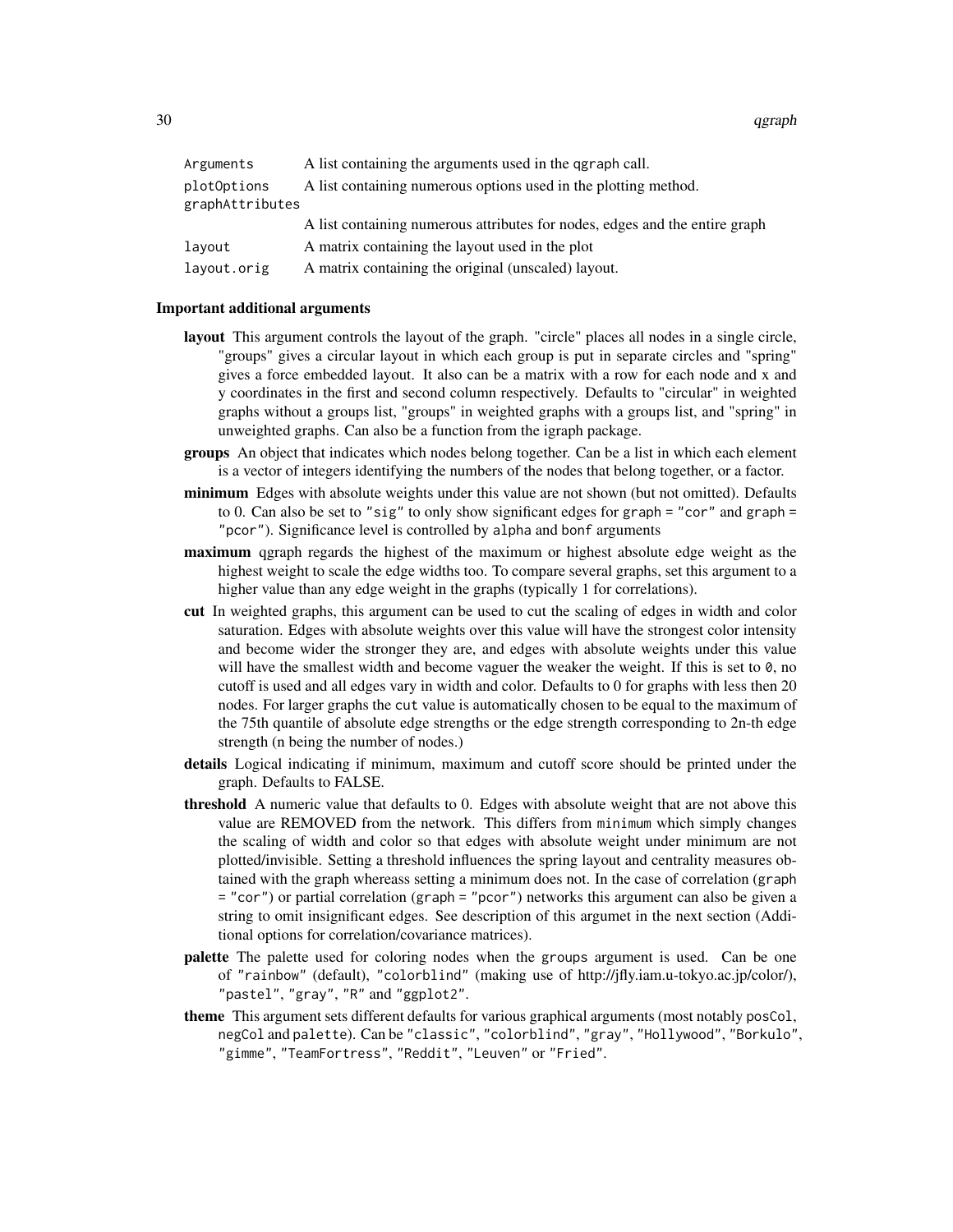#### <span id="page-30-0"></span>qgraph 31

#### Additional options for correlation/covariance matrices

- graph Type of graph to be made when a correlation or covariance matrix is used as input. Setting this to other values than "default" will check if the matrix is a correlation or covariance matrix; if the matrix is not positive definite [nearPD](#page-0-0) from the Matrix package will be used. Options are:
	- "cor" Plots a correlation network. Runs [cov2cor](#page-0-0) if input is detected to be a covariance matrix and plots the input as is
	- "**pcor**" Plots a partial correlation network, using cor2pcor from the parcor package (Kraemer, Schaefer and Boulesteix, 2009) on the input matrix
	- "glasso" Will run [EBICglasso](#page-14-1) to obtain an optimal sparse estimate of the partial correlation matrix using the glasso package (Friedman, Hastie and Tibshirani, 2011)

Outdated and limited supported options are "factorial", which will create a graph based on an exploratory factor analysis, and "sig" will transform all correlations in p-values (using the fdrtool package; Korbinian Strimmer, 2014) and force mode="sig". "sig2" will do the same but show p-values based on negative statistics in shades of orange

- threshold In addition to a numeric value to omit edges this argument can also be assigned a string to omit insignficant edges. Note that this REMOVES edges from the network (which influences centrality measures and the spring layout). Can be "sig" to compute significance without correction for multiple testing, "holm", "hochberg", "hommel", "bonferroni", "BH", "BY", "fdr" or "none" which are used directly in the adjust argument in [corr.p](#page-0-0) of the psych package (Revelle, 2014). In addition, this argument can be assigned "locfdr" in which edges are set to zero if the local FDR is below FDRcutoff. [fdrtool](#page-0-0) from the fdrtool package (Klaus and Strimmer, 2014) is used to compute these measures, which is used inside [FDRnetwork](#page-16-1).
- sampleSize The sample-size. Used when graph = "glasso" or minimum = "sig"
- tuning A tuning parameter used in estimation. Currently only used when graph = "glasso" and corresponds to the gamma argument
- lambda.min.ratio The minimal lambda ratio used in **[EBICglasso](#page-14-1)**, defaults to 0.01.
- **gamma** Alias for tuning (overwrites the tuning argument).
- refit Logical, should the optimal graph be refitted without LASSO regularization? Defaults to FALSE and only used if graph = "glasso".
- countDiagonal Should diagonal be counted in EBIC computation? Defaults to FALSE. Set to TRUE to mimic qgraph < 1.3 behavior (not recommended!).
- alpha The significance level (defaults to  $0.05$ ) to be used for not showing edges if minimum = "sig".
- bonf Logical indicating if a bonferonni correction should be applied if minimum = "sig".
- FDRcutoff Cutoff used in which partial correlations should be included if graph = "fdr". Defaults to 0.9

#### Output arguments

mar A vector of the form c(bottom, left, top, right) which gives the margins. Works similar to the argument in par(). Defaults to  $c(3,3,3,3)$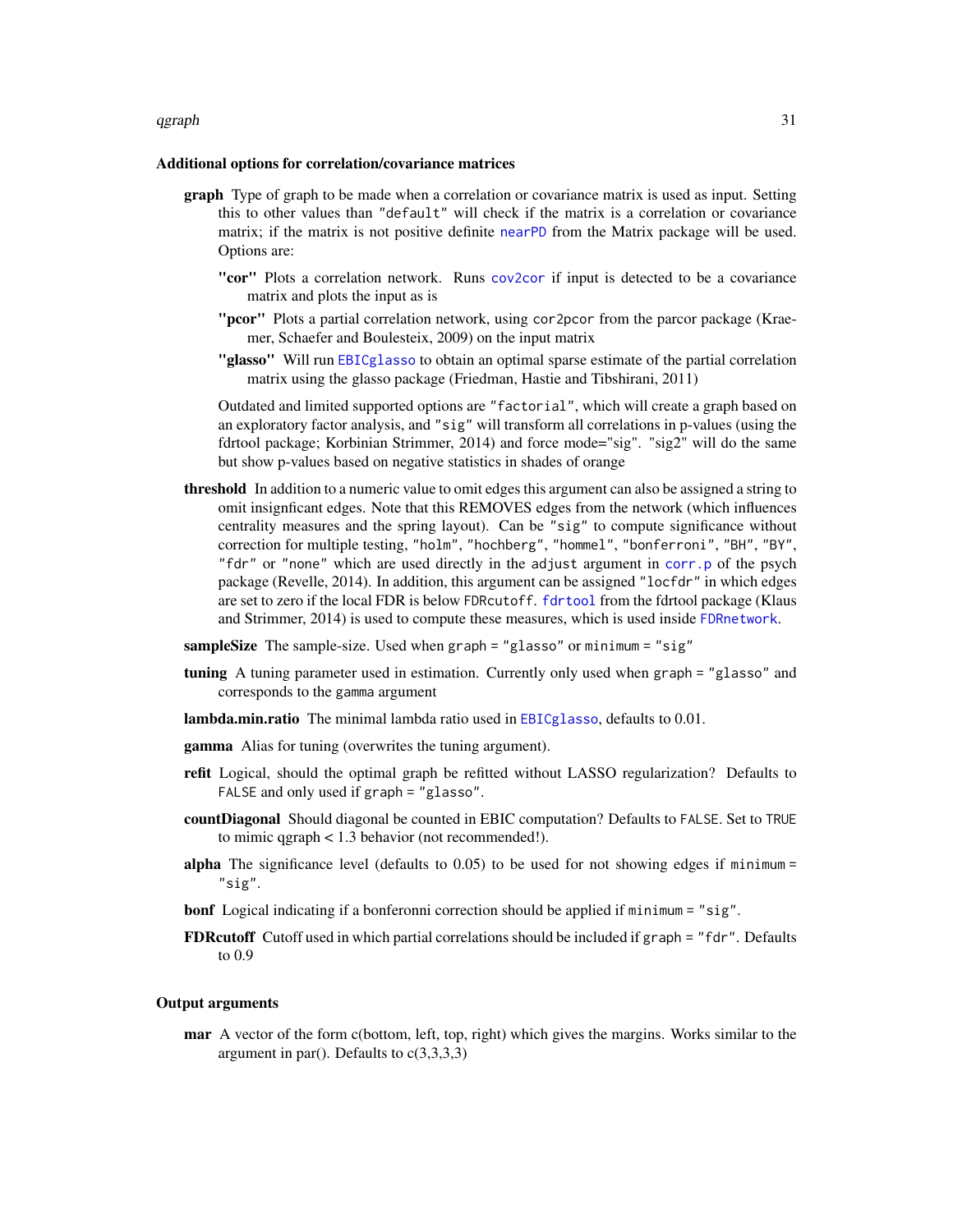- filetype A character containing the file type to save the output in. "R" outputs in a new R window, "pdf" creates a pdf file. "svg" creates a svg file (requires RSVGTipsDevice). "tex" creates LaTeX code for the graph (requires tikzDevice). 'jpg', 'tiff' and 'png' can also be used. If this is given any other string (e.g. filetype="") no device is opened. Defaults to 'R' if the current device is the NULL-device or no new device if there already is an open device. A function such as x11 can also be used
- **filename** Name of the file without extension
- width Width of the plot, in inches
- height Height of the plot, in inches
- normalize Logical, should the plot be normalized to the plot size. If TRUE (default) border width, vertex size, edge width and arrow sizes are adjusted to look the same for all sizes of the plot, corresponding to what they would look in a 7 by 7 inches plot if normalize is FALSE.
- DoNotPlot Runs qgraph but does not plot. Useful for saving the output (i.e. layout) without plotting
- plot Logical. Should a new plot be made? Defaults to TRUE. Set to FALSE to add the graph to the existing plot.
- rescale Logical. Defines if the layout should be rescaled to fit the -1 to 1 x and y area. Defaults to TRUE. Can best be used in combination with plot=FALSE.
- standAlone Logical. If filetype="tex" this argument can be used to choose between making the output a standalone LaTeX file or only the codes to include the graph.

#### Graphical arguments

Nodes: These arguments influence the plotting of nodes in qgraph. Most of them can be assigned a single value or a vector with a value for each node.

- color A vector with a color for each element in the groups list, or a color for each node. Defaults to the background color ("bg" argument, which defaults to "white") without groups list and rainbow(length(groups)) with a groups list.
- vsize A value indicating the size of the nodes (horizontal if shape is "rectangle". Can also be a vector of length 2 (nodes are scaled to degree) or a size for each node. Defaults to 8\*exp( nNodes/80)+1
- vsize2 A value indicating the vertical size of the nodes where the shape is "rectangle". Can also be a vector of length 2 (nodes are scaled to degree) or a size for each node. Defaults to the value of 'vsize'. If 'vsize' is not assigned this value is used as a scalar to 'vsize' (e.g., vsize2 = 1/2 would result in rectangled nodes where the height is half the default width)
- node.width Scalar on the default value of 'vsize'. Defaults to 1.
- node.height Scalar on the default value of 'vsize2'. Defaults to 1.
- borders Logical indicating if borders should be plotted, defaults to TRUE.
- border.color Color vector indicating colors of the borders. Is repeated if length is equal to 1. Defaults to "black"
- border.width Controls the width of the border. Defaults to 2 and is comparable to 'lwd' argument in 'points'.
- shape A character containing the shape of the nodes. "circle", "square", "triangle" and "diamond" are supported. In addition, can be a name of an element of polygonList to plot the corresponding polygon (not reccomended for large graphs), which by default includes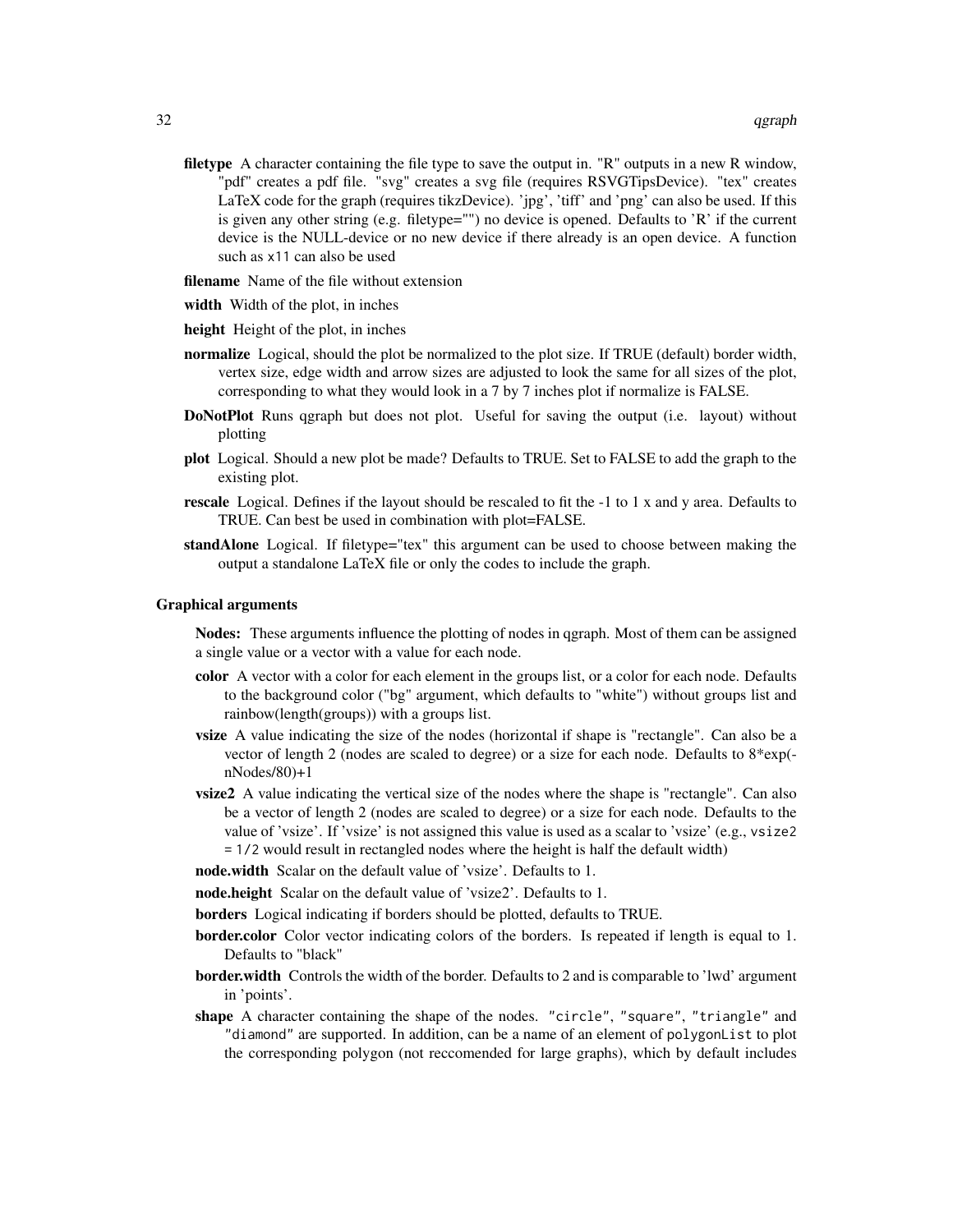<span id="page-32-0"></span>shapes "ellipse" and "heart" Can also be a vector with a shape for each node. Defaults to "circle".

- polygonList A list contaning named lists for each element to include polygons to lookup in the shape argument. Each element must be named as they are used in shape and contain a list with elements x and y contaning the coordinates of the polygon. By default ellipse and heart are added to this list. These polygons are scaled according to vsize and vsize2
- vTrans Transparency of the nodes, must be an integer between 0 and 255, 255 indicating no transparency. Defaults to 255
- subplots A list with as elements R expressions or NULL for each node. If it is an R expression it is evaluated to create a plot for the node.
- subpars List of graphical parameters to be used in the subplots
- subplotbg Background to be used in the sublots. If missing inherits from 'background' argument.
- images A character vector of length 1 or the same length as the number of nodes indicating the file location of PNG or JPEG images to use as nodes. Can be NA to not plot an image as node and overwrites 'subplots'
- noPar Set to TRUE to not have qgraph run the par function. Useful when sending qgraph plots as sublots using subplots.
- pastel Logical, should default colors (for groups or edge equality constraints) be chosen from pastel colors? If TRUE then [rainbow\\_hcl](#page-0-0) is used.
- rainbowStart A number between 0 and 1 indicating the offset used in rainbow functions for default node coloring.
- usePCH Logical indicating if nodes should be drawn using polygons or base R plotting symbols. Defaults to TRUE if more than 50 nodes are used in the graph or if the graph is stored in a file. See details.
- node.resolution Resolution of the nodes if usePCH=FALSE. Defaults to 100
- title String with a title to be drawn in the topleft of the plot.
- title.cex Size of the title, defaults to 1.
- preExpression A parsable string containing R codes to be evaluated after opening a plot and before drawing the graph.
- postExpression A parsable string containing R codes to be evaluated just before closing the device.
- diag Should the diagonal also be plotted as edges? defaults to FALSE. Can also be "col" to plot diagonal values as vertex colors.

Node labels: These arguments influence the plotting of node labels in qgraph. Most of them can be assigned a single value or a vector with a value for each node.

labels If FALSE, no labels are plotted. If TRUE, order in weights matrix is used as labels. This can also be a vector with a label for each node. Defaults for graphs with less than 20 nodes to a 3 character abbreviation of the columnames and rownames if these are identical or else to TRUE. If a label contains an asterisk (e.g. "x1\*") then the asterisk will be omitted and the label will be printed in symbol font (use this for Greek letters). Can also be a list with a label as each element, which can be expressions for more advanced mathematical annotation.

label.cex Scalar on the label size.

- label.color Character containing the color of the labels, defaults to "black"
- label.prop Controls the proportion of the width of the node that the label rescales to. Defaults to 0. 9.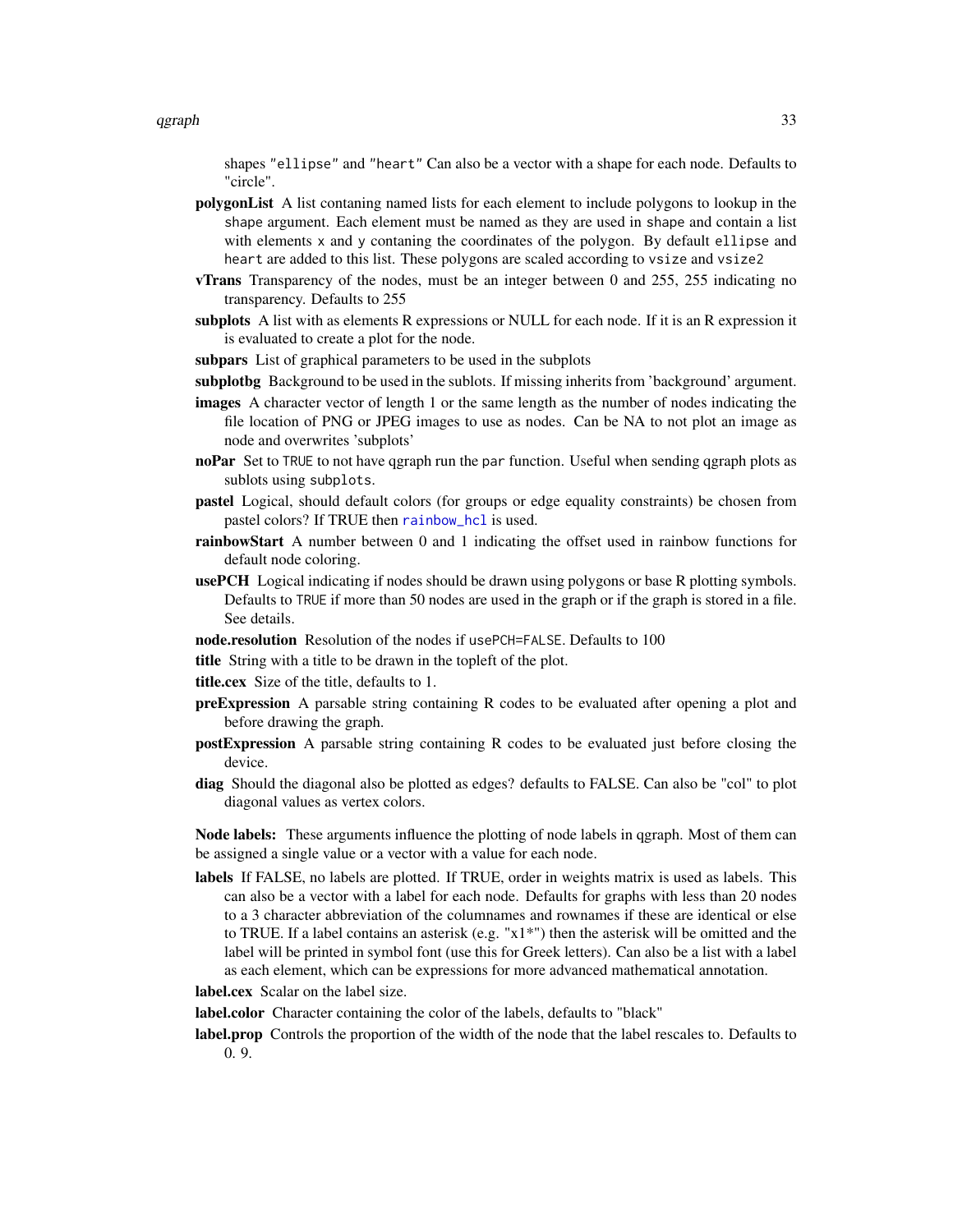- label.norm A single string that is used to normalize label size. If the width of the label is lower than the width of the hypothetical label given by this argument the width of label given by this argument is used instead. Defaults to "OOO" so that every label up to three characters has the same font size.
- label.scale Logical indicating if labels should be scaled to fit the node. Defaults to TRUE.
- label.scale.equal Logical, set to TRUE to make make the font size of all labels equal
- label.font Integer specifying the label font of nodes. Can be a vector with value for each node
- label.fill.vertical Scalar (0 1) indicating the maximum proportion a label may fill a node vertically.
- **label.fill.horizontal** Scalar  $(0 1)$  indicating the maximum proportion a label may fill a node horizontally.
- node.label.offset A vector of length two with the x and y offset coordinates of the node label (e.g.,  $c(0.5, 0.5)$  is the default and centers the label with respect to the node area). The vector is passed to the adj argument of graphics::text function.
- node.label.position Either a numeric vector of length 1 (i.e., it gets recycled) or of length equal to the number of nodes in the network, used to set the positions of the node labels. Takes values between 1 and 4 as follows: 1 - bottom; 2 - left; 3 - top; 4 - right. Overrides the node.label.offset argument and values are passed to the pos argument of graphics::text function. Defaults to NULL.

Edges: These arguments influence the plotting of edges qgraph. Most of them can be assigned a single value, a vector with a value per edge when an edgelist is used as input or a matrix containing values for each edge when a wheights matrix is used as input.

- esize Size of the largest edge (or what it would be if there was an edge with weight maximum). Defaults to  $15*exp(-nNodes/90)+1$  for weighted graphs and 2 for unweighted graphs. In directed graphs these values are halved.
- edge.width Scalar on 'esize' and 'asize' arguments to make edges wider with a single argument. 'esize' is multiplied with this value and 'asize' with the square root of this value.
- edge.color Color of edges. Can be either a single value to make all edges the same color, a matrix with a color for each edge (when using a weights matrix) or a vector with a color for each edge (when using an edgelist). NA indicates that the default color should be used. Note that unless fade=FALSE colors still fade to white corresponding to their strength
- posCol Color of positive edges. Can be a vector of two to indicate color of edges under 'cut' value and color of edges over 'cut' value. If 'fade is set to TRUE the first color will be faded the weaker the edge weight is. If this is only one element this color will also be used for edges stronger than the 'cut' value. Defaults to c("#009900","darkgreen")
- negCol Color of negative edges. Can be a vector of two to indicate color of edges under 'cut' value and color of edges over 'cut' value. If 'fade is set to TRUE the first color will be faded the weaker the edge weight is. If this is only one element this color will also be used for edges stronger than the 'cut' value. Defaults to c("#BF0000","red")
- unCol Color to indicate the default edge color of unweighted graphs. Defaults to "#808080".
- probCol Color of the probability edges. Defaults to "blue". Only used when probabilityEdges  $=$  TRUE
- negDashed Logical, set to TRUE to make negative edges dashed (overwrites lty).
- probabilityEdges Logical, do edges indicate probabilities? If this is set to TRUE posCol is overwritten by probCol. Mainly implemented for automatic generation of graphs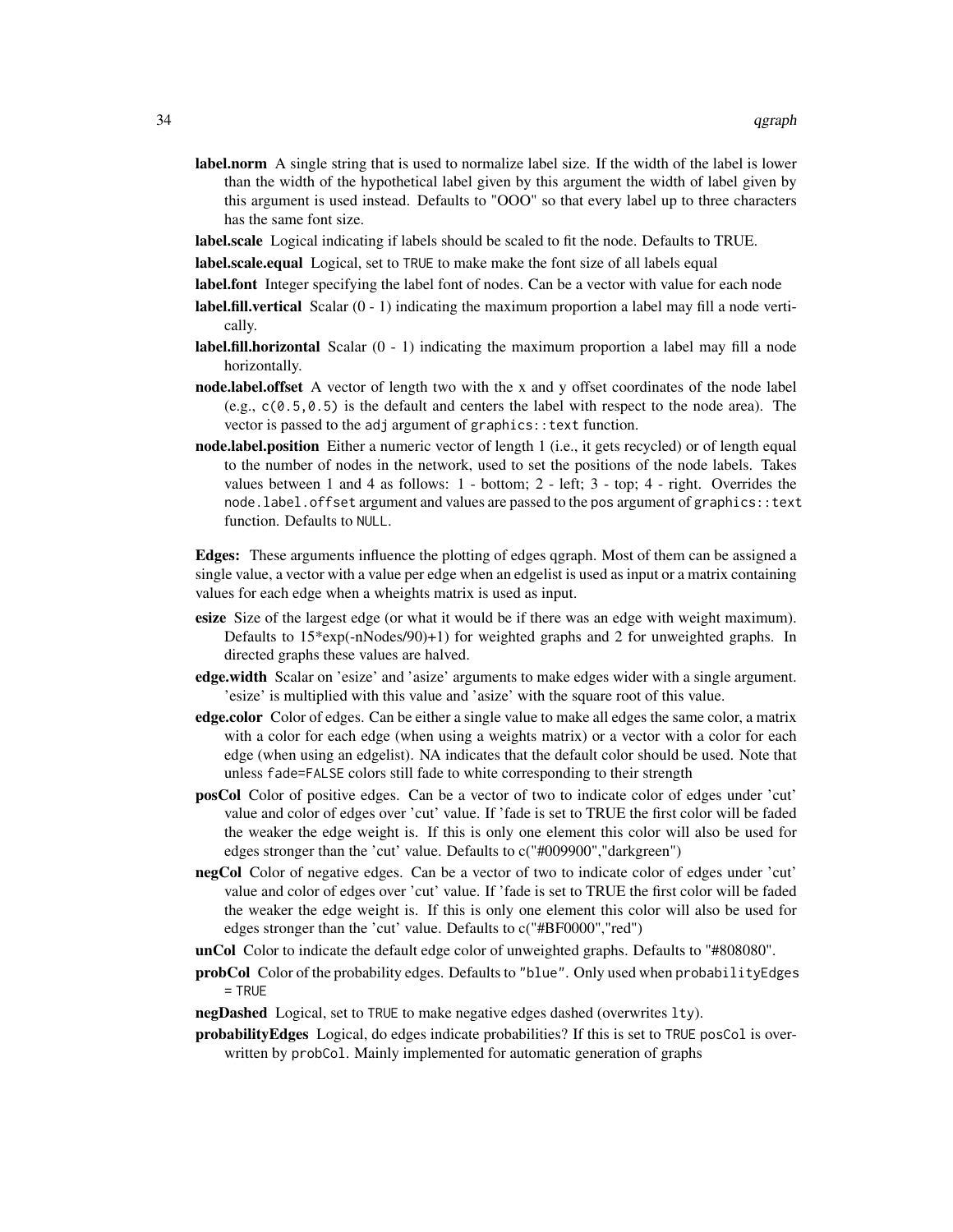- colFactor Exponent of transformation in color intensity of relative strength. Defaults to 1 for linear behavior.
- trans In weighted graphs: logical indicating if the edges should fade to white (FALSE) or become more transparent (TRUE; use this only if you use a background). In directed graphs this is a value between 0 and 1 indicating the level of transparency. (also used as 'transparency')
- fade if TRUE (default) and if 'edge.color' is assigned, transparency will be added to edges that are not transparent (or for which no transparency has been assigned) relative to the edge strength, similar if 'trans' is set to TRUE.
- loopRotation A vector with an element for each node with either NA to let qgraph choose the rotation of the loop, or the rotation of the loop per node in radian
- loop If diag=TRUE, this can be used to scale the size of the loop. defaults to 1.
- lty Line type, see 'par'
- edgeConnectPoints This argument specifies the point for each edge to which it connects to a node, in radians. Can be either a matrix with a row for each edge and two columns: The first column indicates the connection point of the source of the edge and the second column specifies the connection point of the destination of the edge. Can also be an array with a row and column for each node two slices which indicate the source and destination of the edge connecting the two nodes.

Edge Curvature: These arguments control the curvature of edges. Most of them can be assigned a single value, a vector with a value per edge when an edgelist is used as input or a matrix containing values for each edge when a wheights matrix is used as input.

- curve A value indicating how strongly edges should be curved. Either a single value, a vector (edgelist input) with a value for each edge or a matrix (weights matrix input). NA indicates default curve behavior should be used, which only curves edges if there are multiple edges between two nodes.
- curveAll Logical, indicating if all edges should be curved with the value of the 'curve' or only edges between nodes that have share multiple edges.
- curveDefault The default curvature. Defaults to 1.
- curveShape The shape of the curve, as used in xspline. Defaults to -1.
- curveScale Logical, should curve scale with distance between nodes. Defaults to TRUE. If FALSE, the curve can be exactly determined. Recommended to set to TRUE for graphs and FALSE for diagrams. The curvature is corrected for the number of nodes and will be smaller if there are more nodes.
- curveScaleNodeCorrection Logical, set to FALSE to disable the node correction in curveScale. Defaults to TRUE. Not recommended. Set to FALSE ONLY if you know what you are doing.
- curvePivot Quantile to pivot curves on. This can be used to, rather than round edges, make straight edges as curves with "knicks" in them. Can be logical or numeric. FALSE (default) indicates no pivoting in the curved edges, a number indicates the quantile (and one minus this value as quantile) on which to pivot curved edges and TRUE indicates a value of 0.1.
- curvePivotShape The shape of the curve around the pivots, as used in xspline. Defaults to 0.25.
- parallelEdge Logical, set to TRUE to draw parallel straight edges rather than curved edges when there are multiple edges between two nodes. Can be a vector with value per edge for edgelists or a matrix with a value per edge for weights marices.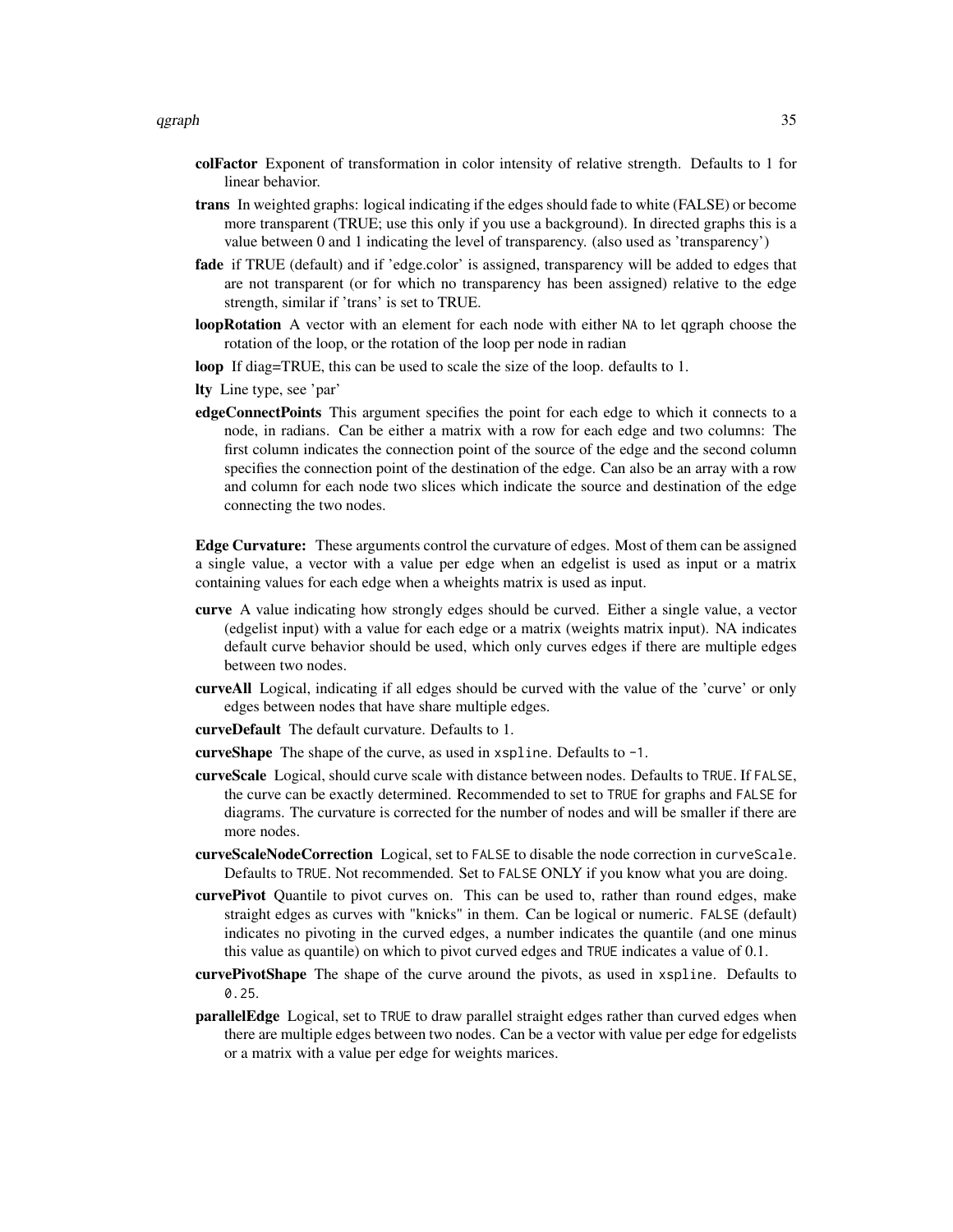- <span id="page-35-0"></span>parallelAngle The distance in radians an edge is shifted if parallel=TRUE. Can be set to NA (default) to determine based on number of edges between two nodes. Can be a vector with value per edge for edgelists or a matrix with a value per edge for weights marices.
- parallelAngleDefault The default value for parallelAngle, indicating the angle of the edge furthest from the center. Defaults to pi/6

Edge Labels: These arguments influence the plotting of edge labels qgraph. Most of them can be assigned a single value, a vector with a value per edge when an edgelist is used as input or a matrix containing values for each edge when a weights matrix is used as input.

- edge.labels If FALSE, no edge labels are plotted. If TRUE, numerical edge weights are printed on the edges. This can also be a vector with a label for each edge. Defaults to FALSE. If a label contains an asterisk (e.g. " $y1^*$ ") then the asterisk will be omitted and the label will be printed in symbol font (use this for Greek letters). Can also be a list with a label as each element, which can be expressions for more advanced mathematical annotation.
- edge.label.cex Either a single number or a number per edge used as a scalar of the edge label size. Defaults to 1.
- edge.label.bg Either a logical or character vector/matrix. Indicates the background behind edge labels. If TRUE (default) a white background is plotted behind each edge label. If FALSE no background is plotted behind edge labels. Can also be a single color character, a vector or matrix of color vectors for each edge.
- edge.label.margin Margin of the background box around the edge label. Defaults to zero.
- edge.label.position Vector of numbers between 0 and 1 controlling the relative position of each edge label. Defaults to 0.5 for placing edge labels at the middle of the edge.
- edge.label.font Integer specifying the label font of edges. Can be a vector or matrix with value for each node
- edge.label.color Character vector indicating the color of the edge labels. It can be either a vector of length equal to the number of edges in the network or a single character color that will be applied to all edges.
- Layout: Arguments concerning the placement of nodes, in combination with 'layout'.
- repulsion Scalar on the default repulse radius in the spring layout. Defaults to 1. Setting this argument to lower values (e.g.,  $0.5$ ) will cause nodes in the spring layout to repulse each other less. This is especially useful if a few unconnected nodes cause the giant component to visually be clustered too much in the same place.
- layout.par A list of arguments passed to [qgraph.layout.fruchtermanreingold](#page-49-1) when layout = "spring" or to an igraph function when such a function is assigned to 'layout'. Defaults to list(repulse.rad = nNodes^(repulsion \* 3)) if layout = "spring" and list() otherwise.
- layoutRound Logical, should weights be rounded (default 10 digits) before computing layouts? This will hopefully make sure different machines result in the same layout. Defaults to TRUE
- layout.control A scalar on the size of the circles created with the circular layout.
- aspect Should the original aspect ratio be maintained if rescale = TRUE? Defaults to FALSE. Set this to TRUE to keep the aspect ratio of the original layout (e.g. result from layout="spring").
- rotation A vector that can be used to rotate the circles created with the circular layout. Must contain the rotation in radian for each group of nodes. Defaults to zero for each group.
- Legend: Arguments to control the legend placed on the right side of the graph.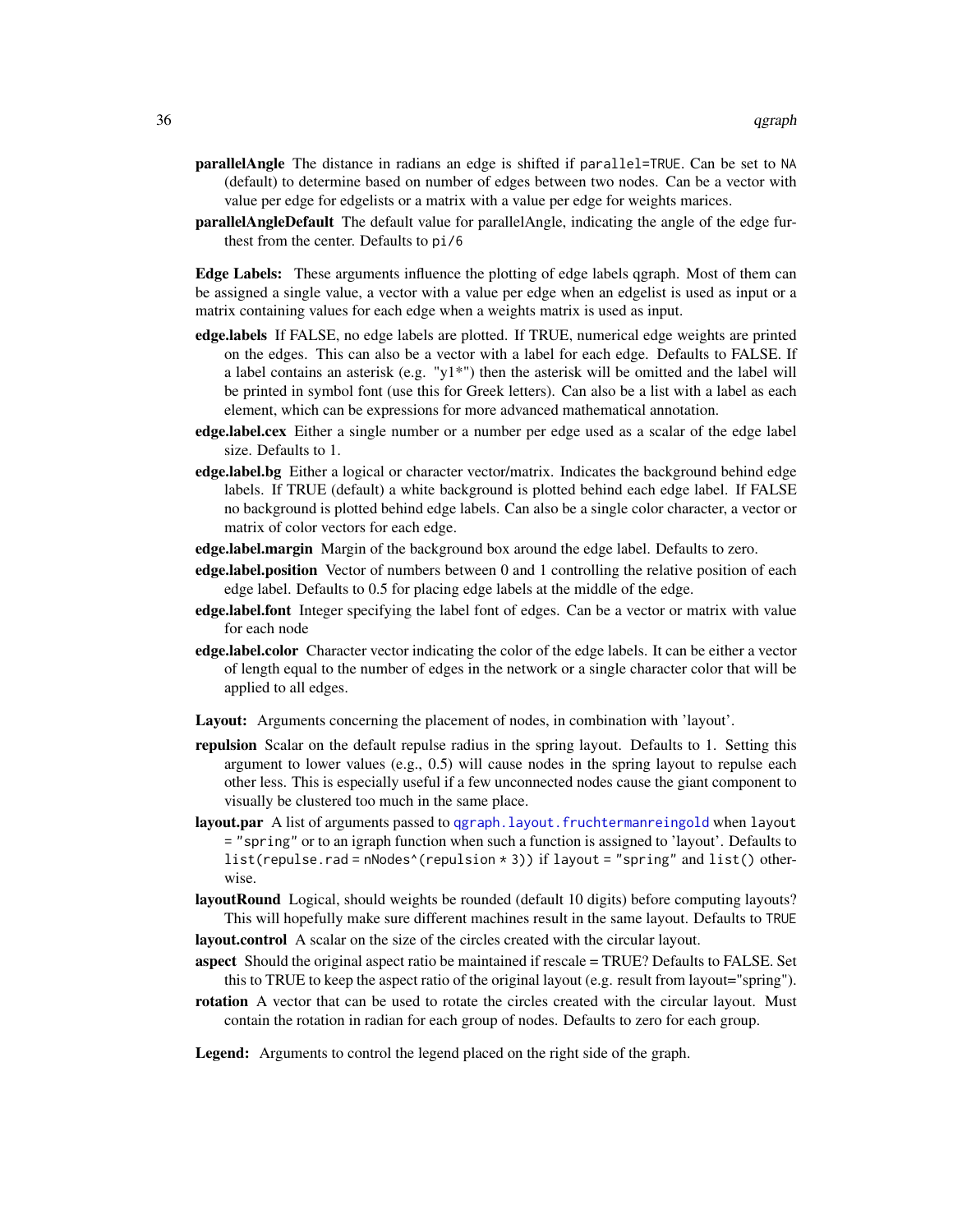- legend Logical value indicating if a legend should be plotted. Defaults to TRUE if a groups object or nodeNames is supplied
- legend.cex Scalar of the legend. defaults to 1
- legend.mode Character string indicating the type of legend to be drawn. "groups" indicates the legend should be based on the groups object, "names" indicates the legend should be based on the nodeNames object, and style1 and style2 indicate the legend should be based on both. Defaults to "style1" if both "groups" and "nodeNames" arguments are used.
- GLratio Relative size of the graph compared to the layout. Defaults to 2.5
- layoutScale A vector with a scalar for respectively the x and y coordinates of the layout (which default plotting area is from  $-1$  to 1 on both x and y axis). Setting this to e.g. c(2,2) would make the plot twice as big. Use this in combination with 'layoutOffset' and 'plot' arguments to define the graph placement on an existing plot.
- layoutOffset A vector with the offset to the x and coordinates of the center of the graph (defaults to (0,0)). Use this in combination with 'layoutScale' and 'plot' arguments to define the graph placement on an existing plot.
- nodeNames Names for each node, can be used to plot a legend next to the plot that links the node labels to node names.

Background: These arguments control the background of the plot

bg If this is TRUE, a background is plotted in which node colors cast a light of that color on a black background. Can also be a character containing the color of the background Defaults to FALSE

bgcontrol The higher this is, the less light each node gives if bg=TRUE. Defaults to 6. bgres square root of the number of pixels used in bg=TRUE, defaults to 100.

#### General graphical arguments:

pty See 'par'

gray Logical, set to TRUE to plot the graph in grayscale colors

font Integer specifying the default font for node and edge labels

#### Arguments for directed graphs

- directed Logical indicating if edges are directed or not. Can be TRUE or FALSE to indicate if all edges are directed, a logical vector (when using edgelists) or a logical matrix (when using weights matrix)
- arrows A logical indicating if arrows should be drawn, or a number indicating how much arrows should be drawn on each edge. If this is TRUE, a simple arrow is plotted, if this is a number, arrows are put in the middle of the edges.
- arrowAngle Angle of the arrowhead, in radians. Defaults to pi/8 for unweighted graphs and pi/4 for weighted graphs.
- asize Size of the arrowhead. Defaults to 2\*exp(-nNodes/20)+2.
- open Logical indicating if open (TRUE) or closed (FALSE) arrowheads should be drawn.
- bidirectional If this is TRUE, Then directional edges between nodes that have two edges between them are not curved. Defaults to FALSE. Can also be a logical vector (when using edgelists) or a logical matrix (when using weights matrix)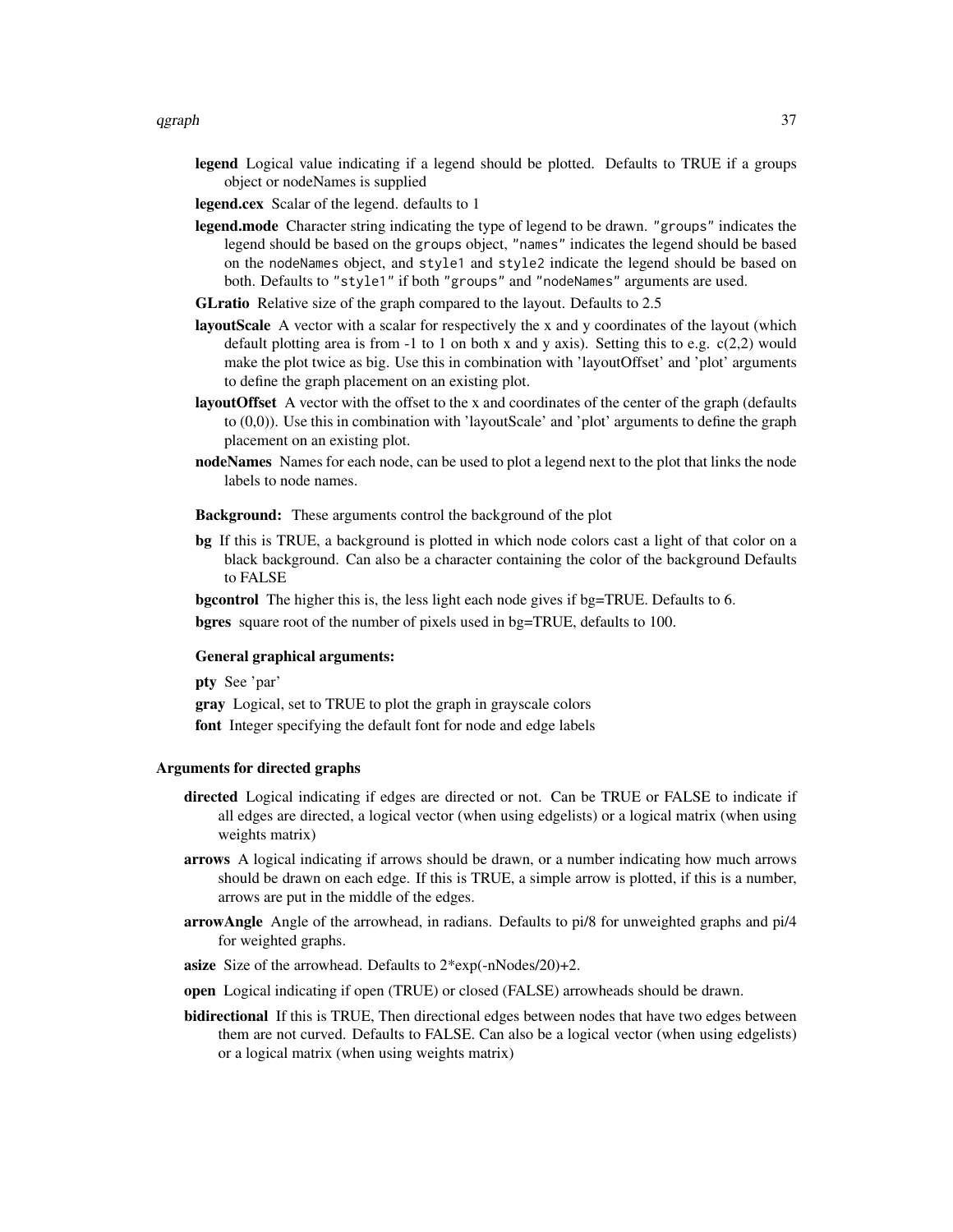#### Arguments for graphs based on significance values

- mode This argument defines the mode used for coloring the edges. The default, "strength" assumes each edge weight indicates the strength of connection centered around and makes positive edges green and negative edges red. If this is set to "sig" then the edge weights are assumed to be significance values and colored accordingly. This can also include negative values, which will be interpreted as p-values based on negative statistics.
- alpha The significance level (defaults to  $0.05$ ) to be used for not showing edges if minimum = "sig", or if Graph = "sig" a vector of max 4 elements indicating the alpha level cutoffs. Defaults to c(0.0001,0.001,0.01,0.05)
- sigScale The function used to scale the edges if mode="sig". Defaults to  $$function(x)0.8*(1$  $x$ <sup> $\land$ </sup>(log(0.4/0.8,1-0.05))\$
- bonf Logical indicating if a bonferonni correction should be applied if minimum = "sig" or mode="sig"

#### Arguments for plotting scores on nodes

- scores This argument can be used to plot scores of an individual on the test. Should be a vector with the scores for each item. Currently this can only be integer values (e.g.\ LIKERT scales).
- scores.range Vector of length two indicating the range of the scores, if scores is assigned.

#### Arguments for manually defining graphs

- mode The mode argument (see section on significance graph arguments) can also be used to make the weights matrix correspond directly to the width of the edges (as in lwd of plot()). To do this, set mode to "direct".
- edge.color This argument can be used to overwrite the colors. Can be either a single value to make all edges the same color, a matrix with a color for each edge (when using a weights matrix) or a vector with a color for each edge (when using an edgelist). NA indicates that the default color should be used. Note that unless fade=FALSE colors still fade to white corresponding to their strength

#### Arguments for knots (tying together edges)

- knots This argument can be used to tie edges together in their center, which can be useful to, for example, indicate interaction effects. This argument can be assigned a list where each element is a vector containing the edge numbers that should be knotted together. Another option is to assign the argument a integer vector (for edgelists) or a matrix (for weight matrices) with 0 indicating edges that should not be tied together, and increasing numbers indicating each knot.
- knot.size The size of the knots. Can be of length one or a vector with the size of each knot. Similar to 'vsize'. Defaults to 1.
- knot.color The color of the knots. Can be of length one or a vector with the size of each knot. Defaults to NA, which will result in a mix of the knotted edge colors.
- knot.borders Logical indicating if a border should be plotted around the knot. Can be of length one or a vector with the size of each knot. Works similar to 'borders'. Defaults to FALSE
- knot.border.color Color of the knot borders. Can be of length one or a vector with the size of each knot. Works similar to 'border.color'. Defaults to "black"
- knot.border.width Width of the knot borders. Can be of length one or a vector with the size of each knot. Works similar to 'border.width'. Defaults to 1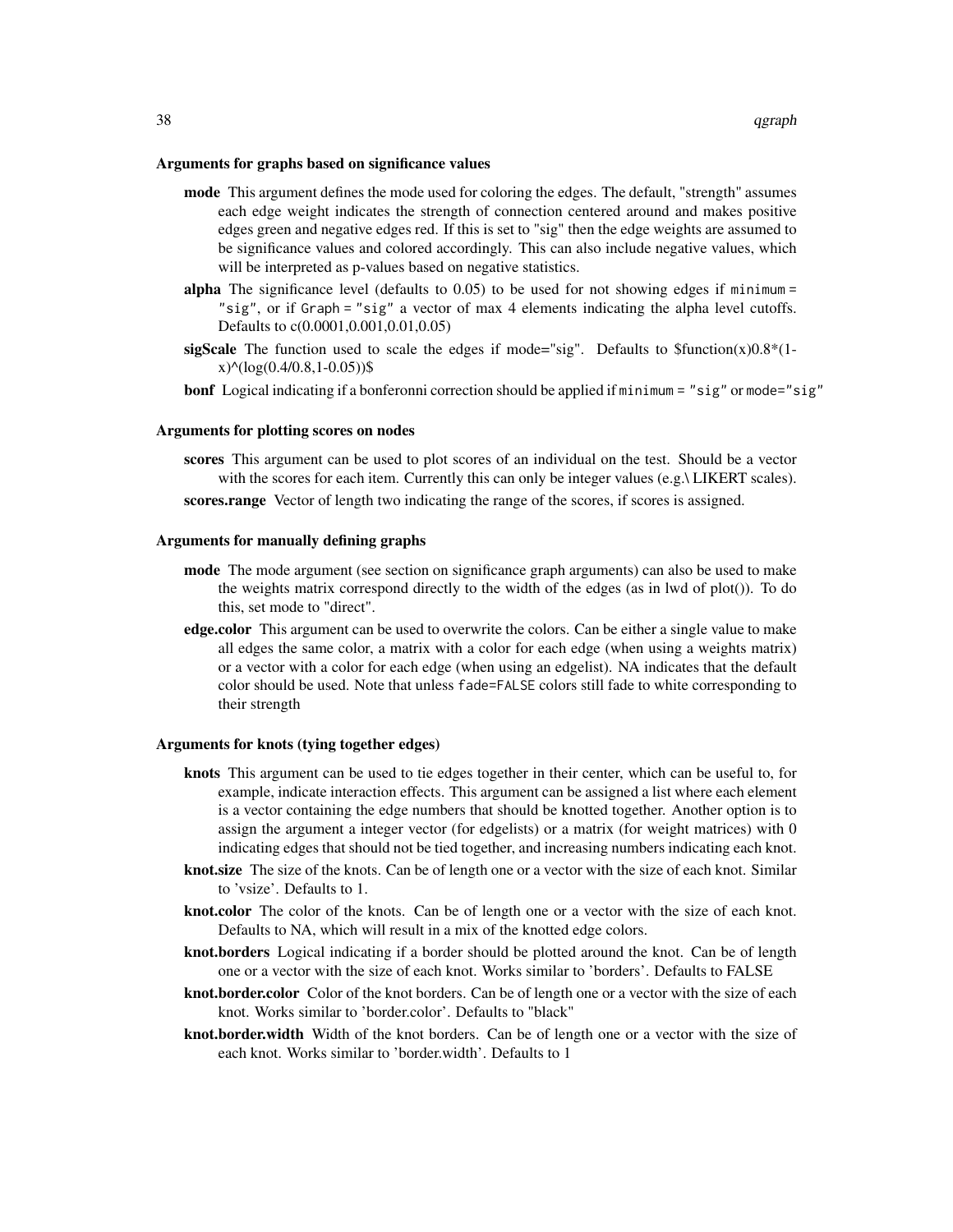#### qgraph 39

#### Arguments for bars

- means A vector with means for every node or NA. Will plot a vertical bar at the location of the mean between meanRange values. NA omits a bar.
- SDs A vector with SDs for every node or NA. Will plot an error bar of 2 times this value around the means location. NA to omit.
- meanRange The range of the means argument. Default to range (means, na. rm=TRUE)
- bars A list with for each node containing either NULL or a vector with values between 0 and 1 indicating where bars should be placed inside the node.
- barSide Integer for each node indicating at which side the bars should be drawn. 1, 2, 3 or 4 indicating at bottom, left, top or right respectively.
- barColor A vector with for each node indicating the color of bars. Defaults to the border color of the node.
- barLength A Vector indicating the relative length of bars of each node compared to the node size. Defaults to 0.5.
- barsAtSide Logical, should bars be drawn at the side of a node or at its center? Defaults to FALSE.

#### Arguments for pies

- pie A vector with values between 0 and 1 for each node (or one value for all nodes). Supplying this argument will make the border of nodes a pie chart. Can also be a list with vectors to make pie charts of multiple parts.
- pieBorder The size of the pie chart in the border, between  $0$  and  $1$ . Defaults to  $0.15$ . Set to  $1$  to make the whole node a pie chart. Can be a vector with a value for each node.
- pieColor Colors of the pie plot parts. Can be a vector with a value for each node, or a list with multiple values if there are more parts.
- pieColor2 Final color of the pie chart. Only added if the values in the 'pie' argument do not add up to 1. Defaults to 'white'. Can be a vector with a value for each node.
- pieStart A vector with values between 0 and 1 for each node (or one value for all nodes), indicating the starting point of the pie chart.
- pieDarken A vector with values between 0 and 1 for each node (or one value for all nodes), indicating how much darker the pie border color is made than the node color in the default coloring scheme.
- piePastel Should pastel colors be used to fill pie chart parts when more than 2 blocks are used?
- pieCImid A vector with values between 0 and 1 for each node (or one value for all nodes), indicating the center point of the confidence region. Overwrites the pie argument
- pieCIlower A vector with values between 0 and 1 for each node (or one value for all nodes), indicating the lower bound of the confidence region. Overwrites the pie argument
- pieCIupper A vector with values between 0 and 1 for each node (or one value for all nodes), indicating the upper bound of the confidence region. Overwrites the pie argument
- pieCIpointcex A vector with values between 0 and 1 for each node (or one value for all nodes), indicating the size of the point estimate of the confidence region. Overwrites the pie argument. Defaults to 0.01.
- pieCIpointcex A vector with values between 0 and 1 for each node (or one value for all nodes), indicating the color of the point estimate of the confidence region. Overwrites the pie argument. Defaults to "black".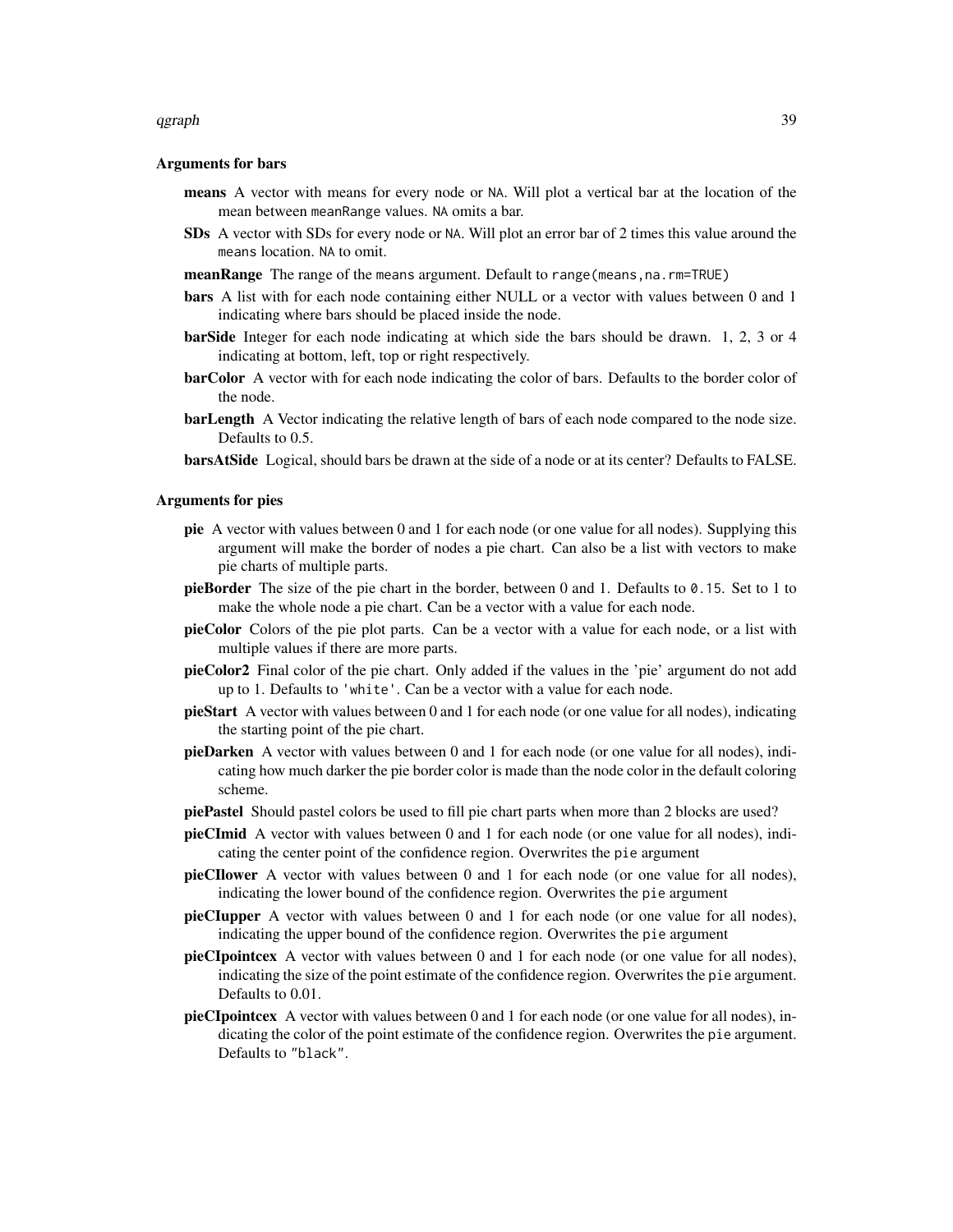#### Additional arguments

- edgelist Logical, if TRUE 'input' is assumed to be an edgelist, else if FALSE input is assumed to be a weights matrix. By default this is chosen automatically based on the dimensions of 'input' and this argument is only needed if the dimensions are ambiguous (square matrix with 2 or 3 rows/columns)
- weighted Logical that can be used to force either a weighted graph (TRUE) or an unweighted graph(FALSE).
- nNodes The number of nodes, only needs to be specified if the first argument is an edge-list and some nodes have no edges
- XKCD If set to TRUE the graph is plotted in XKCD style based on http://stackoverflow.com/a/12680841/567015.

#### Using qgraph to plot graphs

The first argument of qgraph(), 'input', is the input. This can be a number of objects but is mainly either a weights matrix or an edgelist. Here we will assume a graph is made of n nodes connected by m edges. qgraph is mainly aimed at visualizing (statistical) relationships between variables as weighted edges. In these edge weights a zero indicates no connection and negative values are comparable in strength to positive values. Many (standardized) statistics follow these rules, the most important example being correlations. In the special case where all edge weights are either 0 or 1 the weights matrix is interpreted as an adjacency matrix and an unweighted graph is made.

a weights matrix is a square n by n matrix in which each row and column represents a node. The element at row i and column j indicates the connection from node i to node j. If the weights matrix is symmetrical an undirected graph is made and if the matrix is asymmetrical a directed graph is made.

Alternatively an edgelist can be used. This is a m by 2 matrix (not a list!) in which each row indicates an edge. The first column indicates the number of the start of the edge and the second column indicates the number of the end of the edge. The number of each node is a unique integer between 1 and n. The total number of nodes will be estimated by taking the highest value of the edgelist. If this is incorrect (there are nodes with no edges beyond the ones already specified) the 'nNodes' argument can be used. If an integer between 1 and n is missing in the edgelist it is assumed to be a node with no edges. To create a weighted graph edge weights can be added as a third column in the edgelist. By default using an edgelist creates a directed graph, but this can be set with the 'directed' argument.

#### Interpreting graphs

In weighted graphs green edges indicate positive weights and red edges indicate negative weights. The color saturation and the width of the edges corresponds to the absolute weight and scale relative to the strongest weight in the graph. It is possible to set this strongest edge by using the 'maximum' argument. When 'maximum' is set to a value above any absolute weight in the graph that value is considered the strongest edge (this must be done to compare different graphs; a good value for correlations is 1). Edges with an absolute value under the 'minimum' argument are omitted (useful to keep filesizes from inflating in very large graphs).

In larger graphs the above edge settings can become hard to interpret. With the 'cut' argument a cutoff value can be set which splits scaling of color and width. This makes the graphs much easier to interpret as you can see important edges and general trends in the same picture. Edges with absolute weights under the cutoff score will have the smallest width and become more colorful as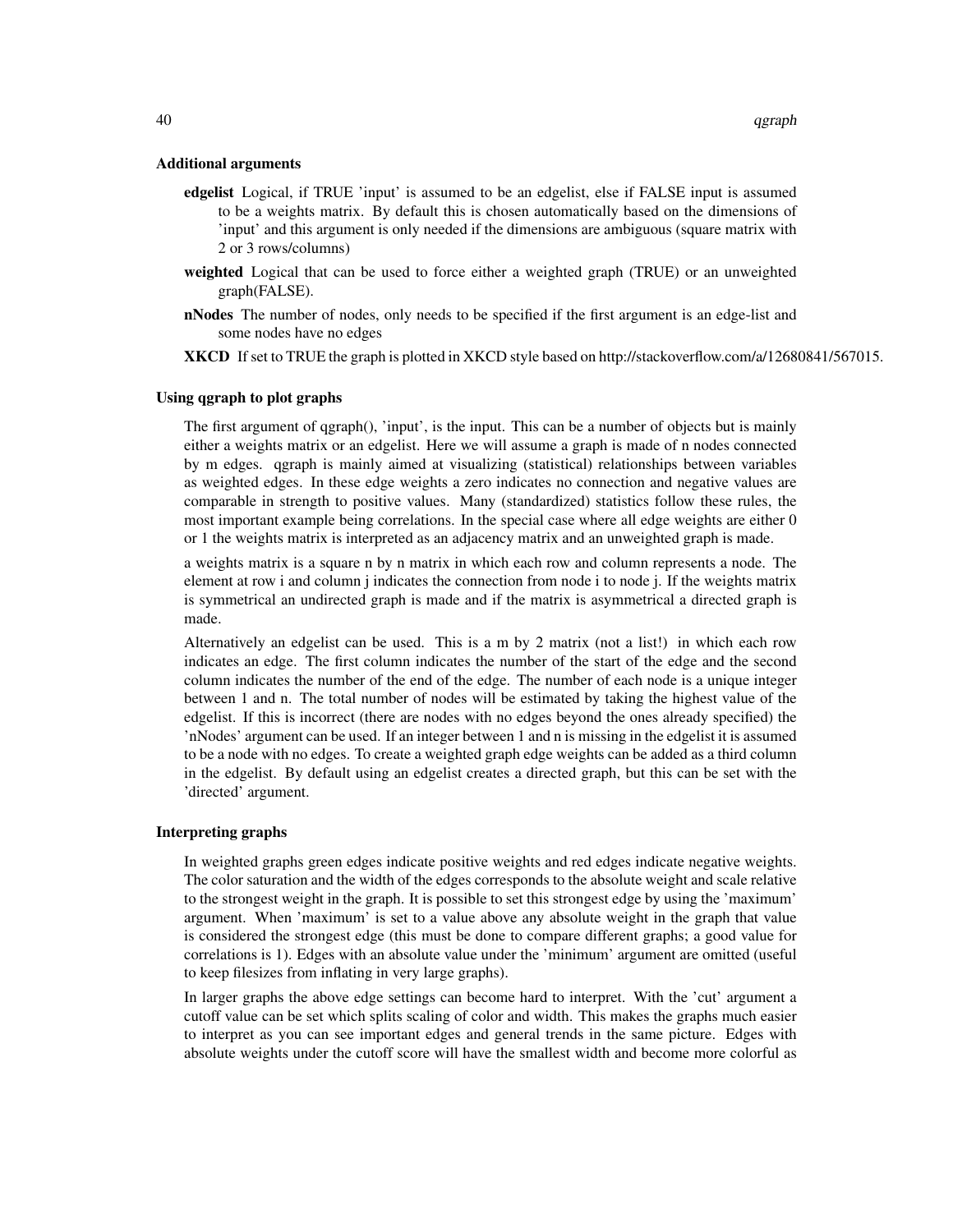#### <span id="page-40-0"></span>qgraph and the contract of the contract of the contract of the contract of the contract of the contract of the contract of the contract of the contract of the contract of the contract of the contract of the contract of the

they approach the cutoff score, and edges with absolute weights over the cutoff score will be full red or green and become wider the stronger they are.

#### Specifying the layout

The placement of the nodes (i.e. the layout) is specified with the 'layout' argument. It can be manually specified by entering a matrix for this argument. The matrix must have a row for each node and two columns indicating its X and Y coordinate respectively. qgraph plots the nodes on  $a$  (-1:1)(-1:1) plane, and the given coordinates will be rescaled to fit this plane unless 'rescale' is FALSE (not recommended). Another option to manually specify the layout is by entering a matrix with more then two columns. This matrix must then consist of zeroes and a number (the order in the weights matrix) for each node indicating it's place. For example:

0 0 2 0 0

1 0 3 0 4

will place node 2 at the top in the center, node 1 at the bottom left corner, node 3 at the bottom in the center and node 4 at the bottom right corner. It is recommended however that one of the integrated layouts is used. 'layout' can be given a character as argument to accomplish that. layout="circular" will simply place all nodes in a circle if the groups argument is not used and in separate circles per group if the groups argument is used (see next section).

The circular layout is convenient to see how well the data conforms to a model, but to show how the data clusters another layout is more appropriate. By specifying layout="spring" the Fruchtermanreingold algorithm (Fruchterman & Reingold, 1991), which has been ported from the SNA package (Butts, 2010), can be used to create a force-directed layout. In principle, what this function does is that each node (connected and unconnected) repulse each other, and connected nodes also attract each other. Then after a number of iterations (500 by default) in which the maximum displacement of each node becomes smaller a layout is achieved in which the distance between nodes correspond very well to the absolute edge weight between those nodes.

A solution to use this function for weighted graphs has been taken from the igraph package (Csardi G & Nepusz T, 2006) in which the same function was ported from the SNA package. New in qgraph are the option to include constraints on the nodes by fixing a coordinate for nodes or reducing the maximum allowed displacement per node. This can be done with the 'layout.par' argument. For more information see [qgraph.layout.fruchtermanreingold](#page-49-1).

By default, 'layout' is set to "spring" for unweighted and directed graphs and "circular" otherwise.

#### Grouping nodes

Grouping nodes (e.g., according to a measurement model) can be specified with the 'groups' argument. This can be a factor or a list in which each element is a vector containing the numbers of nodes that belong together (numbers are taken from the order in the weights matrix). All numbers must be included. If a groups list is specified the "groups" layout can be used to place these nodes together, the nodes in each group will be given a color, and a legend can be plotted (by setting 'legend' to TRUE). The colors will be taken from the 'color' argument, or be generated with the [rainbow](#page-0-0) function.

#### **Output**

By default qgraph will plot the graph in a new R window. However the graphs are optimized to be plotted in a PDF file. To easily create a pdf file set the 'filetype' argument to "pdf". 'filename' can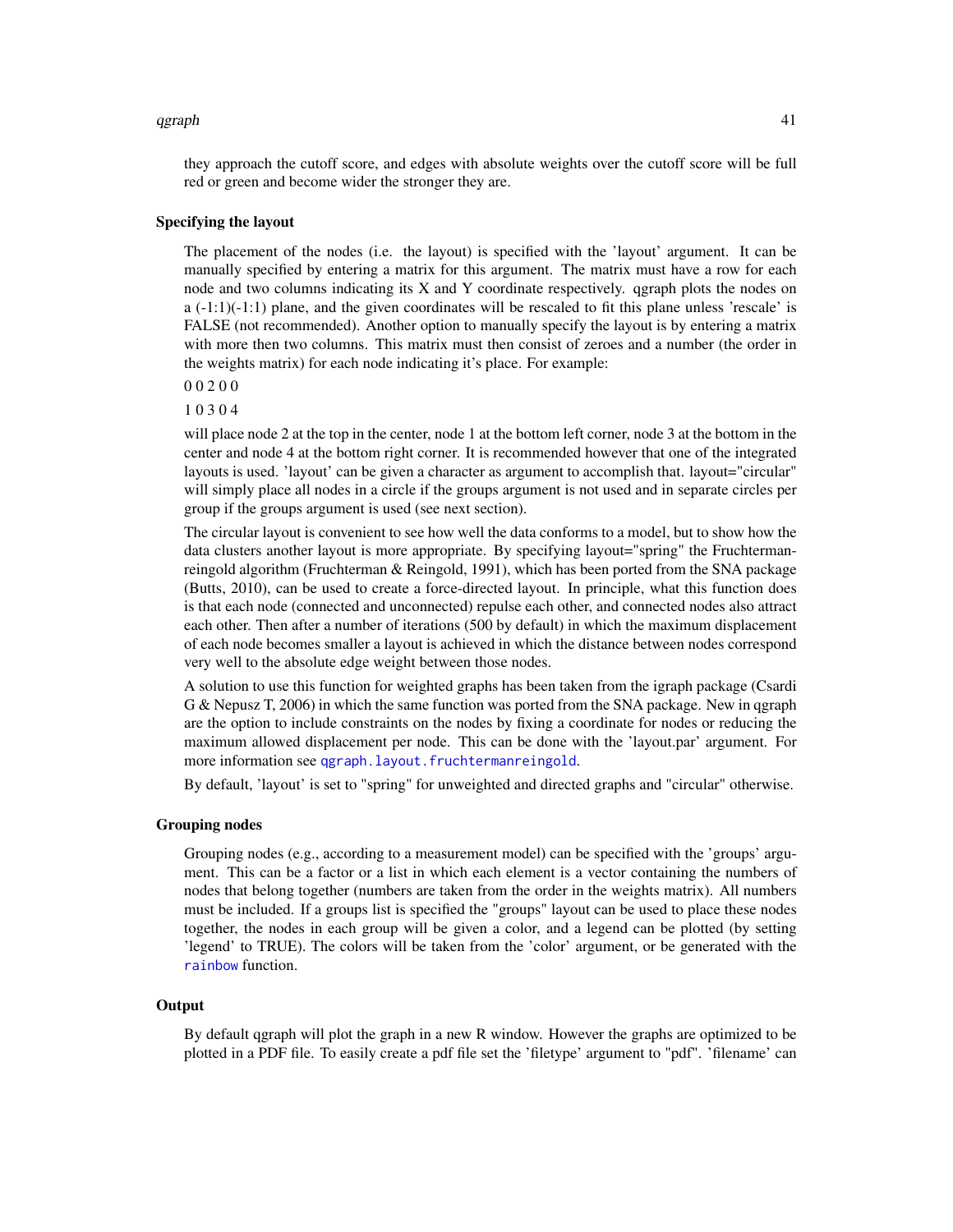<span id="page-41-0"></span>be used to specify the filename and folder to output in. 'height' and 'width' can be used to specify the height and width of the image in inches. By default a new R window is opened if the current device is the NULL-device, otherwise the current device is used (note that when doing this 'width' and 'height' still optimize the image for those widths and heights, even though the output screen size isn't affected, this is especially important for directed graphs!).

Furthermore filetype can also be set to numerous other values. Alternatively any output device in R can be used by simply opening the device before calling qgraph and closing it with dev.off() after calling qgraph.

IMPORTANT NOTE: graphs made in qgraph must be exported programatically using device functions such as pdf() and png(). Manually resizing a graph and using export functions such as the one built into RStudio will give UNSTABLE RESULTS.

#### Manual specification of color and width

In qgraph the widths and colors of each edge can also be manually controlled. To directly specify the width of each edge set the 'mode" argument to "direct". This will then use the absolute edge weights as the width of each edge (negative values can still be used to make red edges). To manually set the color of each edge, set the 'edge.color' argument to a matrix with colors for each edge (when using a weights matrix) or a vector with a color for each edge (when using an edgelist).

#### Replotting graphs and reusing layouts

If the result of [qgraph](#page-28-1) is stored, such as Graph  $\leq$ -qgraph $(\ldots)$ , the plot can be recreated in two ways.  $qgraph(Graph, \ldots)$  reruns qgraph with the same arguments used in the origina call except those restated in the dots. For example qgraph(Graph,shape = "square") will recreate the same plot but now use square nodes instead of circular. plot(Graph) will NOT rerun qgraph but simply plot the qgraph object. This means that now specific graph attributes can be changed before plotting.

More specific, qgraph(Graph) will base the new plot only on the Arguments element of the qgraph object and plot(qgraph) will base the new plot on the graphAttributes and plotOptions elements of the qgraph object.

To reuse a layout, use the layout element. e.g., to plot a new graph with the same layout use qgraph(...,layout = Graph\$layout)

#### Additional information

By default, edges will be straight between two nodes unless there are two edges between two nodes. To overwrite this behavior the 'bidirectional' argument can be set to TRUE, which will turn two edges between two nodes into one bidirectional edge. 'bidirectional' can also be a vector with TRUE or FALSE for each edge.

To specify the strength of the curve the argument 'curve' can be used (but only in directional graphs). 'curve' must be given a numerical value that represent an offset from the middle of the straight edge through where the curved edge must be drawn. 0 indicates no curve, and any other value indicates a curve of that strength. A value of 0.3 is recommended for nice curves. This can be either one number or a vector with the curve of each edge.

Nodes and edges can be given labels with the 'labels' and the 'edge.labels' arguments. 'labels' can be set to FALSE to omit labels, TRUE (default) to set labels equal to the node number (order in the weights matrix) or it can be a vector with the label for each node. Edge labels can also be set to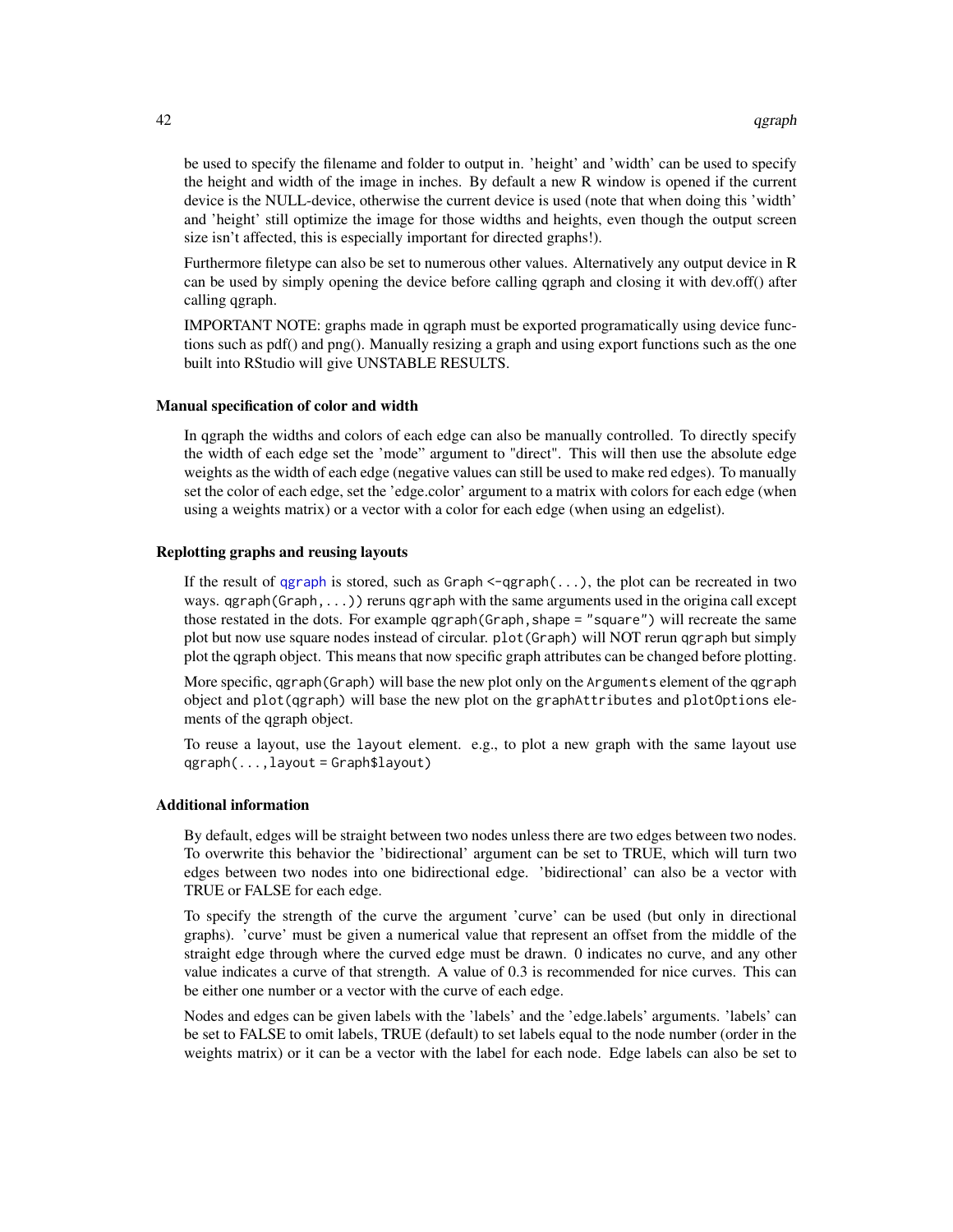#### <span id="page-42-0"></span>qgraph and the contract of the contract of the contract of the contract of the contract of the contract of the contract of the contract of the contract of the contract of the contract of the contract of the contract of the

FALSE to be omitted (default). If 'edge.labels' is TRUE then the weight of each label is printed. Finally, 'edge.labels' can also be a vector with the label for each edge. If a label (both for edges and nodes) contain an asterisk then the asterisk is omitted and that label is printed in the symbol font (useful to print Greek letters).

A final two things to try: the 'scores' argument can be given a vector with the scores of a person on each variable, which will then be shown using colors of the nodes, And the 'bg' argument can be used to change the background of the graph to another color, or use bg=TRUE for a special background (do set transparency=TRUE when using background colors other then white).

#### Debugging

If this function crashes for any reason with the filetype argument specified, run:

dev.off()

To shut down the output device!

#### Author(s)

Sacha Epskamp <mail@sachaepskamp.com>

#### References

Carter T. Butts <br/>cbuttsc@uci.edu> (2010). sna: Tools for Social Network Analysis. R package version 2.2-0. http://CRAN.R-project.org/package=sna

Csardi G, Nepusz T (2006). The igraph software package for complex network research, InterJournal, Complex Systems 1695. http://igraph.sf.net

Sacha Epskamp, Angelique O. J. Cramer, Lourens J. Waldorp, Verena D. Schmittmann, Denny Borsboom (2012). qgraph: Network Visualizations of Relationships in Psychometric Data. Journal of Statistical Software, 48(4), 1-18. URL http://www.jstatsoft.org/v48/i04/.

Jerome Friedman, Trevor Hastie and Rob Tibshirani (2011). glasso: Graphical lasso-estimation of Gaussian graphical models. R package version 1.7. http://CRAN.R-project.org/package=glasso

Bernd Klaus and Korbinian Strimmer. (2014). fdrtool: Estimation of (Local) False Discovery Rates and Higher Criticism. R package version 1.2.12. http://CRAN.R-project.org/package=

Fruchterman, T. & Reingold, E. (1991). Graph drawing by force-directed placement. Software - Pract. Exp. 21, 1129-1164.

N. Kraemer, J. Schaefer. A.-L. Boulesteix (2009). Regularized Estimation of Large-Scale Gene Regulatory Networks using Gaussian Graphical Models BMC Bioinformatics 10:384

Plate, T. <tplate@acm.org> and based on RSvgDevice by T Jake Luciani <jakeluciani@yahoo.com> (2009). RSVGTipsDevice: An R SVG graphics device with dynamic tips and hyperlinks. R package version 1.0-1.

Revelle, W. (2014) psych: Procedures for Personality and Psychological Research, Northwestern University, Evanston, Illinois, USA, http://CRAN.R-project.org/package=psych Version = 1.4.4.

#### See Also

[cor\\_auto](#page-12-1) [qgraph.animate](#page-45-1) [qgraph.loadings](#page-51-1)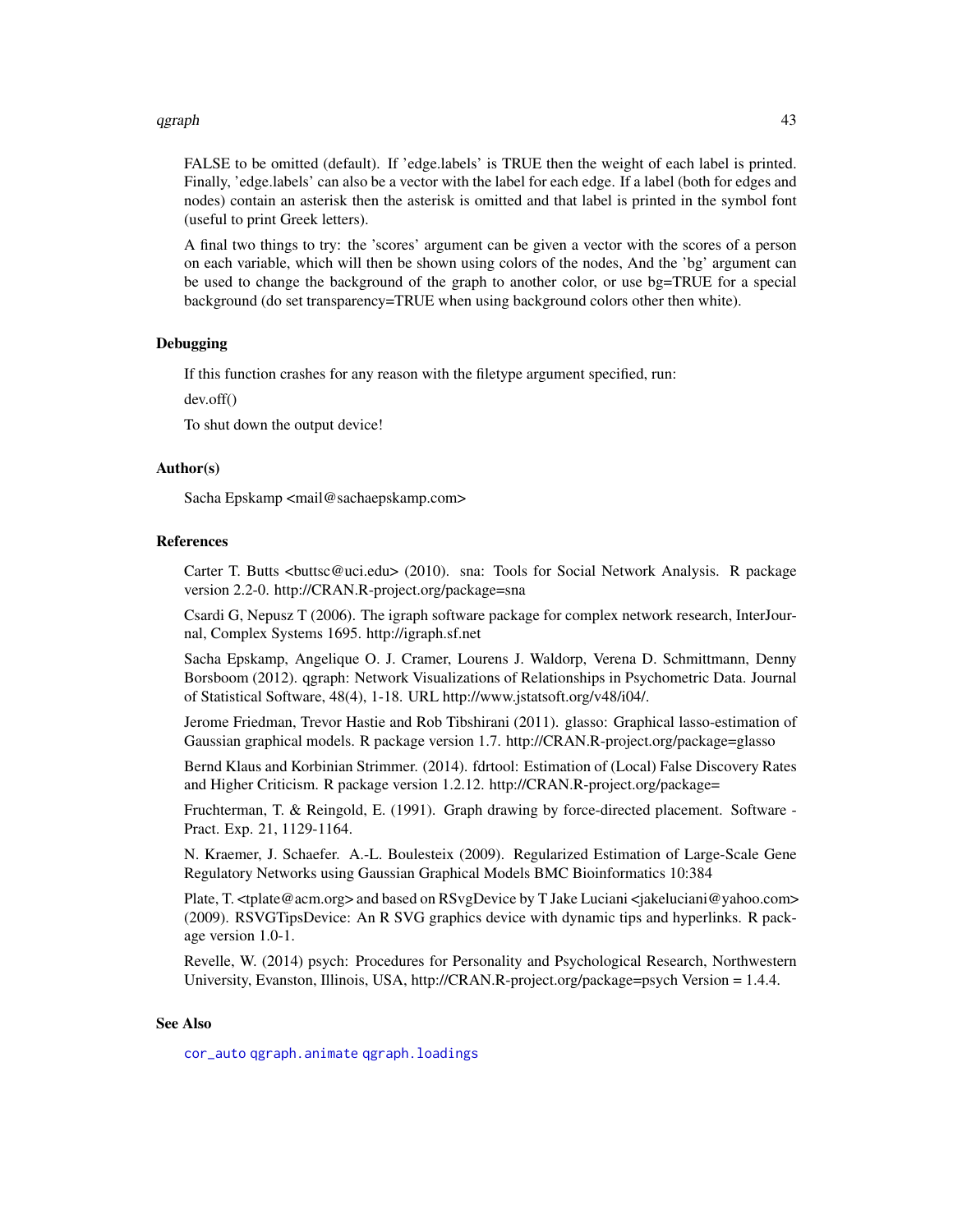#### Examples

```
## Not run:
### Correlations ###
# Load big5 dataset:
data(big5)
data(big5groups)
# Compute correlation matrix:
big5_cors <- cor_auto(big5, detectOrdinal = FALSE)
# Correlations:
big5Graph <- qgraph(cor(big5),minimum=0.25,groups=big5groups,
            legend=TRUE,borders=FALSE, title = "Big 5 correlations")
 # Same graph with spring layout:
 qgraph(big5Graph,layout="spring")
 # Same graph with different color scheme:
 qgraph(big5Graph,posCol="blue",negCol="purple")
 ### Network analysis ###
 ### Using bfi dataset from psych ###
 library("psych")
 data(bfi)
 # Compute correlations:
 CorMat \leq cor_auto(bfi[,1:25])
 # Compute graph with tuning = 0 (BIC):
 BICgraph <- qgraph(CorMat, graph = "glasso", sampleSize = nrow(bfi),
            tuning = 0, layout = "spring", title = "BIC", details = TRUE)
 # Compute graph with tuning = 0.5 (EBIC)
 EBICgraph <- qgraph(CorMat, graph = "glasso", sampleSize = nrow(bfi),
            tuning = 0.5, layout = "spring", title = "BIC", details = TRUE)
 # Compare centrality and clustering:
 centralityPlot(list(BIC = BICgraph, EBIC = EBICgraph))
 clusteringPlot(list(BIC = BICgraph, EBIC = EBICgraph))
 # Compute centrality and clustering:
 centrality_auto(BICgraph)
 clustcoef_auto(BICgraph)
 ### Directed unweighted graphs ###
 set.seed(1)
 adj=matrix(sample(0:1,10^2,TRUE,prob=c(0.8,0.2)),nrow=10,ncol=10)
 qgraph(adj)
 title("Unweighted and directed graphs",line=2.5)
 # Save plot to nonsquare pdf file:
```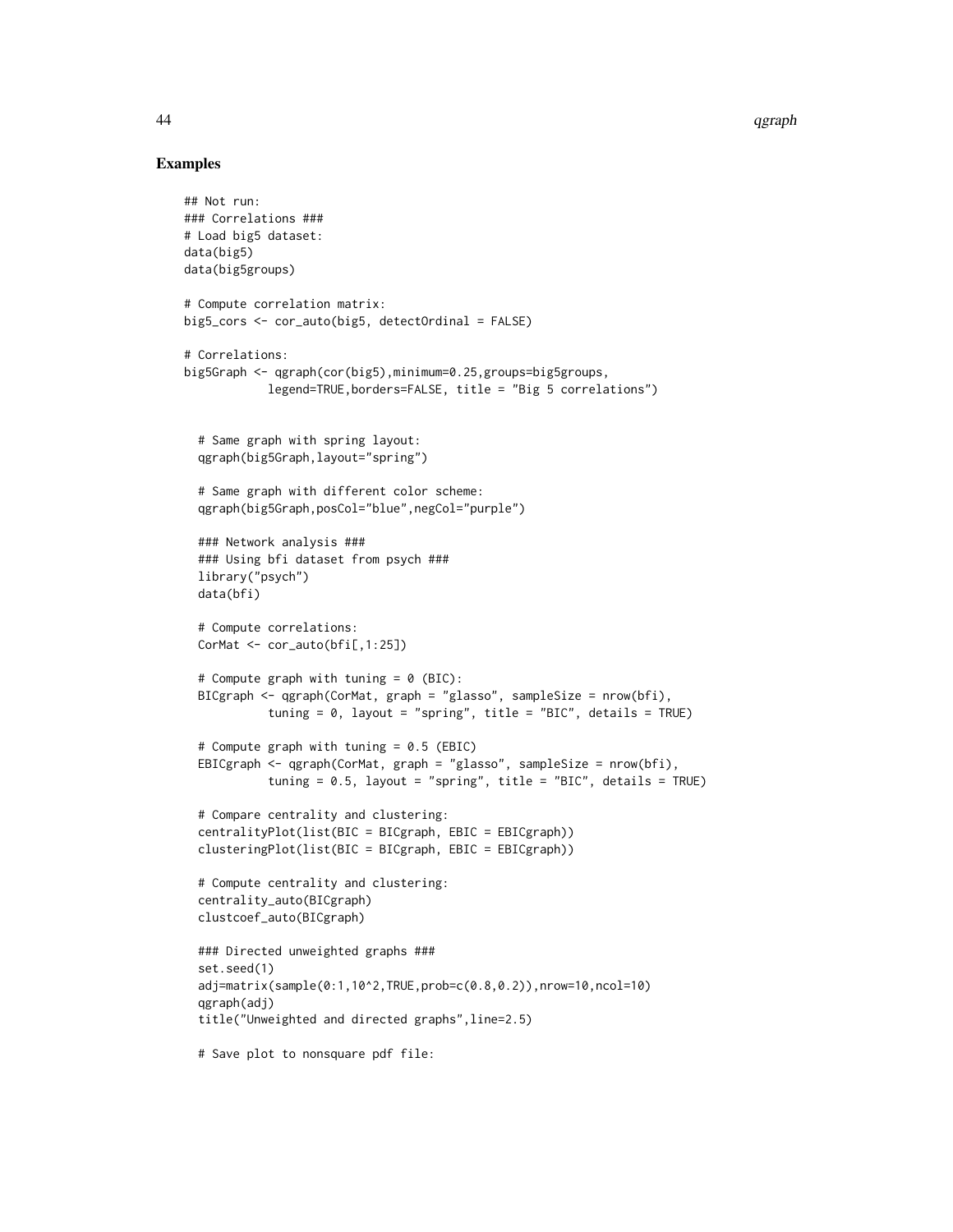#### qgraph and the contract of the contract of the contract of the contract of the contract of the contract of the contract of the contract of the contract of the contract of the contract of the contract of the contract of the

```
qgraph(adj,filetype='pdf',height=5,width=10)
#### EXAMPLES FOR EDGES UNDER DIFFERENT ARGUMENTS ###
# Create edgelist:
dat.3 <- matrix(c(1:15*2-1,1:15*2),,2)
dat.3 <- cbind(dat.3,round(seq(-0.7,0.7,length=15),1))
# Create grid layout:
L.3 \leq - matrix(1:30, nrow=2)# Different esize:
qgraph(dat.3,layout=L.3,directed=FALSE,edge.labels=TRUE,esize=14)
# Different esize, strongest edges omitted (note how 0.4 edge is now
# just as wide as 0.7 edge in previous graph):
qgraph(dat.3[-c(1:3,13:15),],layout=L.3,nNodes=30,directed=FALSE,
       edge.labels=TRUE,esize=14)
# Different esize, with maximum:
qgraph(dat.3,layout=L.3,directed=FALSE,edge.labels=TRUE,esize=14,maximum=1)
title("maximum=1",line=2.5)
qgraph(dat.3[-c(1:3,13:15),],layout=L.3,nNodes=30,directed=FALSE,edge.labels=TRUE,
       esize=14,maximum=1)
title("maximum=1",line=2.5)
# Different minimum
qgraph(dat.3,layout=L.3,directed=FALSE,edge.labels=TRUE,esize=14,minimum=0.1)
title("minimum=0.1",line=2.5)
# With cutoff score:
qgraph(dat.3,layout=L.3,directed=FALSE,edge.labels=TRUE,esize=14,cut=0.4)
title("cut=0.4",line=2.5)
# With details:
qgraph(dat.3,layout=L.3,directed=FALSE,edge.labels=TRUE,esize=14,minimum=0.1,
       maximum=1,cut=0.4,details=TRUE)
title("details=TRUE",line=2.5)
# Trivial example of manually specifying edge color and widths:
E \leftarrow as.matrix(data.fname(from=rep(1:3,each=3),to=rep(1:3,3),width=1:9))qgraph(E,mode="direct",edge.color=rainbow(9))
### Input based on other R objects ###
## Exploratory factor analysis:
big5efa <- factanal(big5,factors=5,rotation="promax",scores="regression")
qgraph(big5efa,groups=big5groups,layout="circle",minimum=0.2,
       cut=0.4,vsize=c(1.5,10),borders=FALSE,vTrans=200,title="Big 5 EFA")
## Principal component analysis:
```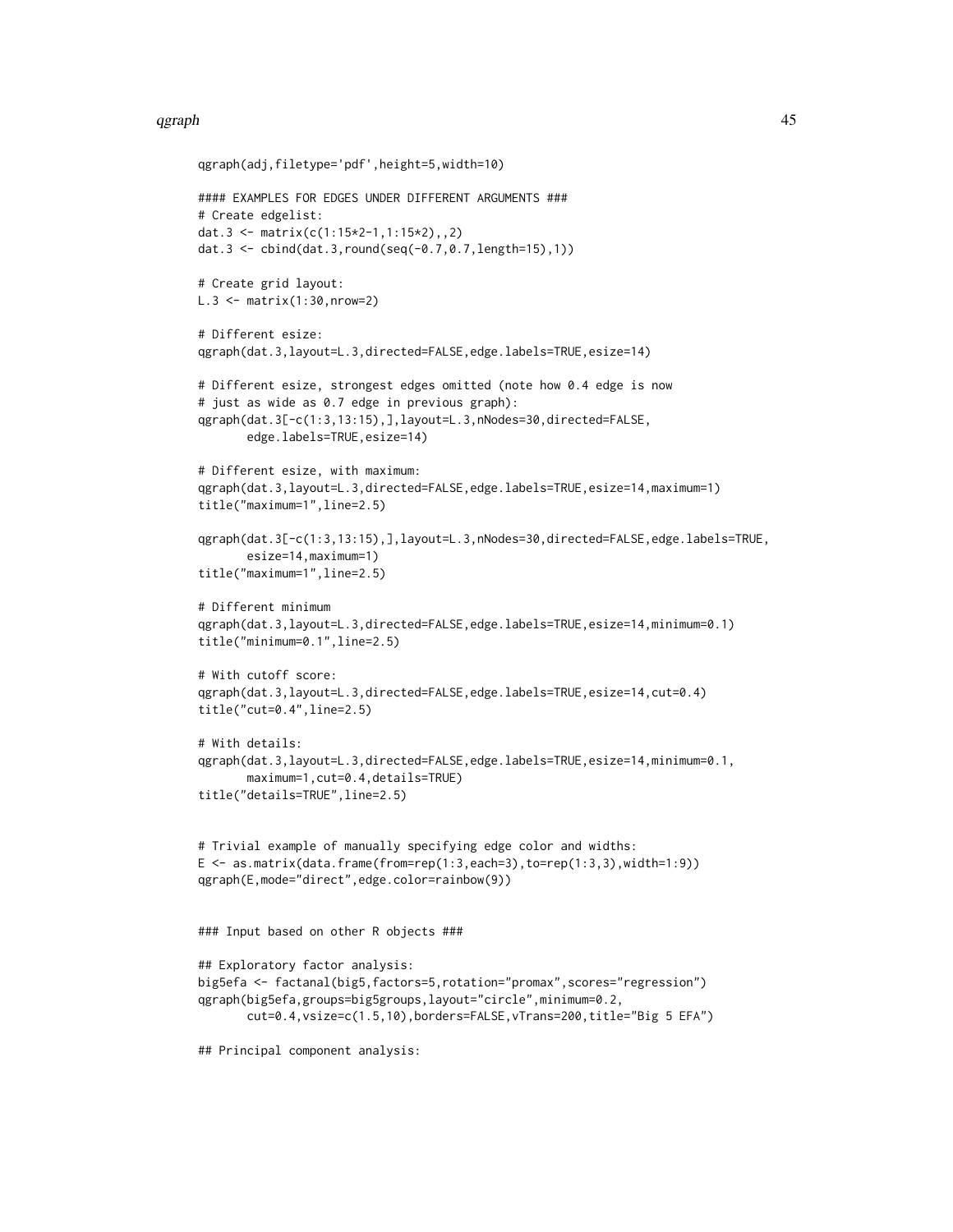```
library("psych")
 big5pca <- principal(cor(big5),5,rotate="promax")
 qgraph(big5pca,groups=big5groups,layout="circle",rotation="promax",minimum=0.2,
         cut=0.4,vsize=c(1.5,10),borders=FALSE,vTrans=200,title="Big 5 PCA")
 ## pcalg
 # Example from pcalg vignette:
 library("pcalg")
 data(gmI)
 sufficient \leftarrow list(C = cor(gmI$x), n = nrow(gmI$x))
 pc.fit <- pc(suffStat, indepTest=gaussCItest,
               p = ncol(gmI$x), alpha = 0.01)
 qgraph(pc.fit)
 ## glasso:
 # Using bfi dataset from psych:
 library("psych")
 data(bfi)
 cor_bfi <- cor_auto(bfi[,1:25])
 # Run qgraph:
 library("glasso")
 bfi_glasso <- glasso(cor_bfi, 0.1)
 # Plot:
 qgraph(bfi_glasso, layout = "spring")
## End(Not run)
```
<span id="page-45-1"></span>qgraph.animate *Animate a growing network*

#### Description

This function is meant to facilitate the creation of animations based on growing networks. Networks are created based on the Fruchterman Reingold algorithm, which is constraint by limiting the maximum displacement of nodes that are already in the graph.

#### Usage

```
qgraph.animate(input, ind = NULL, ..., constraint = 10, growth = "order",
  titles = NULL, sleep = 0, smooth = TRUE, plotGraphs = TRUE, progress = TRUE,
  initLayout)
```
<span id="page-45-0"></span>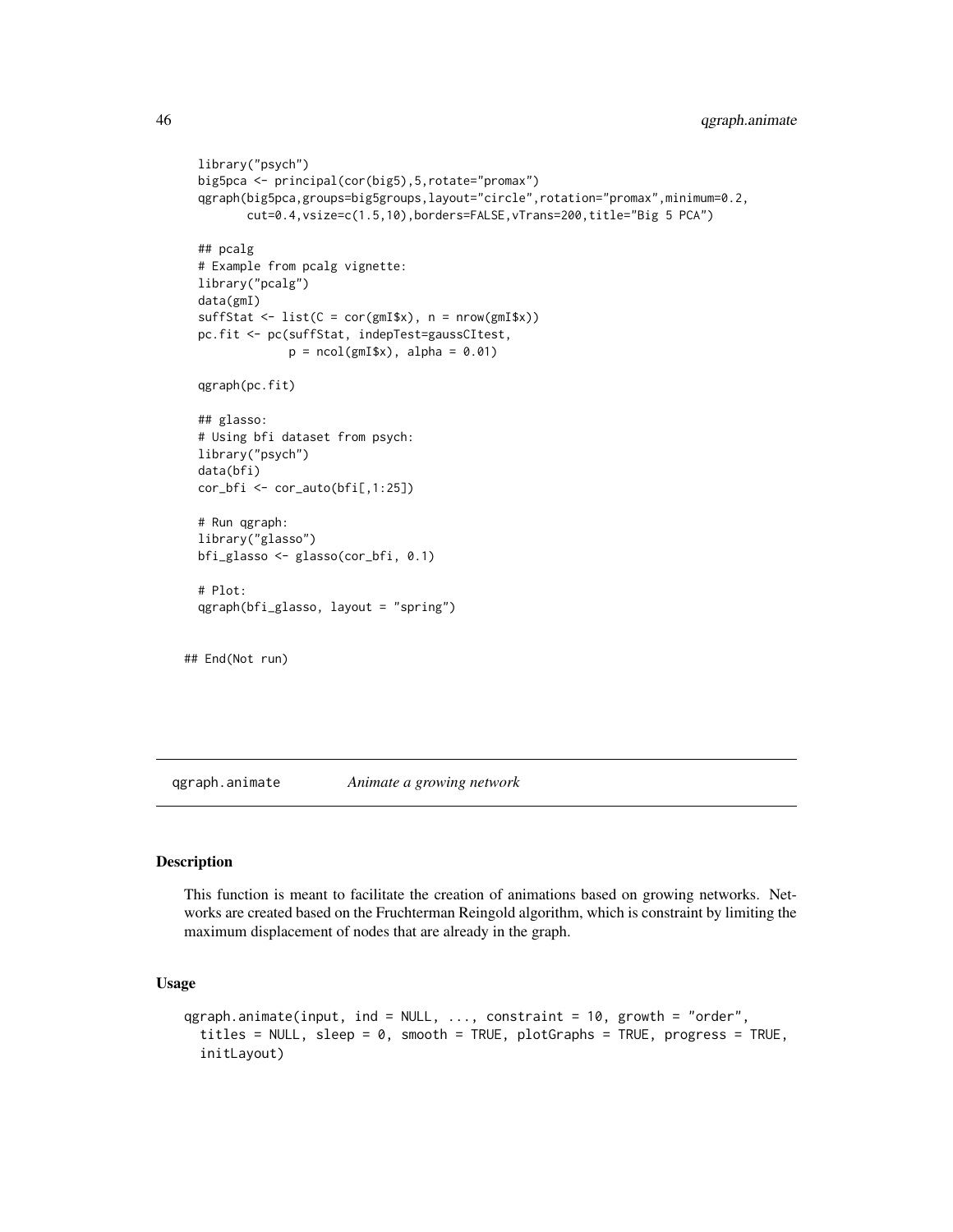#### <span id="page-46-0"></span>qgraph.animate 47

#### **Arguments**

| input      | A weights matrix of the graph or a list of weigths matrices with different weights<br>of the same graph (see details). See qgraph. Edgelists are currently not sup-<br>ported.                      |
|------------|-----------------------------------------------------------------------------------------------------------------------------------------------------------------------------------------------------|
| ind        | An object that specifies which nodes ar included or excluded. See details.                                                                                                                          |
| .          | Additional arguments sent to qgraph                                                                                                                                                                 |
| constraint | The constraint factor of included nodes. See details. Defaults to 10 for an soft-<br>constrained animation. Set to Inf for a hard-constrained animation.                                            |
| growth     | The way nodes are added by default. Set to "order" to include nodes in the order<br>they appear in the weigths matrix and to "degree" to include nodes based on<br>their degree (high degree first) |
| titles     | Optional vector with a title for each plot                                                                                                                                                          |
| sleep      | Optional value sent to Sys.sleep() for showing the animation in R                                                                                                                                   |
| smooth     | Logical. If set to TRUE smoothing via loess is performed on the layout of all<br>frames.                                                                                                            |
| plotGraphs | Logical. If set to FALSE graphs are not plotted.                                                                                                                                                    |
| progress   | Logical. If set to TRUE progress bars are included.                                                                                                                                                 |
| initLayout | An optional n by 2 matrix containing the initial placement of nodes in the ani-<br>mation.                                                                                                          |

#### Details

Let n be the number of nodes in total in the graph.

This function is designed to facilitate the production of animations by constraining the Fruchterman Reingold algorithm. Several frames are plotted of (a subset of) the same graph. If a node was already in the graph its maximum displacement per iteration of Fruchterman Reingold is equal to the number of nodes times the inverse of the constraint argument (so by default n/10). The higher this constraint value the stricter nodes stay in the same place between plots.

How many and which plots are made are defined by the 'input' and 'ind' arguments. There are two ways to specify the 'input' argument, either by speficying one weigths matrix or by specifying a list of weights matrices. In the sections below is explained what both of these methods do and how they are used.

This function, since it can be seen as an expression that makes several plots, works well in combination with the animation package for saving the animation to a wide variety of filetypes.

#### Value

Invisibly returns a list of all graphs.

#### Single weigths matrix

If 'input' is a single weigths matrix then in each frame a subset of the same graph is plotted. This is especially usefull for animating the growth of a network. Which nodes are in each frame is determined by the 'ind' argument.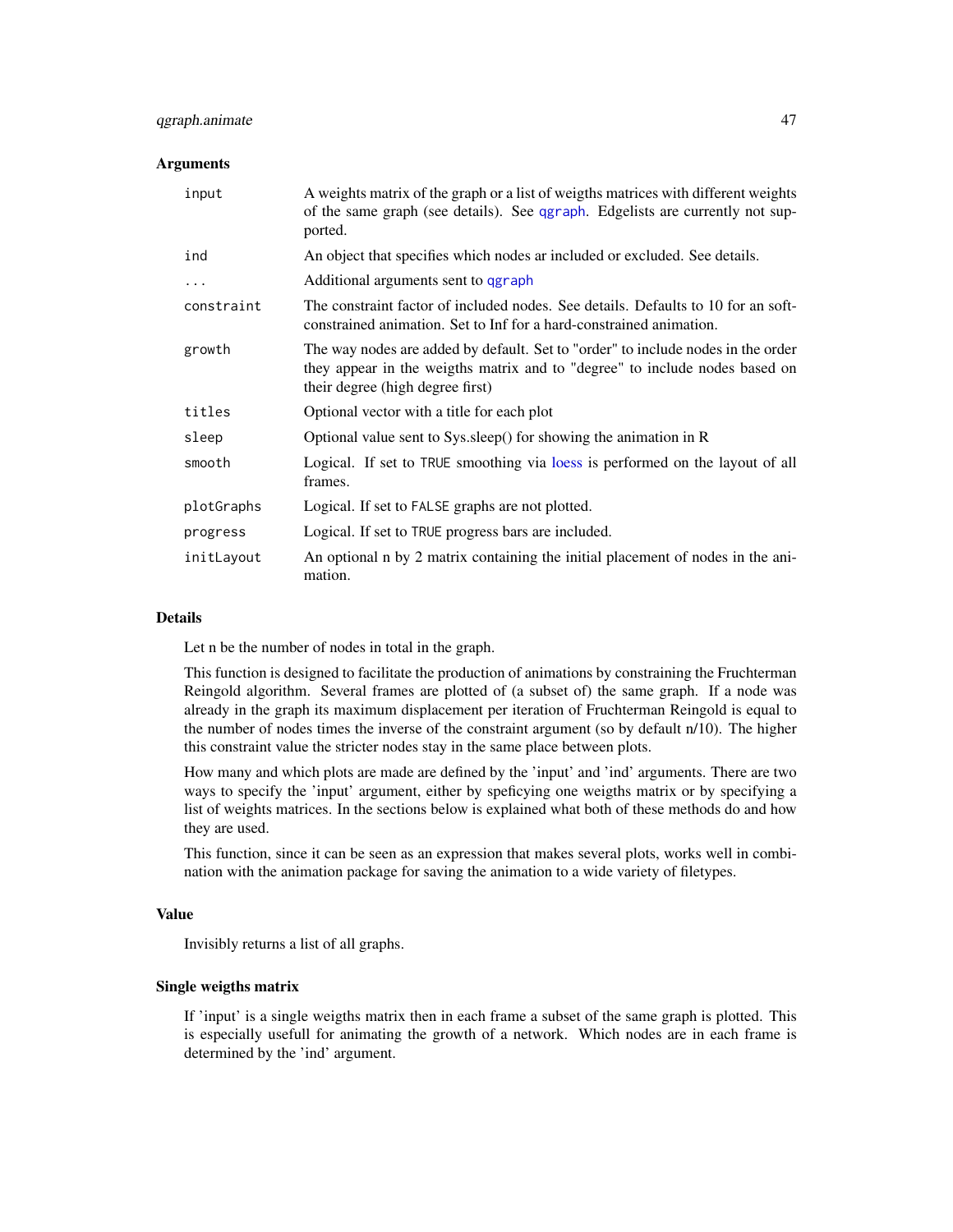<span id="page-47-0"></span>If 'int' is not specified an animation is created in which in each frame a single node is added. This node is either in order of apearance in the weigths matrix or by its degree, which is determined with the 'growth' argument.

If 'ind' is a logical vector of length n than the first frame will contain the nodes specified with this vector and all other frames will grow in the same way as explained above (each step one node is added).

If 'ind' is a numeric vector of length n which contains all integers between 1 and n ( a single entry per node) then the first frame starts with only the node specified in the first element of the vector and in frame i the ith element is added (each step one node is added).

If 'ind' is a list with numeric vectors as elements containing integers between 1 and n then in frame i the nodes from the ith element of the list will be added. Node numbers that occur multiple times in the list are ignored (they are already added the first time).

Finally, if 'ind' is a logical matrix with n columns and an arbitrary amount of rows, then in frame i only the nodes that are TRUE in row i are included. This is the only way to specify removal of nodes.

#### List of weigths matrices

The 'input' argument can also be given a list of weigths matrices if all these matrices have the same dimension (i.e.\ only the weights differ). If this is done than in frame i the ith weigths matrix is used. This is especially usefull for animating the change in a graph.

In this case, the 'ind' argument behaves differently. If this argument is not specified then in each frame all nodes are included.

If 'ind' is a logical vector of length n then only one plot is made with the nodes specified with that vector, and only if the length of 'input' is one.

Other methods woth in the same way as above. However, if the 'ind' argument indicates a different number of frames than the 'input' argument the function will stop and give an error.

#### Author(s)

Sacha Epskamp (mail@sachaepskamp.com)

#### References

Sacha Epskamp, Angelique O. J. Cramer, Lourens J. Waldorp, Verena D. Schmittmann, Denny Borsboom (2012). qgraph: Network Visualizations of Relationships in Psychometric Data. Journal of Statistical Software, 48(4), 1-18. URL http://www.jstatsoft.org/v48/i04/.

#### See Also

[qgraph](#page-28-1)

#### Examples

## Not run:

## For these examples, first generate a scale free network using preferential attachment: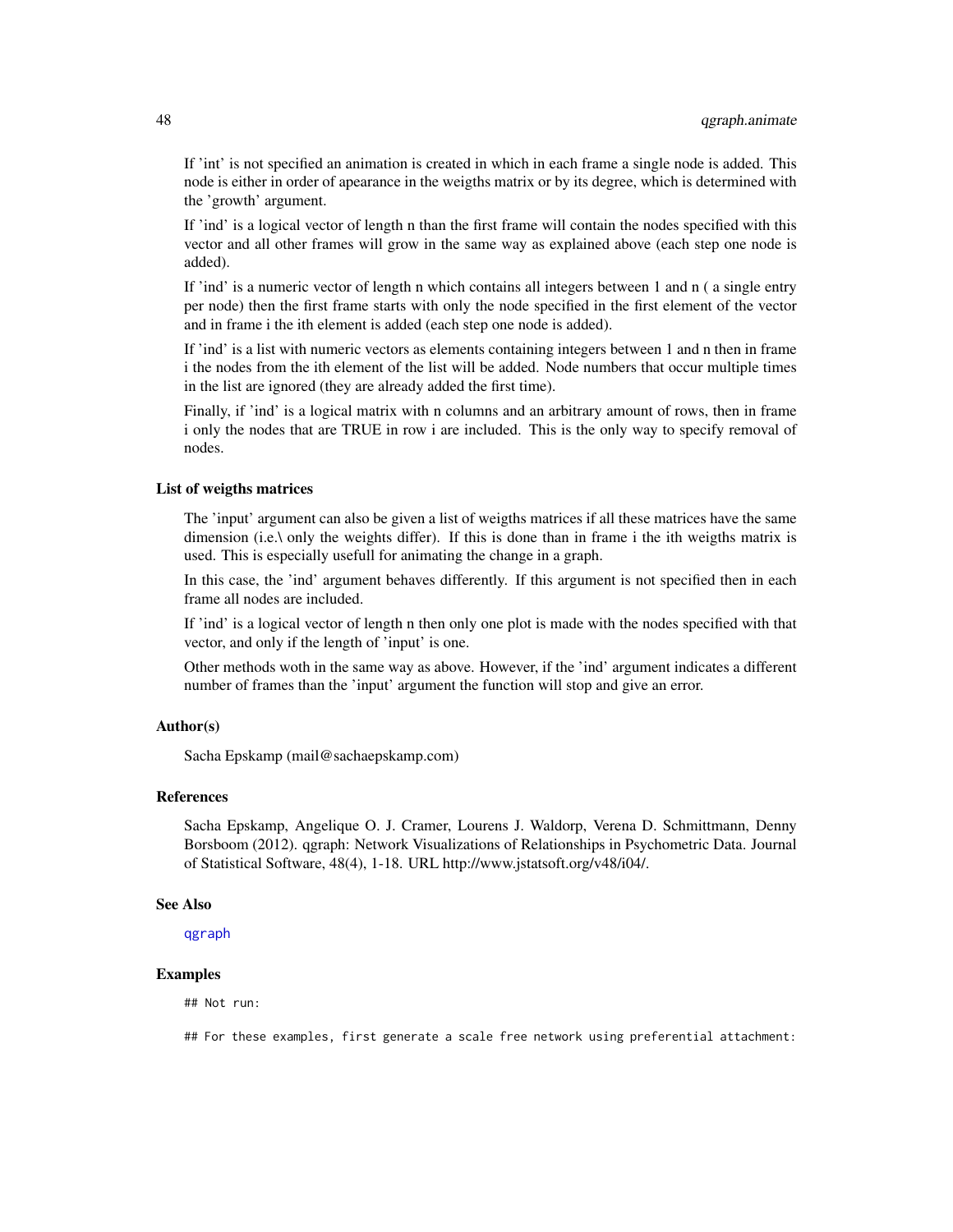qgraph.animate 49

```
# Number of nodes:
n < -100# Empty vector with Degrees:
Degs \leq rep(0, n)
# Empty Edgelist:
E \le - matrix(NA, n - 1, 2)
# Add and connect nodes 1 and 2:
E[1, ] < -1:2Degs[1:2] <- 1
# For each node, add it with probability proportional to degree:
for (i in 2:(n - 1)){
E[i, 2] < -i + 1con \leq sample(1:i, 1, prob = Degs[1:i]/sum(Degs[1:i]),i)
DesignC(con,i+1)] \leftarrow Degs[C(con,i+1)] + 1E[i, 1] <- con
}
```

```
# Because this is an edgelist we need a function to convert this to an adjacency matrix:
E2adj \leq function(E,n)
```

```
{
  adj \leq matrix(0,n,n)
  for (i in 1:nrow(E))
  {
      adj[E[i,1],E[i,2]] <- 1
  }
  adj \leftarrow adj + t(adj)
  return(adj)
}
```

```
### EXAMPLE 1: Animation of construction algorithm: ###
adjs <- lapply(1:nrow(E),function(i) E2adj(E[1:i,,drop=FALSE],n))
qgraph.animate(adjs,color="black",labels=FALSE,sleep=0.1, smooth = FALSE)
rm(adjs)
### EXAMPLE 2: Add nodes by final degree: ###
```

```
adj <- E2adj(E,n)
qgraph.animate(E2adj(E,n),color="black",labels=FALSE,constraint=100,sleep=0.1)
### EXAMPLE 3: Changing edge weights: ###
adjW <- adj*rnorm(n^2)
adjW <- (adjW + t(adjW))/2
```

```
adjs <- list(adjW)
for (i in 2:100)
{
 adjW <- adj*rnorm(n^2)
```
}

```
adjW \leftarrow (adjW + t(adjW))/2
adjs[[i]] <- adjs[[i-1]] + adjW
```

```
qgraph.animate(adjs,color="black",labels=FALSE,constraint=100,sleep=0.1)
```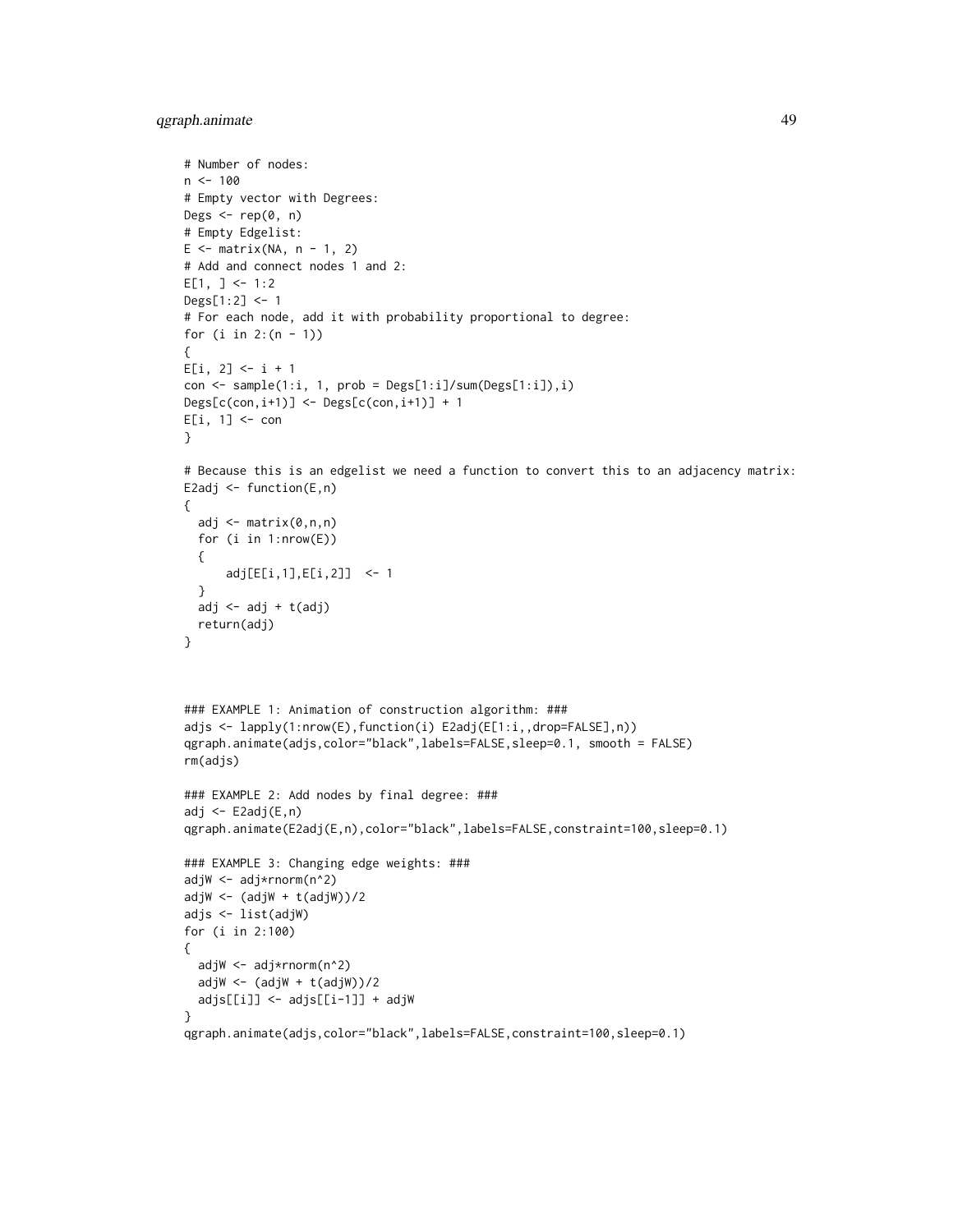<span id="page-49-0"></span>## End(Not run)

#### <span id="page-49-1"></span>qgraph.layout.fruchtermanreingold *qgraph.layout.fruchtermanreingold*

#### Description

This is a wrapper for the function that returns the x and y coordinates of the graph based on the Fruchterman Reingold algorithm (Fruchterman & Reingold, 1991), which was ported from the SNA package (Butts, 2010). This function is used in [qgraph](#page-28-1) and is not designed to be used separately. See details for using constraints in this layout.

#### Usage

```
qgraph.layout.fruchtermanreingold(edgelist, weights=NULL, vcount=NULL,
niter=NULL, max.delta=NULL, area=NULL, cool.exp=NULL, repulse.rad=NULL,
init=NULL, groups=NULL, rotation=NULL, layout.control=0.5, constraints=NULL,
round = TRUE, digits = NULL)
```
#### Arguments

| edgelist                  | A matrix with on each row the nodes at the start and the node at the end of each<br>edge.                                                                                              |
|---------------------------|----------------------------------------------------------------------------------------------------------------------------------------------------------------------------------------|
| weights                   | A vector containing the edge weights.                                                                                                                                                  |
| vcount                    | The number of nodes.                                                                                                                                                                   |
| niter                     | Number of iterations, default is 500.                                                                                                                                                  |
| max.delta                 | Maximum displacement, default is equal to the number of nodes.                                                                                                                         |
| area                      | The area of the plot, default is the square of the number of nodes.                                                                                                                    |
| cool.exp                  | Cooling exponent, default is 1.5.                                                                                                                                                      |
| repulse.rad               | Repulse radius, defaults to the cube of the number of nodes.                                                                                                                           |
| init                      | Matrix with two columns and a row for each node containing the initial $X$ and<br>Y positions.                                                                                         |
| groups                    | See qgraph                                                                                                                                                                             |
| rotation                  | See qgraph                                                                                                                                                                             |
| layout.control See qgraph |                                                                                                                                                                                        |
| constraints               | A constraints matrix with two columns and a row for each node containing a NA<br>if the node is free or a fixed value for one of the coordinates.                                      |
| round                     | Logical indicating if the initial input should be rounded                                                                                                                              |
| digits                    | Number of digits to round initial input and displacement in the algorithm to.<br>Defaults to 5. This helps prevent floating point disrepancies between different<br>operating systems. |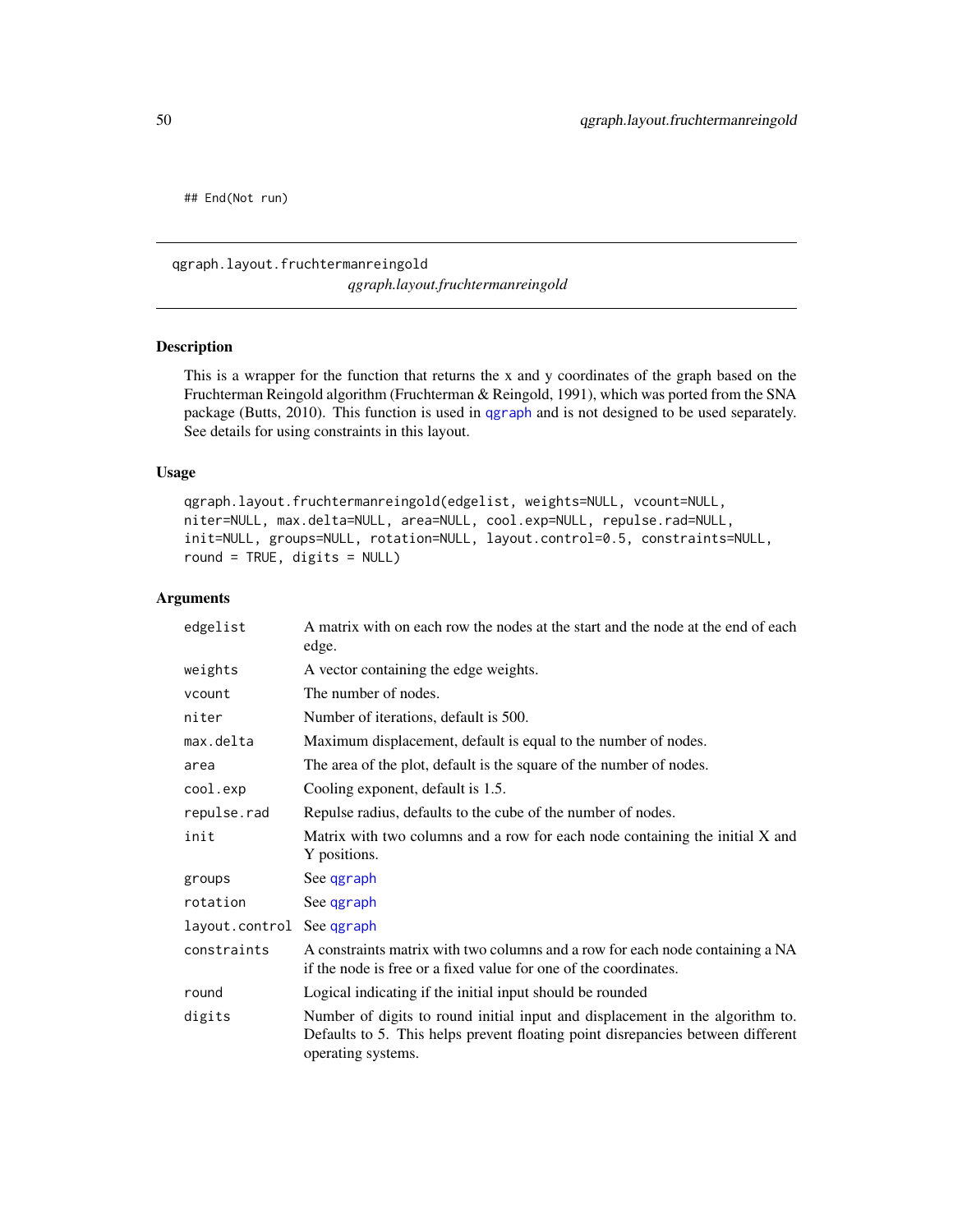#### Details

All arguments for this function can be passed from [qgraph](#page-28-1) to this function by using the 'layout.par' argument, which must be a list containing the arguments. This can be used to constrain the layout in two ways:

#### Hard constraints

By using the 'constraints' argument the X and Y positions of each node can be fixed to a certain value. The 'constraint' argument must be given a matrix with two columns and a row for each node. An NA means that that coordinate for that node is free, and a value means it is fixed to that value.

#### Soft constraints

Soft constraining can be done by varying the 'max.delta' argument. This can be a single number, but also a vector containing the maximum displacement per step for each node. The default value is the number of nodes, so by setting this to a lower value for some nodes the node won't move so much. Use this in combination with the 'init' argument to make sure nodes don't move too much from their initial setup. This can be useful when adding a new node to an existing network and if you don't want the network to completely change.

#### Author(s)

Sacha Epskamp (mail@sachaepskamp.com)

#### References

Sacha Epskamp, Angelique O. J. Cramer, Lourens J. Waldorp, Verena D. Schmittmann, Denny Borsboom (2012). qgraph: Network Visualizations of Relationships in Psychometric Data. Journal of Statistical Software, 48(4), 1-18. URL http://www.jstatsoft.org/v48/i04/.

Carter T. Butts <br/>cbuttsc@uci.edu> (2010). sna: Tools for Social Network Analysis. R package version 2.2-0. http://CRAN.R-project.org/package=sna

Fruchterman, T. & Reingold, E. (1991). Graph drawing by force-directed placement. Software - Pract. Exp. 21, 1129?1164.

#### See Also

[qgraph](#page-28-1)

#### Examples

## Not run: # This example makes a multipage PDF that contains images # Of a building network using soft constraints. # Each step one node is added with one edge. The max.delta # decreases the longer nodes are present in the network.

pdf("Soft Constraints.pdf",width=10,height=5)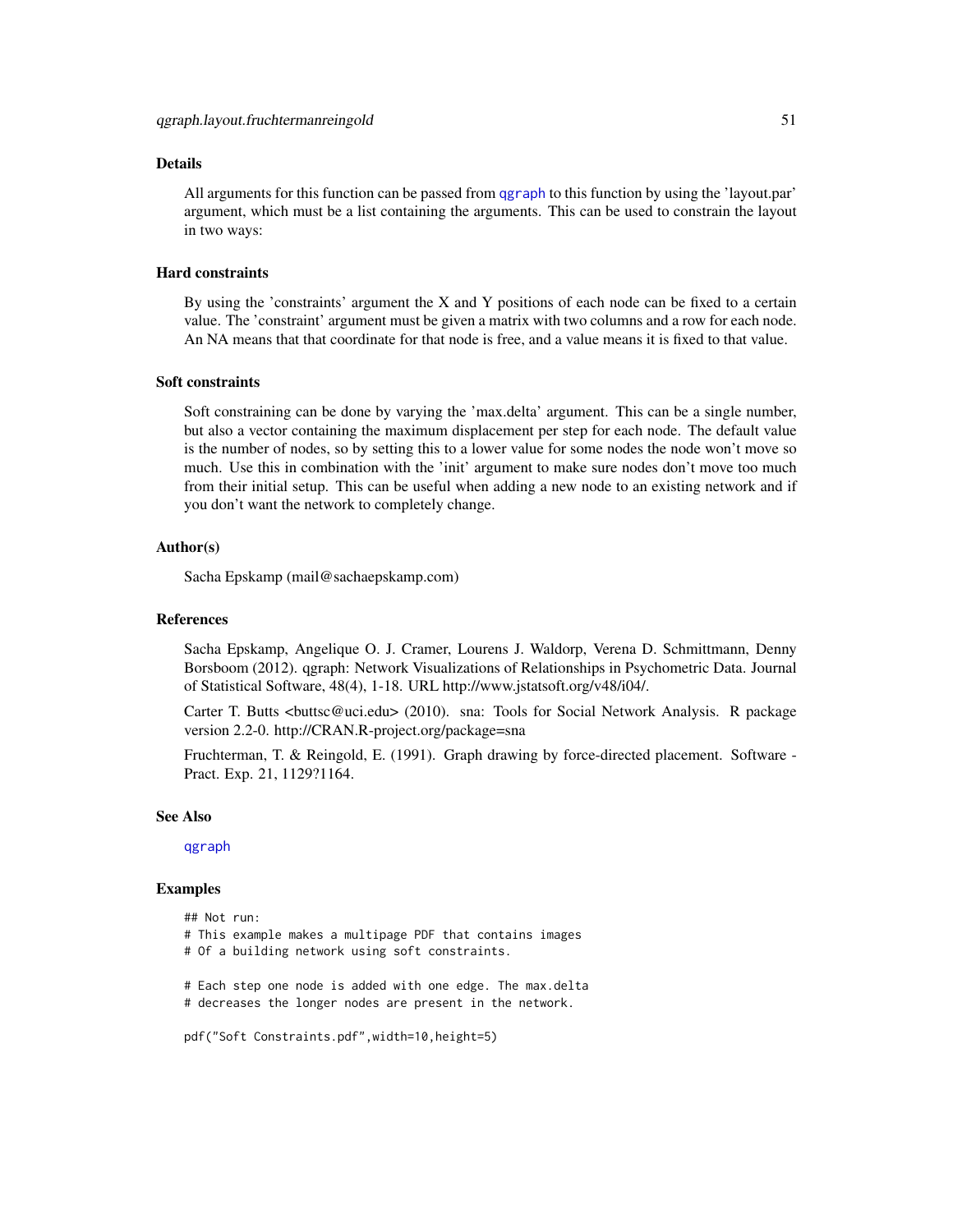```
adj=adjO=matrix(0,nrow=3,ncol=3)
adj[upper.tri(adj)]=1
Q=qgraph(adj,vsize=3,height=5,width=10,layout="spring",
esize=1,filetype='',directed=T)
cons=Q$layout
for (i in 1:20)
{
x=nrow(adj)
adjN=matrix(0,nrow=x+1,ncol=x+1)
adjN[1:x,1:x]=adj
consN=matrix(NA,nrow=x+1,ncol=2)
consN[1:x,]=cons[1:x,]
layout.par=list(init=rbind(cons,c(0,0)),
max.delta=10/(x+1):1,area=10^2,repulse.rad=10^3)
y = sample(c(x, sample(1:(x),1)),1)adjN[y,x+1]=1
Q=qgraph(adjN,Q,layout="spring",layout.par=layout.par)
cons=Q$layout
adj=adjN
}
dev.off()
## End(Not run)
```
<span id="page-51-1"></span>qgraph.loadings *qgraph.loadings*

#### Description

This function is a wrapper function for [qgraph](#page-28-1) designed to visualize factor loadings.

#### Usage

```
qgraph.loadings( fact, ...)
```
#### Arguments

| fact     | A matrix containing factor loadings (items per row, factors per column) or an<br>"loadings" object               |
|----------|------------------------------------------------------------------------------------------------------------------|
| $\cdots$ | Additional optional arguments passed to ggraph and special arguments used in<br>this function (described below). |

#### Additional optional arguments

- layout If "default" a standard layout for factor models will be made. If this is "circle" the default layout is circled (factors in the centre, items at the edge). No other layouts are currently supported.
- **vsize** A vector where the first value indicates the size of manifest variables and the second value indicates the size of latent variables.

<span id="page-51-0"></span>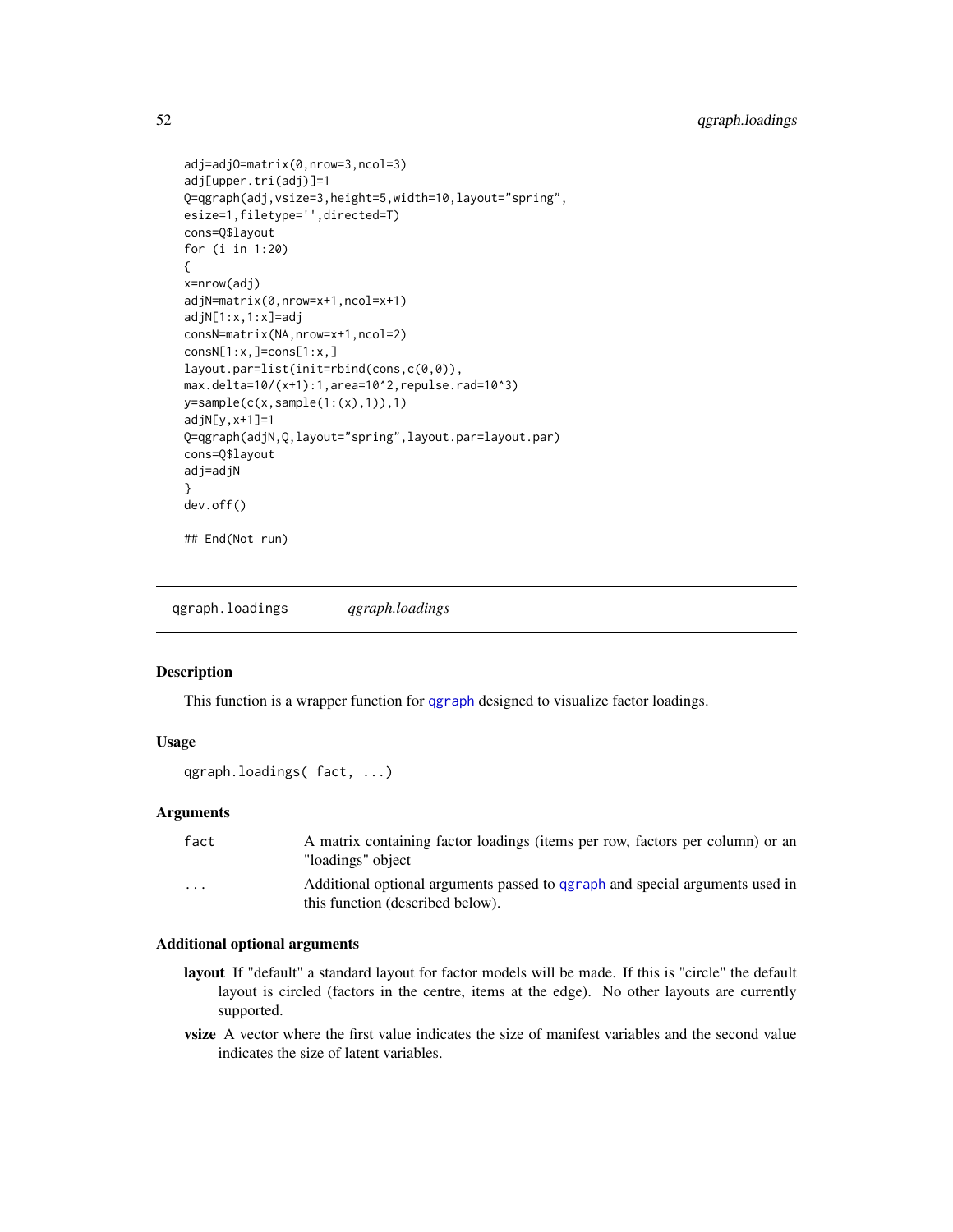- model "reflective" to have arrows go to manifest variables, "formative" to have arrows go to latent variables or "none" (default) for no arrows
- crossloadings Logical, if TRUE then for each manifest variable the strongest loading is omitted (default to FALSE).
- groups An optional list containing the measurement model, see [qgraph](#page-28-1)
- Fname When there is only one factor, this is it's name. If there are more factors, the names in the groups list are used only if the factors can be identified.

resid Values for the residuals

residSize Size of the residuals, defaults to 0.1

factorCors Correlation matrix of the factors

#### Author(s)

Sacha Epskamp (mail@sachaepskamp.com)

#### References

Sacha Epskamp, Angelique O. J. Cramer, Lourens J. Waldorp, Verena D. Schmittmann, Denny Borsboom (2012). qgraph: Network Visualizations of Relationships in Psychometric Data. Journal of Statistical Software, 48(4), 1-18. URL http://www.jstatsoft.org/v48/i04/.

#### See Also

[qgraph](#page-28-1)

#### Examples

```
## Not run:
# Load big5 dataset:
data(big5)
data(big5groups)
```

```
big5efa <- factanal(big5,factors=5,rotation="promax",scores="regression")
big5loadings <- loadings(big5efa)
qgraph.loadings(big5loadings,groups=big5groups,rotation="promax",minimum=0.2,
cut=0.4,vsize=c(1.5,15),borders=FALSE,vTrans=200)
```

```
# Tree layout:
qgraph.loadings(big5loadings,groups=big5groups,rotation="promax",minimum=0.2,
cut=0.4,vsize=c(1.5,15),borders=FALSE,vTrans=200,
layout="tree",width=20,filetype="R")
```
## End(Not run)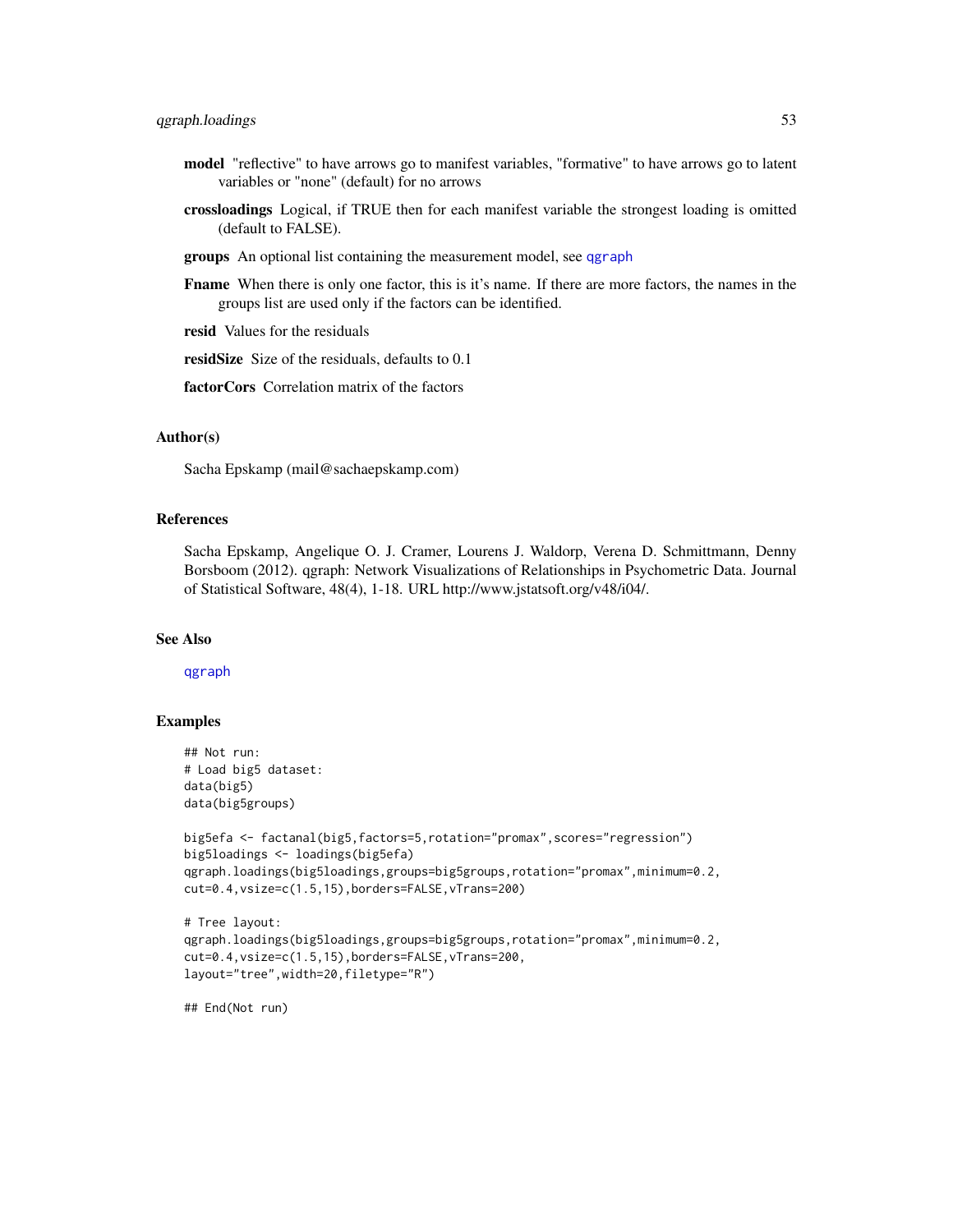<span id="page-53-0"></span>

#### Description

This function creates a HTML file based on the result from a [qgraph](#page-28-1) call. The HTML file is made using [sendplot](#page-0-0)

#### Usage

```
qgraphAnnotate(graph, ..., fromqgraph = c("labels", "nodeNames", "tooltips", "groups"),
           filename = "qgraph", image.size = "600x600", window.size = image.size,
                legend = FALSE)
```
#### Arguments

| graph       | Result from ggraph                                                                                                                                 |
|-------------|----------------------------------------------------------------------------------------------------------------------------------------------------|
| $\ddots$ .  | Named vectors with elements to send to the tooltip. The length of each vector<br>should equal the amount of nodes.                                 |
| fromagraph  | Vector specifying which arguments from qgraph should be used in the tooltips.<br>Only supported for "labels", "nodeNames", "tooltips" and "groups" |
| filename    | String indicating the root name of the file.                                                                                                       |
| image.size  | String indicating the size of the file in pixels.                                                                                                  |
| window.size | String indicating the size of the image window in pixels.                                                                                          |
| legend      | Logical, should a legend be plotted? Defaults to FALSE                                                                                             |

### Details

This function uses the sendplot package (Gaile, Shepherd, Sucheston, Bruno and Manly, 2013).

#### Value

A string indicating the location of the created HTML file, which can be used with browseURL.

#### Author(s)

Sacha Epskamp <mail@sachaepskamp.com>

#### References

Daniel P Gaile, Lori A. Shepherd, Lara Sucheston, Andrew Bruno and Kenneth F. Manly (2013). sendplot: Tool for sending interactive plots with tool-tip content.. R package version 4.0.0. http://CRAN.Rproject.org/package=sendplot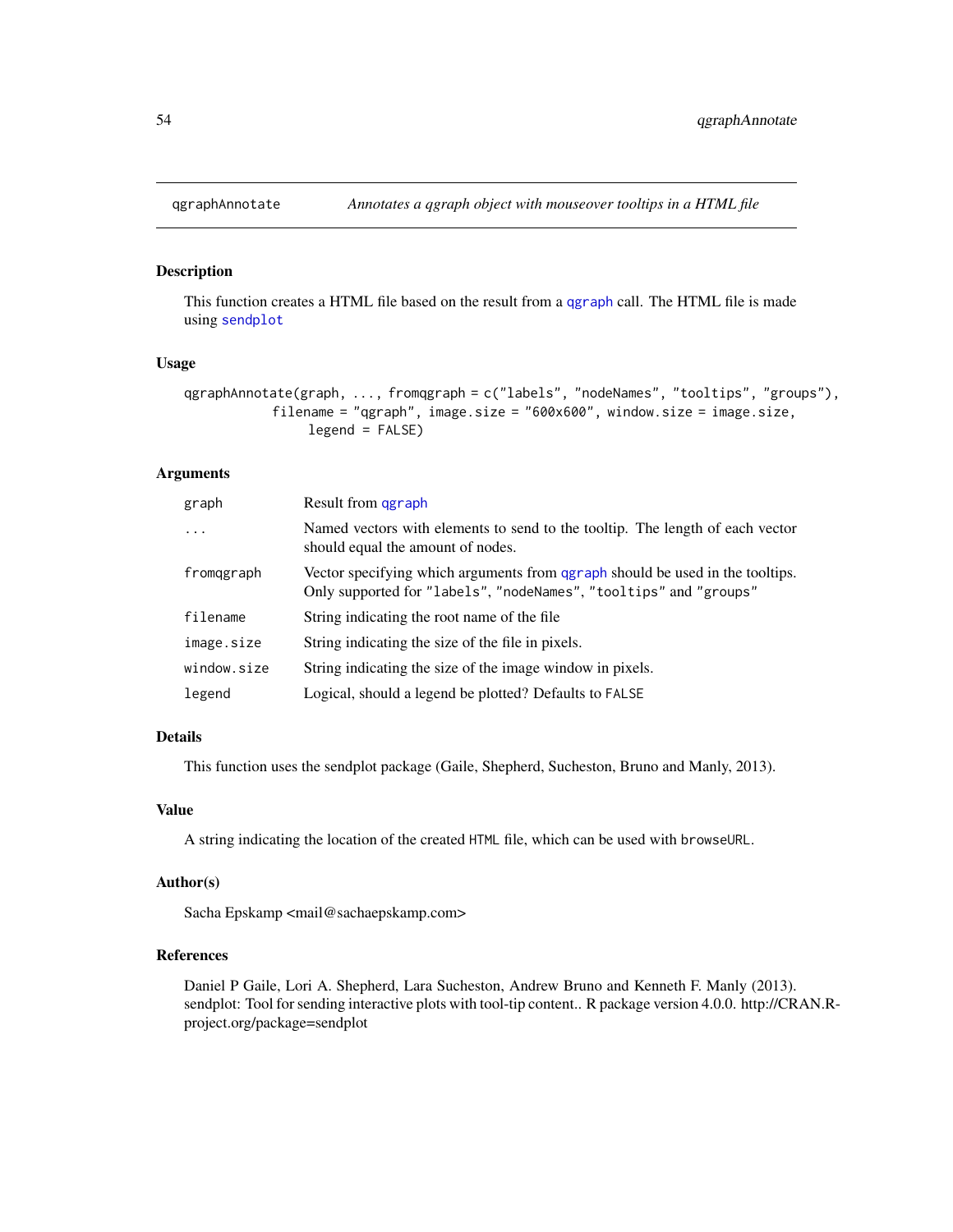<span id="page-54-0"></span>

#### Description

This function can be used to plot a network in which each node is connected by at most 3 edges; one undirected edge and two directed edges.

#### Usage

```
qgraphMixed(undirected, directed, parallel = TRUE, parallelAngle = pi/6,diagUndirected = FALSE, diagDirected = TRUE, ltyUndirected = 1, ltyDirected = 1,
        curve = 1, ...)
```
#### Arguments

| undirected    | The undirected network weights matrix.                                                        |
|---------------|-----------------------------------------------------------------------------------------------|
| directed      | The directed network weights matrix.                                                          |
| parallel      | Logical indicating if edges should be plotted parallel or curved.                             |
| parallelAngle | See ggraph                                                                                    |
|               | diagUndirected Logical indicating if the diagonal of the undirected edges should be included. |
| diagDirected  | Logical indicating if the diagonal of the directed edges should be included.                  |
| ltyUndirected | Ity of undirected edges                                                                       |
| ltyDirected   | Ity of directed edges                                                                         |
| curve         | Curvature of directed edges                                                                   |
| $\ddotsc$     | Arguments sent to qgraph                                                                      |
|               |                                                                                               |

#### Author(s)

Sacha Epskamp <mail@sachaepskamp.com>

smallworldIndex *Small-world index of unweighted graph*

#### Description

Computes the small-world index of an unweighted graph. When the graph is weighted, weights are removed and every nonzero edge weight is set to 1.

#### Usage

smallworldIndex(x)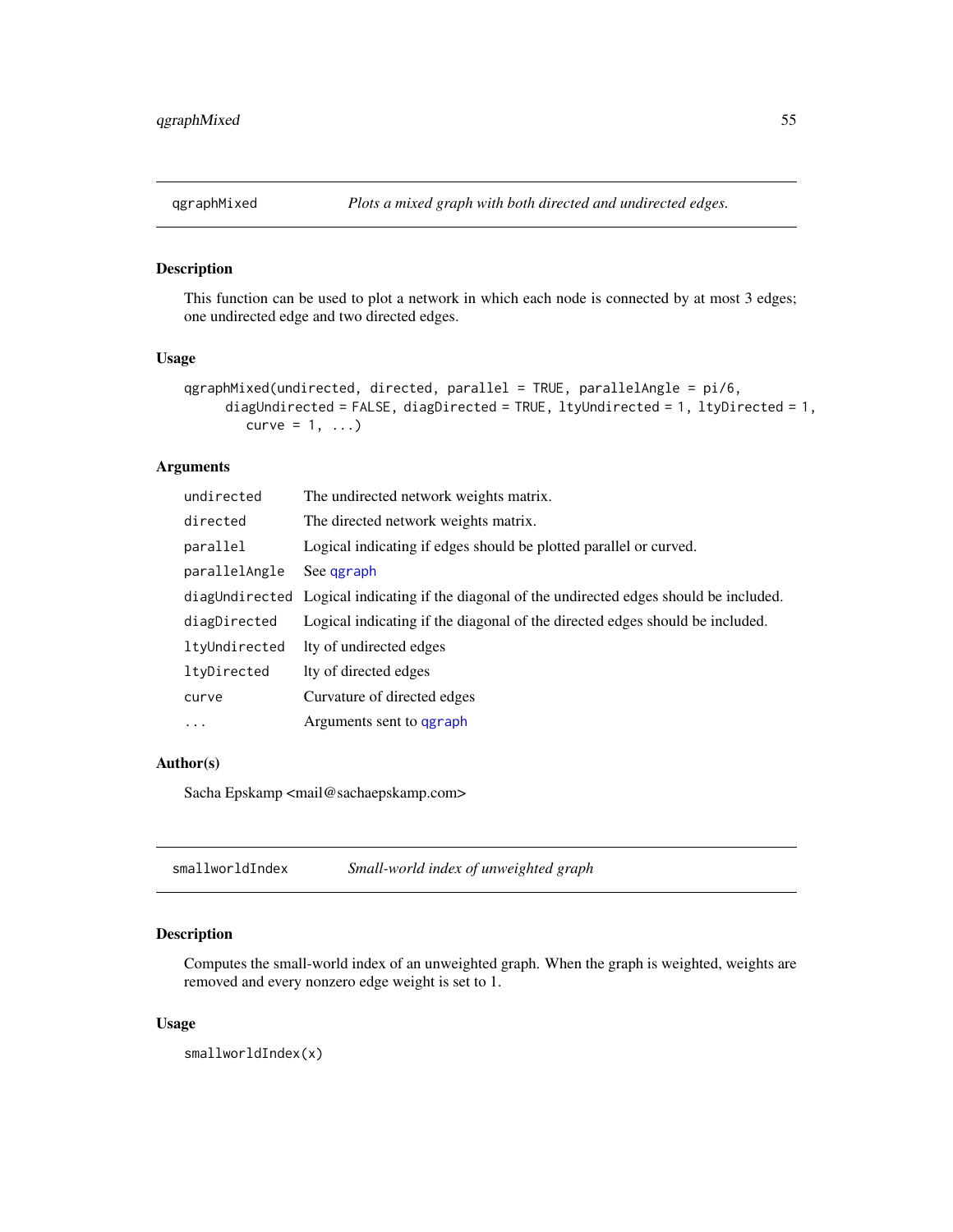#### Arguments

x A qgraph object.

#### Author(s)

Sacha Epskamp <mail@sachaepskamp.com>

#### References

Watts, D. J., & Strogatz, S. H. (1998). Collective dynamics of 'small-world' networks. nature, 393(6684), 440-442.

smallworldness *Compute the small-worldness index.*

#### **Description**

Compute the small-worldness index (Humphries & Gurney, 2008) relying on the global transitity of the network (Newman, 2003) and on its average shortest path length.

#### Usage

 $smallworldness(x, B = 1000, up = 0.995, lo = 0.005)$ 

#### **Arguments**

| X            | A graph. Can be a qgraph object object, an igraph object, an adjacency matrix,<br>a weight matrix and an edgelist, or a weighted edgelist. |
|--------------|--------------------------------------------------------------------------------------------------------------------------------------------|
| <sub>B</sub> | The number of random networks.                                                                                                             |
| up           | The upper quantile.                                                                                                                        |
| lo           | the lower quantile.                                                                                                                        |

#### Details

The function computes the transitivity of the target network and the average shortest path length. Then it computes the average of the same indices on B random networks. The small-worldness index is then computed as the transitivity (normalized by the random transitivity) over the average shortest path length (normalized by the random average shortest path length). The lo and up quantiles of the distribution of the random networks are also returned for both the transitivity and the average shortest path length.

A network can be said "smallworld" if its smallworldness is higher than one (a stricter rule is smallworldness>=3; Humphries & Gurney, 2008). To consider a network as "smallworld", it is also suggested to inspect that the network has a transitivity substantially higher than comparable random networks and that its average shortest path length is similar or higher (but not many times higher) than that computed on random networks. Edge weights, signs and directions are ignored in the computation of the indices.

<span id="page-55-0"></span>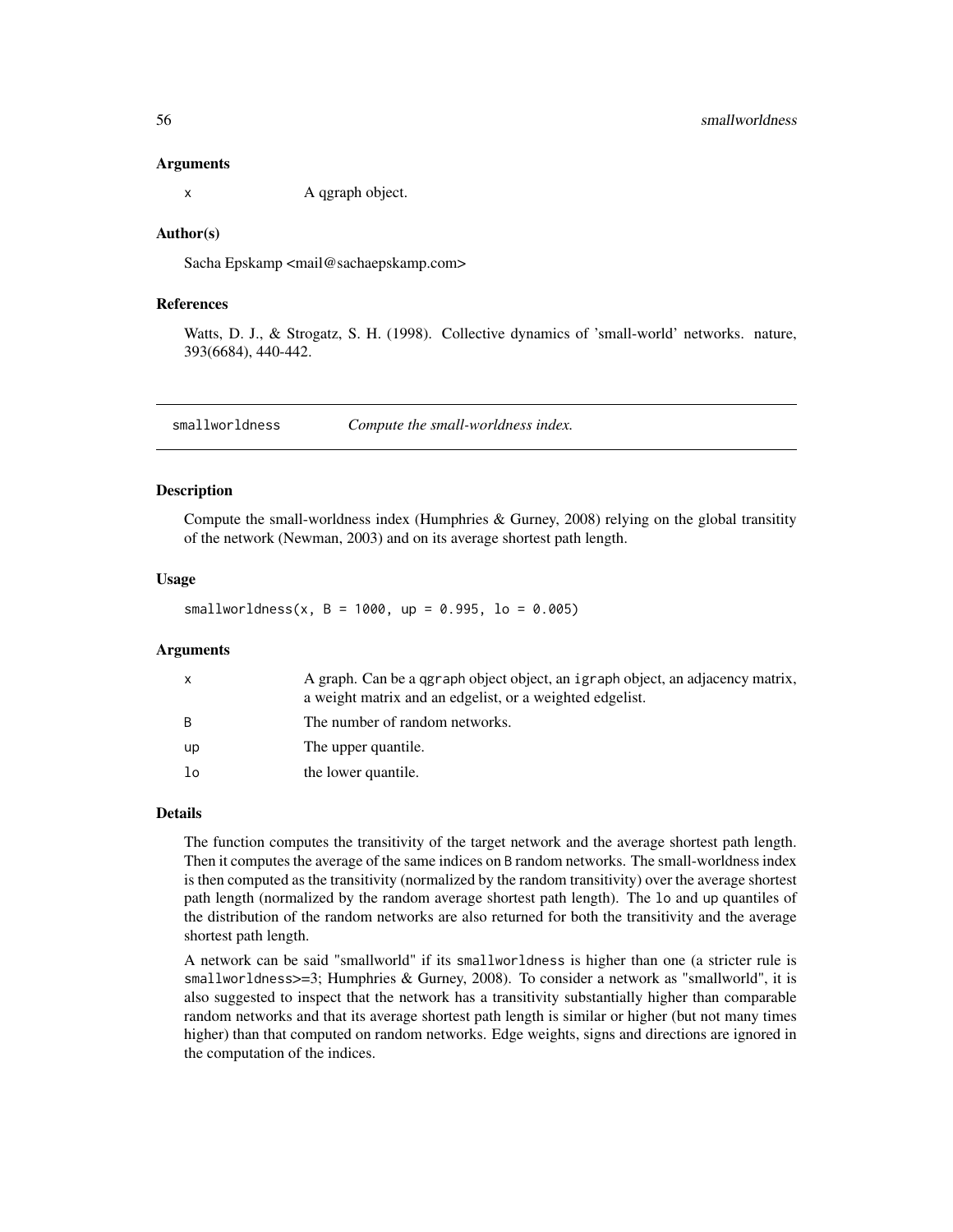#### smallworldness 57

#### Value

|                      | smallworldness the "small-worldness" index proposed by Humphries & Gurney (2008)                                                     |  |
|----------------------|--------------------------------------------------------------------------------------------------------------------------------------|--|
| trans_target         | the global transitivity of the target network (Newman, 2003)                                                                         |  |
| averagelength_target |                                                                                                                                      |  |
|                      | the average shortest path length in the target network                                                                               |  |
| trans_rnd_M          | the average transitivity in the B random networks                                                                                    |  |
| trans_rnd_lo         | the lo quantile of the transitivity in the B random networks                                                                         |  |
| trans_rnd_up         | the up quantile of the transitivity in the B random networks                                                                         |  |
| averagelength_rnd_M  |                                                                                                                                      |  |
|                      | the average shortest path length in the B random networks                                                                            |  |
| averagelength_rnd_lo |                                                                                                                                      |  |
|                      | the 1o quantile of the shortest path length in the B random networks                                                                 |  |
| averagelength_rnd_up |                                                                                                                                      |  |
|                      | $\mathcal{A}$ , and the contribution of the second contribution $\mathcal{A}$ , the $\mathcal{A}$ such that is a second contribution |  |

the up quantile of the shortest path length in the B random networks

#### Note

If a directed network is given as input, an edge between every two nodes i and j is considered present if there is an arrow either from i to j or from j to i or both.

#### Author(s)

Giulio Costantini (giulio.costantini@unimib.it), Sacha Epskamp (mail@sachaepskamp.com)

#### References

Costantini, G., Epskamp, S., Borsboom, D., Perugini, M., Mottus, R., Waldorp, L., Cramer, A. O. J., State of the aRt personality research: A tutorial on network analysis of personality data in R. Manuscript submitted for publication.

Humphries, M. D., & Gurney, K. (2008). Network "small-world-ness": a quantitative method for determining canonical network equivalence. PLoS One, 3(4), e0002051.

Newman, M. E. J. (2003). The structure and function of complex networks\*. SIAM Review, 45(3), 167–256.

#### Examples

```
set.seed(1)
```
# a regular lattice. Even if the small-worldness is higher than three, the average path length is # much higher than that of random networks.

regnet<-igraph::watts.strogatz.game(dim=1, size=1000, nei=10, p=0, loops=FALSE, multiple=FALSE) smallworldness(regnet, B=10)

#### ## Not run:

# a small-world network: the transitivity is much higher than random, the average path length is # close to that of random networks swnet<-igraph::watts.strogatz.game(dim=1, size=1000, nei=10, p=.1, loops=FALSE, multiple=FALSE) smallworldness(swnet, B=10)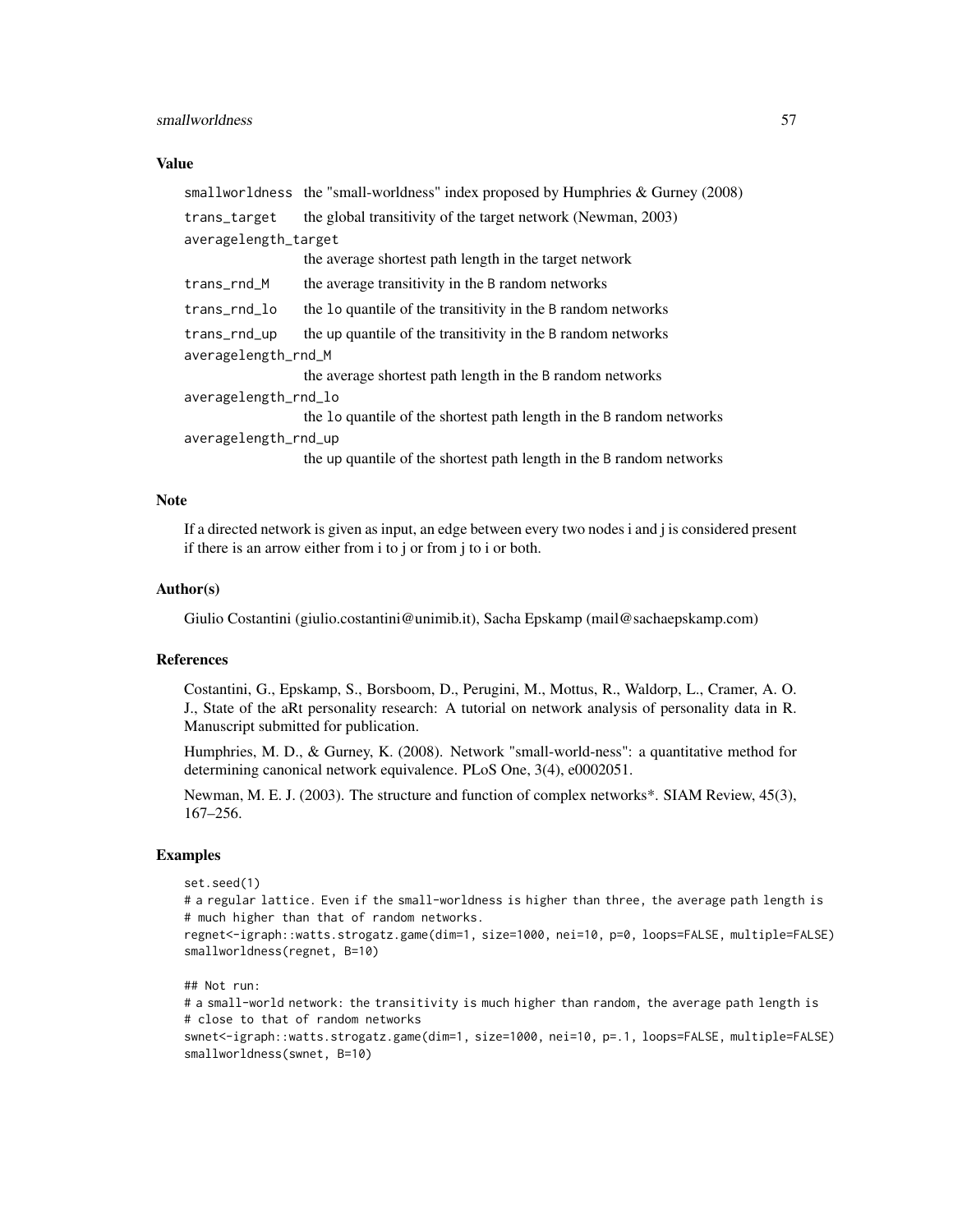# a pseudorandom network: both the average path length and the transitivity are similar to random # networks. rndnet<-igraph::watts.strogatz.game(dim=1, size=1000, nei=10, p=1, loops=FALSE, multiple=FALSE)

smallworldness(rndnet, B=10)

## End(Not run)

summary.qgraph *Summary method for "qgraph"*

#### Description

This function creates a brief summary based on a "qgraph" object.

#### Usage

```
## S3 method for class 'qgraph'
summary(object, ...)
```
#### Arguments

| object  | A "qgraph" object            |
|---------|------------------------------|
| $\cdot$ | These arguments are not used |

#### Author(s)

Sacha Epskamp (mail@sachaepskamp.com)

#### See Also

[qgraph](#page-28-1)

VARglm *Computes a vector autoregressive lag-1 model using GLM*

#### Description

This function computes a VAR model using glm.

#### Usage

```
VARglm(x, family, vars, adjacency, icfun = BIC, ...)
```
<span id="page-57-0"></span>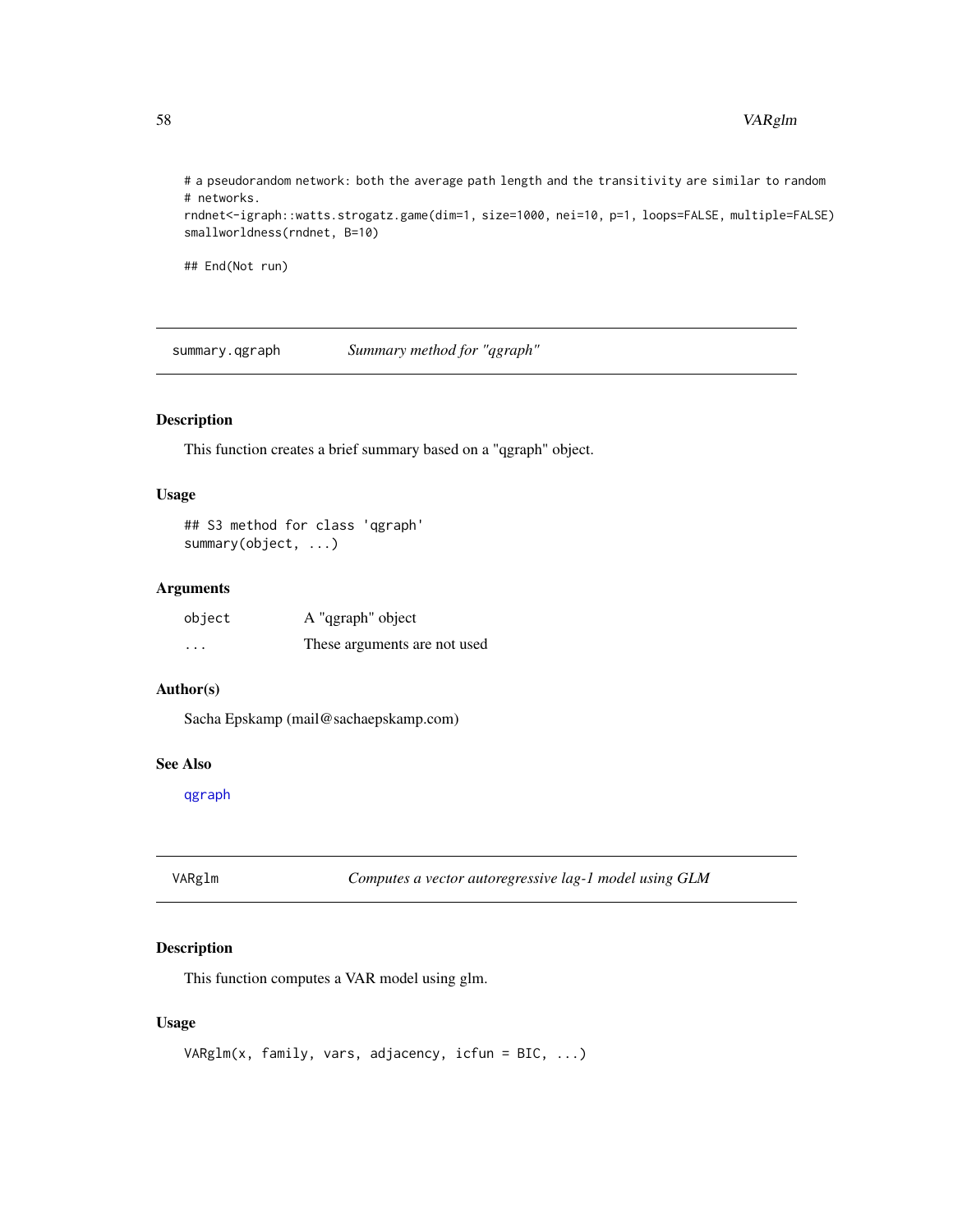#### <span id="page-58-0"></span>wi2net 59

#### Arguments

| X         | A data frame                                                                                       |
|-----------|----------------------------------------------------------------------------------------------------|
| family    | The family to be used. Defaults to gaussian if data is continuous or binomial<br>if data is binary |
| vars      | Vector of variables to predict. If missing all variables are predicted.                            |
| adjacency | Adjacency matrix. If missing full network is estimated                                             |
| icfun     | Information criterium function to be included in the output                                        |
| .         | Arguments used in the icfun                                                                        |

#### Value

A list containing:

| graph | The estimated graph       |
|-------|---------------------------|
| IC    | The information criterium |

### Author(s)

Sacha Epskamp <mail@sachaepskamp.com

<span id="page-58-1"></span>

wi2net *Converts precision matrix to partial correlation matrix*

#### Description

A small function that converts a precision matrix (inverse of covariance matrix) to a partial correlatin matrix. This can be done by standardizing the precision matrix and changing the sign of the offdiagonal entries. Many methods exist for obtaining a precision matrix (Such as the glasso package; Friedman, Hastie and Tibshirani, 2011) but the partial correlation matrix is easier interpretable and better usuable in qgraph.

#### Usage

wi2net(x)

#### Arguments

x A precision matrix

#### Value

A partial correlation matrix

#### Author(s)

Sacha Epskamp <mail@sachaepskamp.com>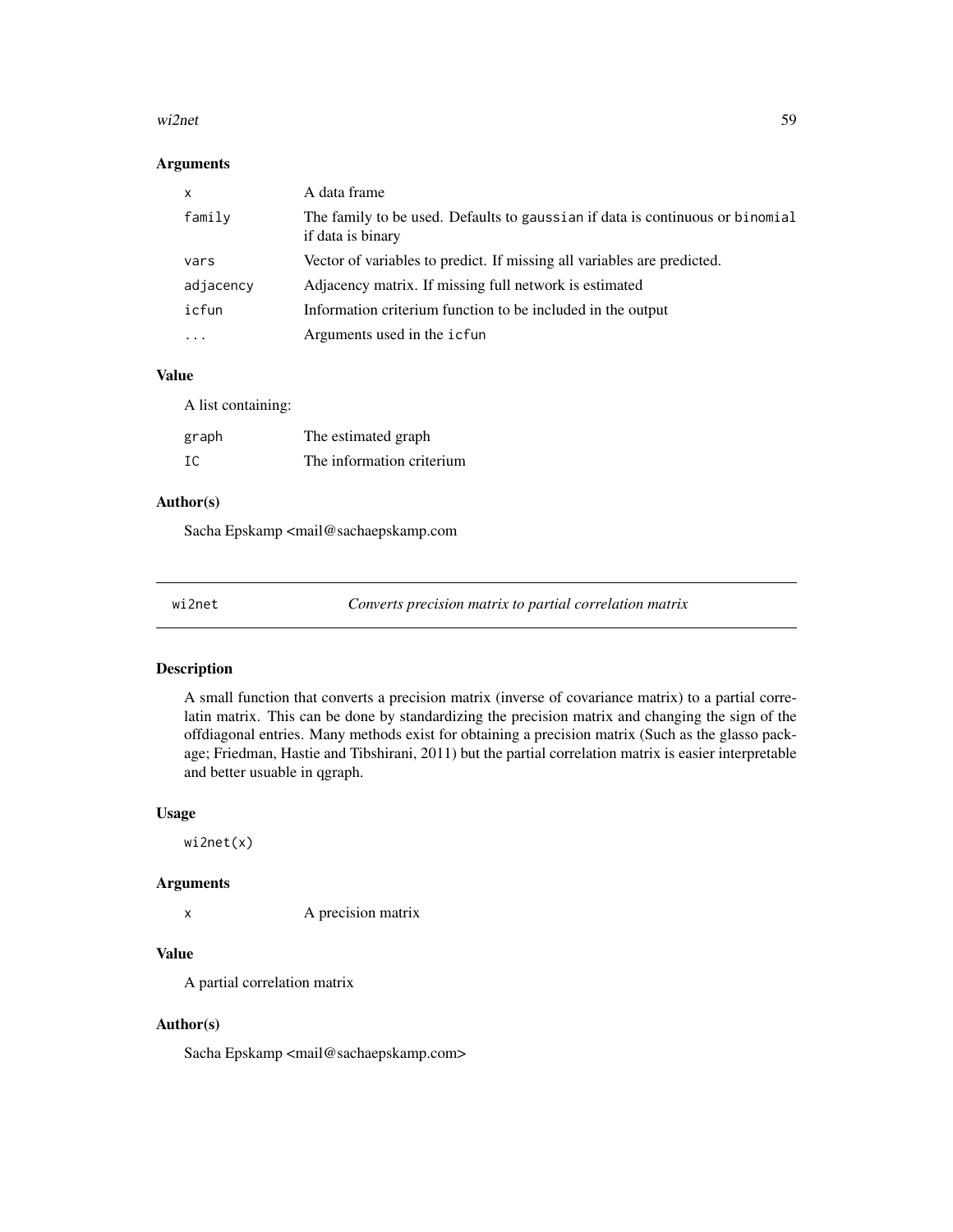### References

Jerome Friedman, Trevor Hastie and Rob Tibshirani (2011). glasso: Graphical lasso-estimation of Gaussian graphical models. R package version 1.7. http://CRAN.R-project.org/package=glasso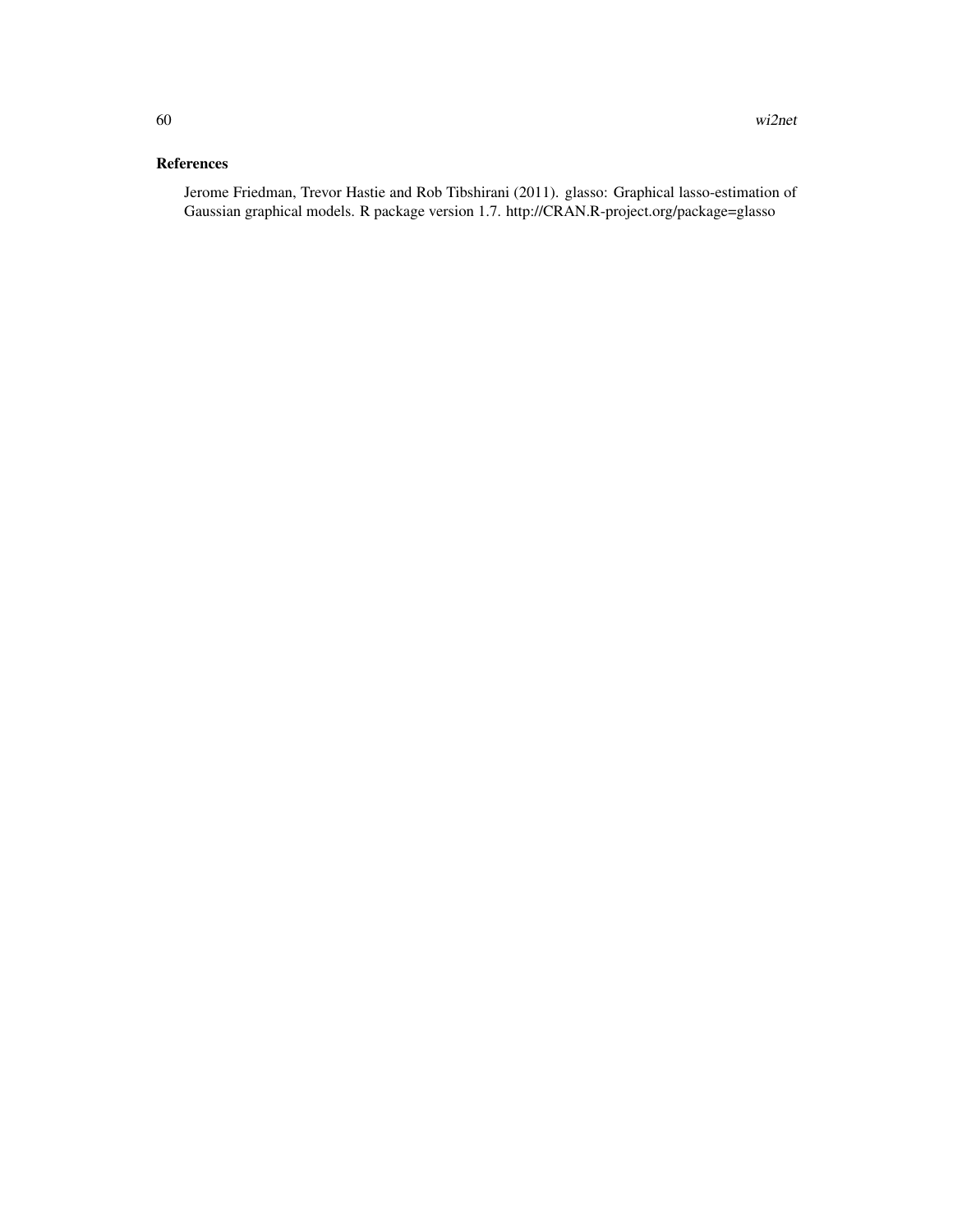# <span id="page-60-0"></span>Index

∗Topic Correlations qgraph, [29](#page-28-0) ∗Topic Graphs qgraph, [29](#page-28-0) ∗Topic black makeBW, [24](#page-23-0) ∗Topic centrality centrality\_auto, [9](#page-8-0) ∗Topic clustering clustcoef\_auto, [11](#page-10-0) ∗Topic graphs centrality, [6](#page-5-0) centrality\_auto, [9](#page-8-0) ∗Topic qgraph qgraph, [29](#page-28-0) ∗Topic signed clustcoef\_auto, [11](#page-10-0) ∗Topic smallworld smallworldness, [56](#page-55-0) ∗Topic transitivity smallworldness, [56](#page-55-0) ∗Topic weighted clustcoef\_auto, [11](#page-10-0) ∗Topic white makeBW, [24](#page-23-0)

as.ggraph, [2](#page-1-0) as.igraph.qgraph, [3](#page-2-0) averageLayout, [4](#page-3-0)

big5, [4](#page-3-0) big5groups, [5](#page-4-0)

centrality, [6,](#page-5-0) *[10](#page-9-0)* centrality and clustering plots, [8](#page-7-0) centrality\_auto, [9,](#page-8-0) *[13](#page-12-0)* centralityPlot *(*centrality and clustering plots*)*, [8](#page-7-0) centralityTable *(*centrality and clustering plots*)*, [8](#page-7-0)

clustcoef\_auto, [11](#page-10-0) clusteringPlot *(*centrality and clustering plots*)*, [8](#page-7-0) clusteringTable *(*centrality and clustering plots*)*, [8](#page-7-0) clustOnnela *(*clustcoef\_auto*)*, [11](#page-10-0) clustWS *(*clustcoef\_auto*)*, [11](#page-10-0) clustZhang *(*clustcoef\_auto*)*, [11](#page-10-0) cor\_auto, [13,](#page-12-0) *[43](#page-42-0)* corr.p, *[31](#page-30-0)* cov2cor, *[31](#page-30-0)* EBICglasso, [15,](#page-14-0) *[22,](#page-21-0) [23](#page-22-0)*, *[31](#page-30-0)* FDRnetwork, [17,](#page-16-0) *[31](#page-30-0)* fdrtool, *[17](#page-16-0)*, *[31](#page-30-0)* flow, [19](#page-18-0) getWmat, *[8](#page-7-0)*, [20](#page-19-0) ggmFit, [21,](#page-20-0) *[23](#page-22-0)* ggmModSelect, [22](#page-21-0) glasso, *[15](#page-14-0)*, *[21](#page-20-0)*, *[23](#page-22-0)* huge.npn, *[14](#page-13-0)* igraph, *[9](#page-8-0)*, *[12](#page-11-0)* lavCor, *[13,](#page-12-0) [14](#page-13-0)* loess, *[47](#page-46-0)* makeBW, [24](#page-23-0) mat2vec, [25](#page-24-0) mutualInformation, [26](#page-25-0) nearPD, *[14](#page-13-0)*, *[31](#page-30-0)* pathways, [26](#page-25-0) plot.qgraph, [27](#page-26-0) print.qgraph, [28](#page-27-0) qgraph, *[3,](#page-2-0) [4](#page-3-0)*, *[6,](#page-5-0) [7](#page-6-0)*, *[9,](#page-8-0) [10](#page-9-0)*, *[19](#page-18-0)*, *[26](#page-25-0)[–28](#page-27-0)*, [29,](#page-28-0) *[42](#page-41-0)*, *[47,](#page-46-0) [48](#page-47-0)*, *[50](#page-49-0)[–55](#page-54-0)*, *[58](#page-57-0)*